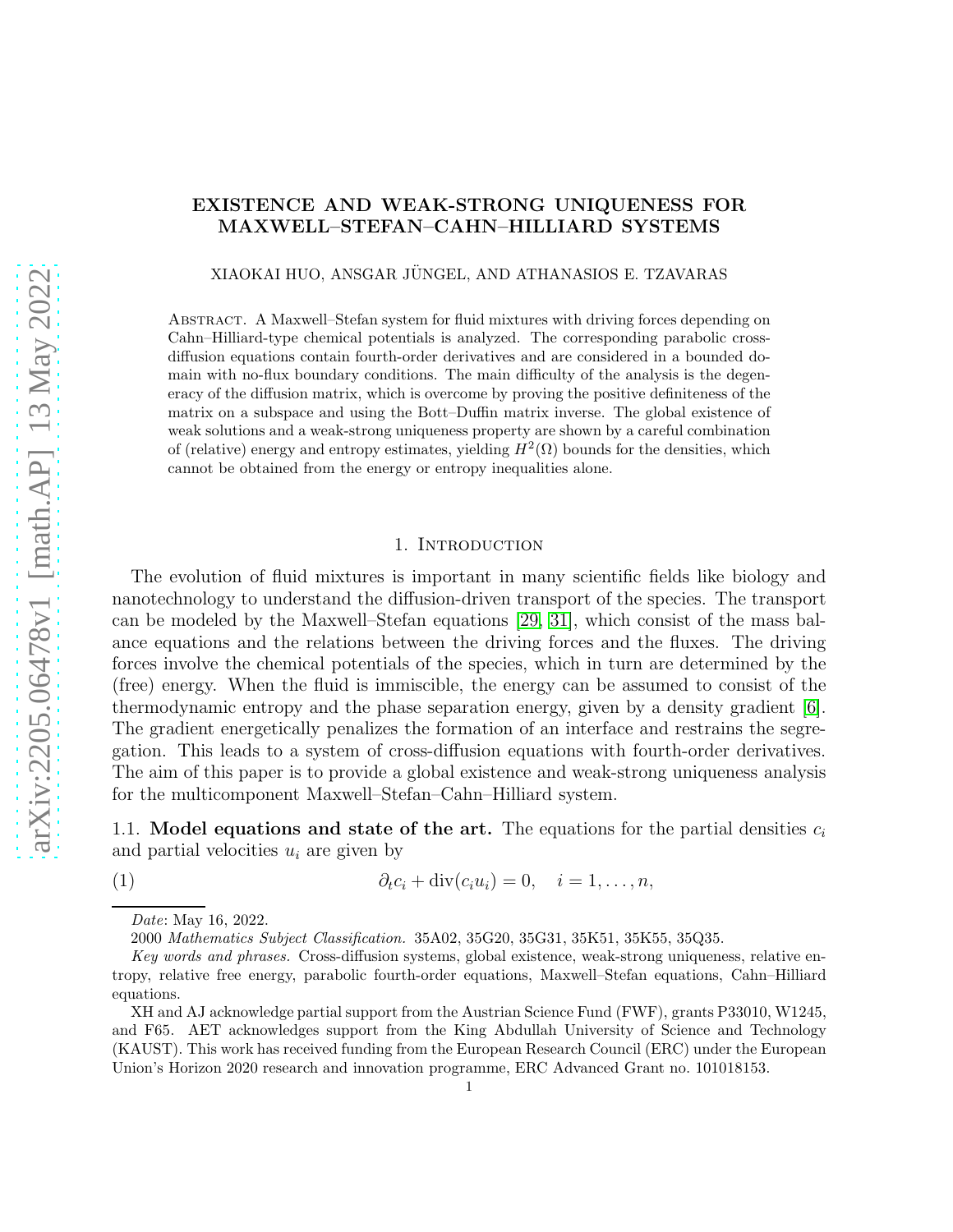<span id="page-1-0"></span>(2) 
$$
c_i \nabla \mu_i - \frac{c_i}{\sum_{k=1}^n c_k} \sum_{j=1}^n c_j \nabla \mu_j = -\sum_{j=1}^n K_{ij}(\mathbf{c}) c_j u_j,
$$

(3) 
$$
\sum_{j=1}^{n} c_j u_j = 0,
$$

supplemented by the initial and boundary conditions

<span id="page-1-2"></span>(4) 
$$
\mathbf{c}(\cdot,0)=\mathbf{c}^0 \quad \text{in } \Omega, \quad c_iu_i\cdot\nu=\nabla c_i\cdot\nu=0 \quad \text{on } \partial\Omega, \ t>0, \ i=1,\ldots,n,
$$

where  $\Omega \subset \mathbb{R}^d$   $(d = 1, 2, 3)$  is a bounded domain,  $\nu$  is the exterior unit normal vector on the boundary  $\partial\Omega$ ,  $\mathbf{c} = (c_1, \ldots, c_n)$  is the density vector, and  $K_{ij}(\mathbf{c})$  are the friction coefficients. The left-hand side of [\(2\)](#page-1-0) can be interpreted as the driving forces of the thermodynamic system, and the right-hand side is the sum of the friction forces. The chemical potentials

<span id="page-1-1"></span>(5) 
$$
\mu_i = \frac{\delta \mathcal{E}}{\delta c_i} = \log c_i - \Delta c_i, \quad i = 1, \dots, n,
$$

are the variational derivatives of the (free) energy

<span id="page-1-3"></span>(6) 
$$
\mathcal{E}(\boldsymbol{c}) = \mathcal{H}(\boldsymbol{c}) + \frac{1}{2} \sum_{i=1}^n \int_{\Omega} |\nabla c_i|^2 dx, \quad \mathcal{H}(\boldsymbol{c}) = \sum_{i=1}^n \int_{\Omega} \big( c_i (\log c_i - 1) + 1 \big) dx,
$$

and  $\mathcal{H}(\mathbf{c})$  is the thermodynamic entropy. We assume that  $\sum_{i=1}^{n} K_{ij}(\mathbf{c}) = 0$  for  $j = 1, \ldots, n$ , meaning that the linear system in  $\nabla \mu_j$  is invertible only on a subspace, and that  $\sum_{i=1}^n c_i^0 =$ 1 in  $\Omega$ , which implies that  $\sum_{i=1}^{n} c_i(t) = 1$  in  $\Omega$  for all time  $t > 0$ . This means that the mixture is saturated and  $c_i$  can be interpreted as volume fraction. For simplicity, we have normalized all physical constants.

Model  $(1)$ – $(5)$  has been derived rigorously in [\[20\]](#page-41-2) in the high-friction limit from a multicomponent Euler–Korteweg system for a general convex energy functional depending on  $c$ and  $\nabla c$ . A thermodynamics-based derivation can be found in [\[30\]](#page-41-3). When the energy equals  $\mathcal{E}(\mathbf{c}) = \mathcal{H}(\mathbf{c})$ , the model reduces to the classical Maxwell–Stefan equations, analyzed first in  $[4, 17, 18]$  $[4, 17, 18]$  $[4, 17, 18]$  for local-in-time smooth solutions and later in  $[26]$  for global-in-time weak solutions. In the single-species case, model  $(1)$ – $(5)$  becomes the fourth-order Cahn–Hilliard equation with potential  $\phi(c) = c(\log c - 1)$ , which was analyzed in, e.g., [\[12,](#page-40-4) [23\]](#page-41-5). Only few works are concerned with the multi-species situation, and all of them require additional conditions. The mobility matrix in [\[5,](#page-40-5) [28\]](#page-41-6) is assumed to be diagonal and that one in [\[27\]](#page-41-7) has constant entries, while the works [\[11,](#page-40-6) [13\]](#page-40-7) suppose a particular (but nondiagonal) structure of the mobility matrix. We also mention the works [\[2,](#page-40-8) [3\]](#page-40-9) on related models with free energies of the type  $\mathcal{H}$ .

The proof of the uniqueness of solutions to cross-diffusion or fourth-order systems is quite delicate due to the lack of a maximum principle and regularity of the solutions. The uniqueness of strong solutions to Maxwell–Stefan systems has been shown in [\[18,](#page-40-3) [22\]](#page-41-8), and uniqueness results for weak solutions in a very special case can be found in [\[8\]](#page-40-10). A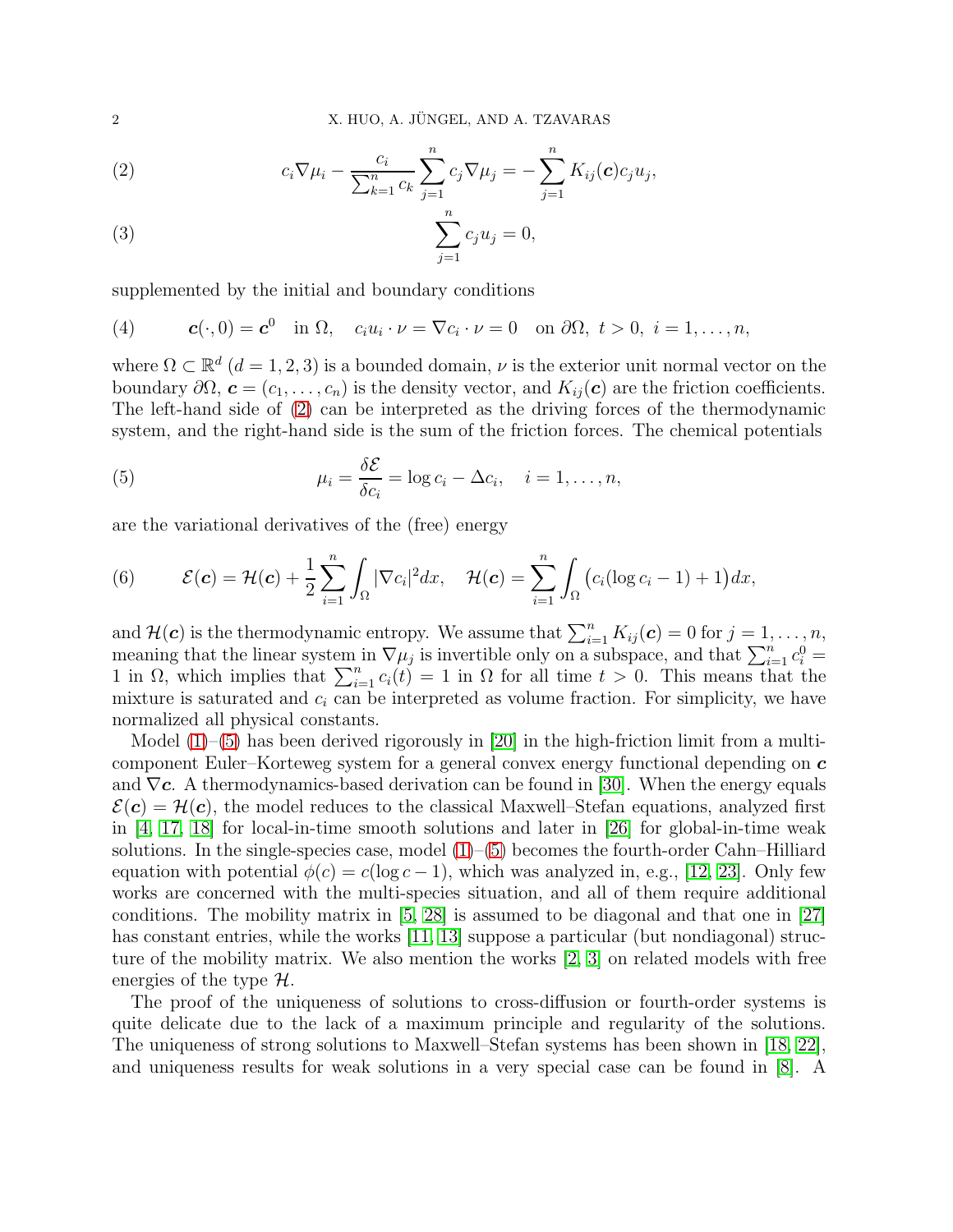weak-strong uniqueness result for Maxwell–Stefan systems was proved in [\[21\]](#page-41-9). Concerning uniqueness results for fourth-order equations, we refer to [\[9\]](#page-40-11) for single-species Cahn– Hilliard equations, [\[24\]](#page-41-10) for single-species thin-film equations, and [\[15\]](#page-40-12) for the quantum drift-diffusion equations. Up to our knowledge, there are no uniqueness results for multicomponent Cahn–Hilliard systems. In this paper, we analyze these equations in a general setting for the first time.

1.2. Key ideas of the analysis. Before stating the main results, we explain the mathematical ideas needed to analyze model  $(1)$ – $(5)$ . First, we rewrite  $(2)$  by introducing the matrix  $D(c) \in \mathbb{R}^{n \times n}$  with entries

$$
D_{ij}(\boldsymbol{c}) = \frac{1}{\sqrt{c_i}} K_{ij}(\boldsymbol{c}) \sqrt{c_j}
$$

in the unknowns  $(\sqrt{c_1}u_1, \ldots, \sqrt{c_n}u_n)$ :

(7) 
$$
\sqrt{c_i} \nabla \mu_i - \frac{\sqrt{c_i}}{\sum_{k=1}^n c_k} \sum_{j=1}^n c_j \nabla \mu_j = -\sum_{j=1}^n D_{ij}(\mathbf{c}) \sqrt{c_j} u_j,
$$

$$
\sum_{i=1}^n \sqrt{c_i} (\sqrt{c_i} u_i) = 0.
$$

We show in Lemma [3](#page-7-0) that this linear system has a unique solution in the space  $L(c) :=$  $\{z \in \mathbb{R}^n : \sum_{i=1}^n \sqrt{c_i} z_i = 0\}$ , and the solution reads as

<span id="page-2-1"></span>
$$
\sqrt{c_i}u_i=-\sum_{j=1}^nD_{ij}^{BD}(\boldsymbol{c})\sqrt{c_j}\nabla\mu_j,
$$

where  $D^{BD}(\mathbf{c})$  is the so-called Bott–Duffin matrix inverse; see Lemmas [3](#page-7-0) and [4](#page-8-0) for the definition and some properties. Then, defining the matrix  $B(c) \in \mathbb{R}^{n \times n}$  with elements

(8) 
$$
B_{ij}(\boldsymbol{c}) = \sqrt{c_i} D_{ij}^{BD}(\boldsymbol{c}) \sqrt{c_j}, \quad i, j = 1, \ldots, n,
$$

system  $(1)$ – $(2)$  can be formulated as (see Section [2.1](#page-7-1) for details)

<span id="page-2-0"></span>
$$
\partial_t c_i = \text{div} \sum_{j=1}^n B_{ij}(\boldsymbol{c}) \nabla \mu_j, \quad i = 1, \dots, n.
$$

The matrix  $B(c)$  is often called Onsager or mobility matrix in the literature. The major difficulty of the analysis consists in the fact that the matrix  $B(c)$  is singular and degenerates when  $c_i \to 0$  for some  $i \in \{1, \ldots, n\}$ . Computing formally the energy identity

$$
\frac{d\mathcal{E}}{dt}(\boldsymbol{c}) + \sum_{i,j=1}^{n} \int_{\Omega} B_{ij}(\boldsymbol{c}) \nabla \mu_i \cdot \nabla \mu_j dx = 0,
$$

the degeneracy at  $c_i = 0$  prevents uniform estimates for  $\nabla \mu_i$  in  $L^2(\Omega)$ . In some works, this issue has been compensated. For instance, there exists an entropy equality for the model of [\[13\]](#page-40-7) yielding an  $L^2(\Omega)$  bound for  $\Delta c_i$ , and the decoupled mobilities in [\[7,](#page-40-13) [28\]](#page-41-6) allow for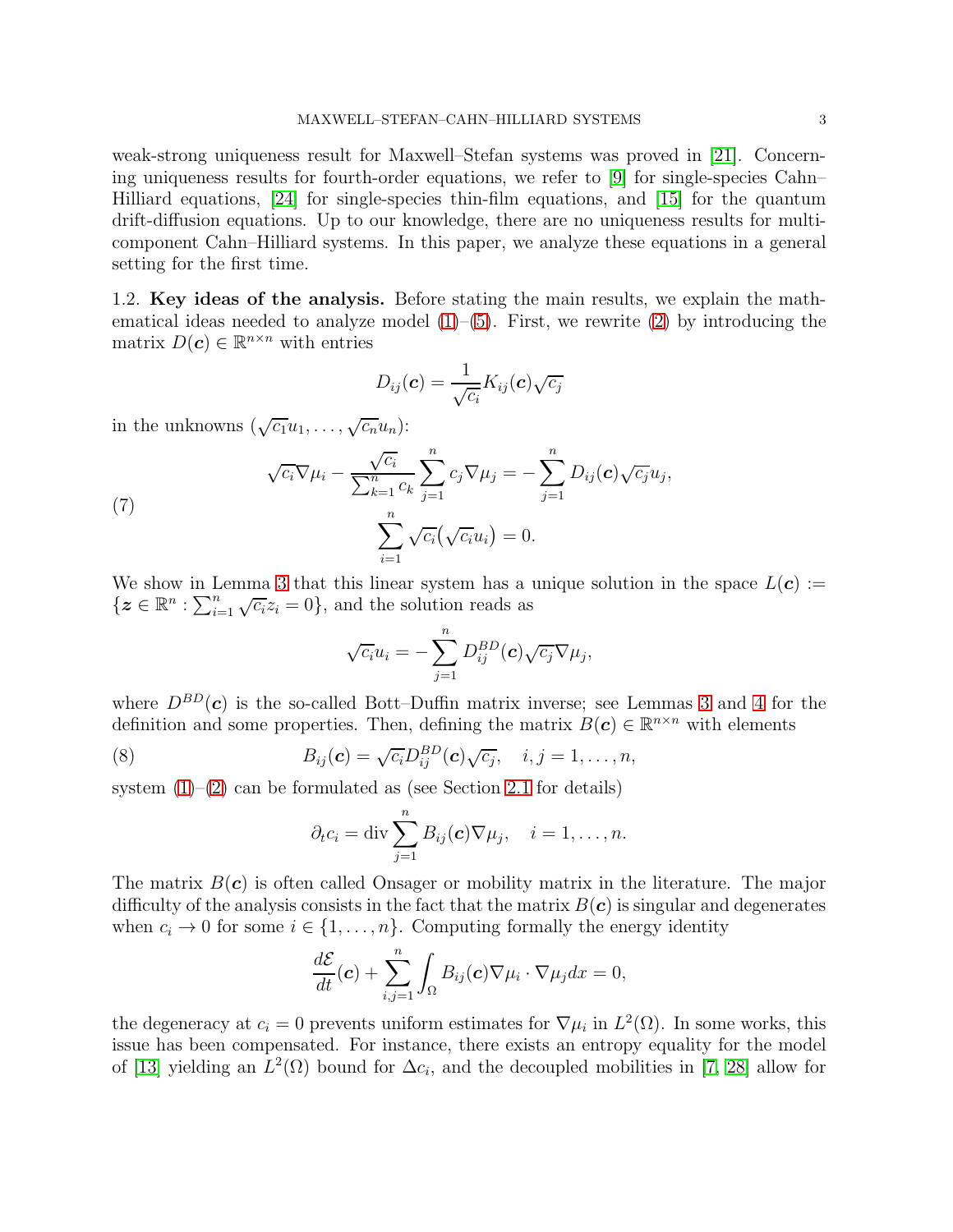decoupled entropy estimates. In our model, the energy identity does not provide a gradient estimate for the full vector  $(\nabla \mu_1, \ldots, \nabla \mu_n)$  but only for a projection:

$$
\frac{d\mathcal{E}}{dt}(\boldsymbol{c}) + C_1 \sum_{i=1}^n \int_{\Omega} \bigg| \sum_{j=1}^n (\delta_{ij} - \sqrt{c_i c_j}) \sqrt{c_j} \nabla \mu_j \bigg|^2 dx \le 0,
$$

where  $\delta_{ij}$  is the Kronecker delta; see Lemma [5.](#page-9-0) (The constant  $C_1 > 0$  and all constants that follow do not depend on  $c$ .) To address the degeneracy issue, we compute the time derivative of the entropy:

$$
\frac{d\mathcal{H}}{dt}(\boldsymbol{c}) + \sum_{i,j=1}^n \int_{\Omega} B_{ij}(\boldsymbol{c}) \nabla \log c_i \cdot \nabla \mu_j dx = 0.
$$

This does not provide a uniform estimate for  $\Delta c_i$ , but we show (see Lemma [5\)](#page-9-0) that

<span id="page-3-1"></span>
$$
\frac{d\mathcal{H}}{dt}(\boldsymbol{c}) + C_2 \sum_{i=1}^n \int_{\Omega} (\Delta c_i)^2 dx \leq C_3 \sum_{i=1}^n \int_{\Omega} \left| \sum_{j=1}^n (\delta_{ij} - \sqrt{c_i c_j}) \sqrt{c_j} \nabla \mu_j \right|^2 dx.
$$

Combining the energy and entropy inequalities in a suitable way, the last integral cancels:

(9) 
$$
\frac{d}{dt}\left(\mathcal{H}(\boldsymbol{c})+\frac{C_3}{C_1}\mathcal{E}(\boldsymbol{c})\right)+C_2\sum_{i=1}^n\int_{\Omega}(\Delta c_i)^2dx\leq 0.
$$

This provides the desired  $H^2(\Omega)$  bound for  $c_i$ . Note that the energy or entropy inequality alone does not give estimates for  $c_i$ . The combined energy-entropy inequality is the key idea of the paper for both the existence and weak-strong uniqueness analysis.

# 1.3. Main results. We make the following assumptions:

- (A1) Domain:  $\Omega \subset \mathbb{R}^d$  with  $d \leq 3$  is a bounded domain. We set  $Q_T = \Omega \times (0, T)$  for  $T>0$ .
- (A2) Initial data:  $c_i^0 \in H^1(\Omega)$  satisfies  $c_i^0 \ge 0$  in  $\Omega$ ,  $i = 1, \ldots, n$ , and  $\sum_{i=1}^n c_i^0 = 1$  in  $\Omega$ .

The assumption  $d \leq 3$  is made for convenience, it can be relaxed for higher space dimension, by choosing another regularization in the existence proof; se e [\(42\)](#page-14-0). The constraint  $\sum_{i=1}^{n} c_i^0 = 1$  expresses the saturation of the mixture and it propagates to the solution. We introduce the matrix  $D_{ij}(\mathbf{c}) = (1/\sqrt{c_i})K_{ij}(\mathbf{c})\sqrt{c_j}$  for  $i, j = 1, \ldots, n$  and set

<span id="page-3-2"></span>(10) 
$$
L(\mathbf{c}) = \{ \mathbf{x} \in \mathbb{R}^n : \sqrt{\mathbf{c}} \cdot \mathbf{x} = 0 \}, \quad L^{\perp}(\mathbf{c}) = \text{span}\{ \sqrt{\mathbf{c}} \},
$$

where  $\sqrt{\mathbf{c}} = (\sqrt{c_1}, \ldots, \sqrt{c_n})$ . The projections  $P_L(\mathbf{c}), P_{L^{\perp}}(\mathbf{c}) \in \mathbb{R}^{n \times n}$  on  $L(\mathbf{c}), L(\mathbf{c})^{\perp}$ , respectively, are given by

<span id="page-3-0"></span>(11) 
$$
P_L(\mathbf{c})_{ij} = \delta_{ij} - \sqrt{c_i c_j}, \quad P_{L^{\perp}}(\mathbf{c})_{ij} = \sqrt{c_i c_j} \quad \text{for } i, j = 1, \ldots, n.
$$

We impose for any given  $c \in [0,1]^n$  the following assumptions on  $D(c) = (D_{ij}(c)) \in \mathbb{R}^{n \times n}$ :

- (B1)  $D(c)$  is symmetric and ran  $D(c) = L(c)$ , ker $(D(c)P<sub>L</sub>(c)) = L<sup>\perp</sup>(c)$ .
- (B2) For all  $i, j = 1, ..., n, D_{ij} \in C^1([0, 1]^n)$  is bounded.
- (B3) The matrix  $D(c)$  is positive semidefinite, and there exists  $\rho > 0$  such that all eigenvalues  $\lambda \neq 0$  of  $D(c)$  satisfy  $\lambda \geq \rho$ .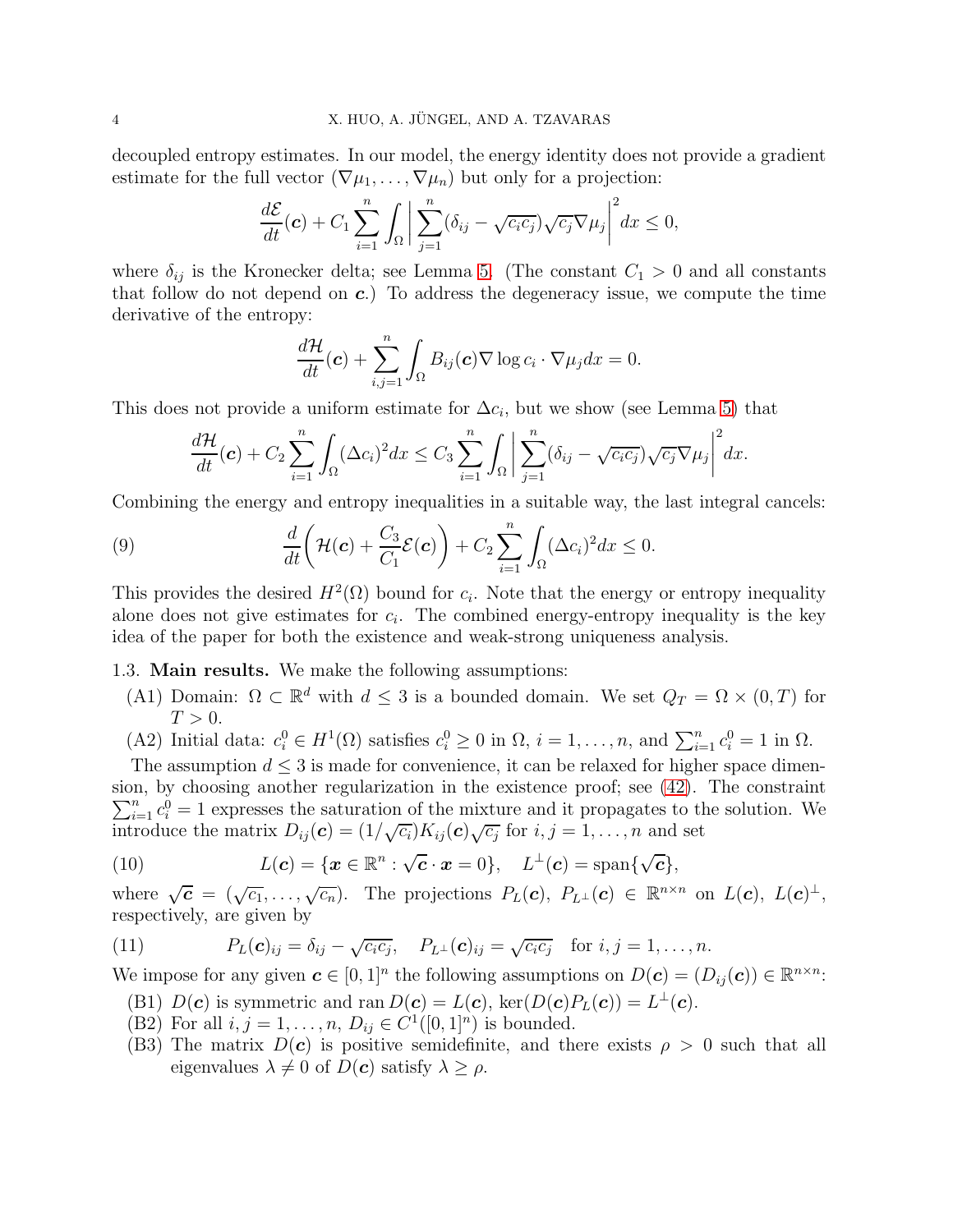(B4) For all  $i, j = 1, ..., n$ ,  $K_{ij}(\mathbf{c}) = \sqrt{c_i} D_{ij}(\mathbf{c}) / \sqrt{c_j}$  is bounded in  $[0, 1]^n$ .

Examples of matrices  $D(c)$  satisfying these assumptions are presented in Section [5.](#page-38-0) Our first main result is the global existence of weak solutions.

<span id="page-4-1"></span>**Theorem 1** (Global existence). Let Assumptions  $(A1)$ – $(A2)$  and  $(B1)$ – $(B4)$  hold. Then there exists a weak solution **c** to [\(1\)](#page-0-0)–[\(5\)](#page-1-1) satisfying  $0 \leq c_i \leq 1$ ,  $\sum_{i=1}^n c_i = 1$  in  $\Omega \times (0, \infty)$ ,

 $c_i \in L^{\infty}_{loc}(0,\infty;H^1(\Omega)) \cap L^2_{loc}(0,\infty;H^2(\Omega)), \quad \partial_t c_i \in L^2_{loc}(0,\infty;H^1(\Omega)'),$ 

the initial condition in [\(4\)](#page-1-2) is satisfied in the sense of  $H^1(\Omega)'$ , and for all  $\phi_i \in C_0^{\infty}(\Omega \times$  $(0, \infty)$ ,

<span id="page-4-0"></span>(12) 
$$
0 = -\int_0^\infty \int_{\Omega} c_i \partial_t \phi_i dx dt + \sum_{j=1}^n \int_0^\infty \int_{\Omega} B_{ij}(\mathbf{c}) \nabla \log c_i \cdot \nabla \phi_i dx dt + \sum_{j=1}^n \int_0^\infty \int_{\Omega} \text{div}(B_{ij}(\mathbf{c}) \nabla \phi_i) \Delta c_j dx dt,
$$

where  $B_{ij}(\boldsymbol{c})$  is defined in [\(8\)](#page-2-0). Furthermore,

<span id="page-4-2"></span>(13) 
$$
\mathcal{H}(\mathbf{c}(\cdot,T)) + C_1 \mathcal{E}(\mathbf{c}(\cdot,T)) + C_2 \int_0^T \int_{\Omega} (|\nabla \sqrt{\mathbf{c}}|^2 + |\Delta \mathbf{c}|^2) dx dt + C_2 \int_0^T \int_{\Omega} |\zeta|^2 dx dt \leq \mathcal{H}(\mathbf{c}^0) + C_1 \mathcal{E}(\mathbf{c}^0),
$$

where  $C_1 > 0$  depends on  $\rho$ , n,  $||D(c)||_F$  and  $C_2 > 0$  depends on n,  $||D(c)||_F$  ( $|| \cdot ||_F$  is the Frobenius matrix norm and  $\rho$  is introduced in Assumption (B3)). Moreover,  $\zeta$  is the weak  $L^2(\Omega)$  limit of an approximating sequence of  $\sum_{j=1}^n P_L(\boldsymbol{c})_{ij} \sqrt{c_j} \nabla \mu_j$ .

Some comments are in order. First, by Assumption  $(B2)$ , the elements of the matrix  $D(c)$ are bounded for any  $c \in [0,1]^n$  and therefore, the quantity  $||D(c)||_F$  is bounded uniformly in c. Second, the weak formulation [\(12\)](#page-4-0) makes sence since  $B_{ij}(c) \nabla \log c_i \in L^2(Q_T)$ . Indeed, by the definition of  $B(c)$ , we have

$$
B_{ij}(\boldsymbol{c})\nabla \log c_j = \sqrt{c_i}D_{ij}^{BD}(\boldsymbol{c})\frac{1}{\sqrt{c_j}}\nabla c_j,
$$

and the matrix  $\sqrt{c_i} D_{ij}^{BD}(\boldsymbol{c}) / \sqrt{c_j}$  is bounded for all  $\boldsymbol{c} \in [0,1]^n$ ; see Lemma [4](#page-8-0) (iii) below. However, note that the expression  $\sum_{j=1}^{n} B_{ij}(\mathbf{c}) \nabla \mu_j$  is generally not an element of  $L^2(Q_T)$ . In particular, we cannot expect that  $\nabla \Delta c_i \in L^2(Q_T)$ . Third, we have not been able to identify the weak limit  $\zeta$  because of low regularity. However, if  $\sum_{j=1}^n P_L(c)_{ij}\sqrt{c_j}\nabla\mu_j \in$  $L^2_{\text{loc}}(0,\infty; L^2(\Omega))$  holds for all  $i=1,\ldots,n$ , then we can identify  $\zeta_i = \sum_{j=1}^n P_L(c)_{ij} \sqrt{c_j} \nabla \mu_j$ ; see Lemma [11.](#page-23-0)

To prove Theorem [1,](#page-4-1) we first introduce a truncation with parameter  $\delta \in (0,1)$  as in [\[13\]](#page-40-7) to avoid the degeneracy. Then we reduce the cross-diffusion system to  $n-1$  equations by replacing  $c_n$  by  $1 - \sum_{i=1}^{n-1} c_i$ . The advantage is that the diffusion matrix of the reduced system is positive definite (with a lower bound depending on  $\delta$ ). The existence of solutions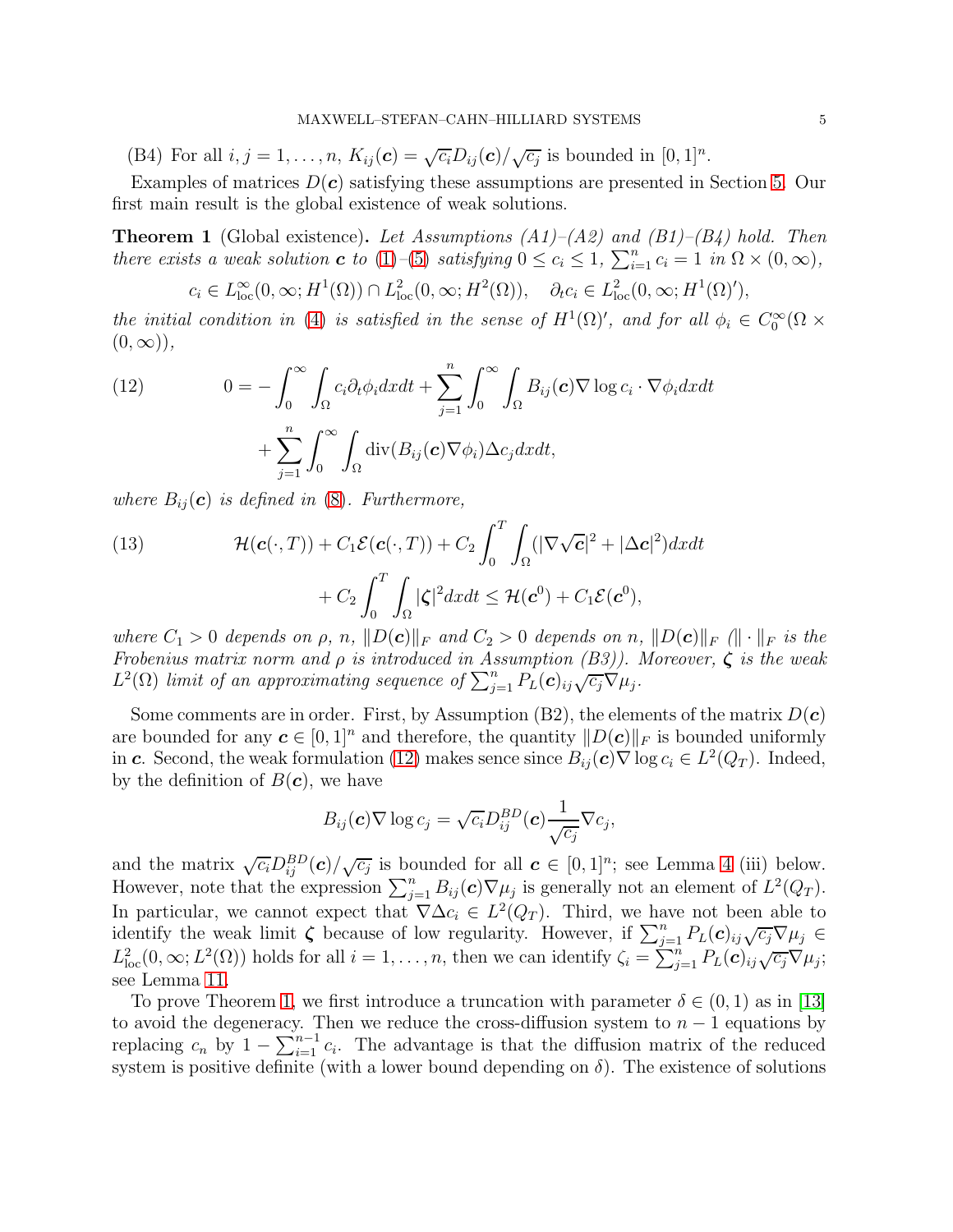## 6 X. HUO, A. JÜNGEL, AND A. TZAVARAS

 $c_i^{\delta}$  to the truncated, reduced system is proved by an approximation as in [\[25\]](#page-41-11) and the Leray–Schauder fixed-point theorem; see Section [3.1.](#page-11-0) An approximate version of the free energy estimate [\(13\)](#page-4-2) (proved in Lemma [10](#page-19-0) in Section [3.2\)](#page-19-1) provides suitable uniform bounds that allow us to perform the limit  $\delta \to 0$ . The approximate densities  $c_i^{\delta}$  may be negative but, by exploiting the entropy bound for  $c_i^{\delta}$ , its limit  $c_i$  turns out to be nonnegative. The limit  $\delta \to 0$  is then performed in Section [3.3,](#page-20-0) using the uniform estimates and compactness arguments.

Our second main result is concerned with the weak-strong uniqueness. For this, we define the relative entropy and free energy in the spirit of [\[16\]](#page-40-14) by, respectively,

<span id="page-5-2"></span>(14) 
$$
\mathcal{H}(\mathbf{c}|\bar{\mathbf{c}}) := \mathcal{H}(\mathbf{c}) - \mathcal{H}(\bar{\mathbf{c}}) - \frac{\partial \mathcal{H}}{\partial \mathbf{c}}(\bar{\mathbf{c}}) \cdot (\mathbf{c} - \bar{\mathbf{c}}) = \sum_{i=1}^{n} \int_{\Omega} \left( c_i \log \frac{c_i}{\bar{c}_i} - (c_i - \bar{c}_i) \right) dx,
$$

<span id="page-5-3"></span>(15) 
$$
\mathcal{E}(\mathbf{c}|\bar{\mathbf{c}}) := \mathcal{E}(\mathbf{c}) - \mathcal{E}(\bar{\mathbf{c}}) - \frac{\partial \mathcal{E}}{\partial \mathbf{c}}(\bar{\mathbf{c}}) \cdot (\mathbf{c} - \bar{\mathbf{c}}) = \mathcal{H}(\mathbf{c}|\bar{\mathbf{c}}) + \frac{1}{2} \sum_{i=1}^{n} \int_{\Omega} |\nabla (c_i - \bar{c}_i)|^2 dx.
$$

<span id="page-5-1"></span>**Theorem 2** (Weak-strong uniqueness). Let Assumptions  $(A1)$ – $(A2)$ ,  $(B1)$ – $(B4)$  hold, let **c** be a weak solution to  $(1)$ - $(5)$  with initial datum  $c^0$ , and let  $\bar{c}$  be a strong solution to  $(1)$ - $(5)$  with initial datum  $\bar{c}^0$ . We assume that the weak solution **c** satisfies

<span id="page-5-0"></span>(16) 
$$
\sum_{j=1}^{n} P_L(\mathbf{c})_{ij} \sqrt{c_j} \nabla \mu_j \in L^2_{loc}(0,\infty; L^2(\Omega)) \text{ for } i,j=1,\ldots,n
$$

(see [\(11\)](#page-3-0) for the definition of  $P<sub>L</sub>(c)$ ) and for all  $T > 0$  the energy and entropy inequalities

<span id="page-5-4"></span>(17) 
$$
\mathcal{E}(\boldsymbol{c}(T)) + \sum_{i,j=1}^{n} \int_{0}^{T} \int_{\Omega} B_{ij}(\boldsymbol{c}) \nabla \mu_{i} \cdot \nabla \mu_{j} dx dt \leq \mathcal{E}(\boldsymbol{c}^{0}),
$$

<span id="page-5-5"></span>(18) 
$$
\mathcal{H}(\boldsymbol{c}(T)) + \sum_{i,j=1}^n \int_0^T \int_{\Omega} B_{ij}(\boldsymbol{c}) \nabla \log c_i \cdot \nabla \mu_j dx dt \leq \mathcal{H}(\boldsymbol{c}^0).
$$

The strong solution  $\bar{c}$  is supposed to be strictly positive, i.e., there exists  $m > 0$  such that  $\bar{c}_i \geq m$  in  $\Omega$ ,  $t > 0$ , and satisfies the regularity

$$
\bar{c}_i \in L^{\infty}_{loc}(0,\infty; W^{3,\infty}(\Omega)), \quad \nabla \operatorname{div} \left( \frac{1}{\bar{c}_i} B_{ij}(\bar{\mathbf{c}}) \nabla \bar{\mu}_j \right) \in L^{\infty}_{loc}(0,\infty; L^{\infty}(\Omega))
$$

for  $i = 1, \ldots, n$ , as well as for any  $T > 0$  the energy and entropy conservation identities

<span id="page-5-6"></span>(19) 
$$
\mathcal{E}(\bar{\mathbf{c}}(T)) + \sum_{i,j=1}^{n} \int_{0}^{T} \int_{\Omega} B_{ij}(\bar{\mathbf{c}}) \nabla \bar{\mu}_{i} \cdot \nabla \bar{\mu}_{j} dx dt = \mathcal{E}(\bar{\mathbf{c}}^{0}),
$$

<span id="page-5-7"></span>(20) 
$$
\mathcal{H}(\bar{\mathbf{c}}(T)) + \sum_{i,j=1}^{n} \int_{0}^{T} \int_{\Omega} B_{ij}(\bar{\mathbf{c}}) \nabla \log \bar{c}_{i} \cdot \nabla \bar{\mu}_{j} dx dt = \mathcal{H}(\bar{\mathbf{c}}^{0}),
$$

where  $\mu_i = \log c_i - \Delta c_i$  and  $\bar{\mu}_i = \log \bar{c}_i - \Delta \bar{c}_i$ . Then, for any  $T > 0$ , there exist constants  $C_1$ , only depending on  $||D(\mathbf{c})||_F$ , n,  $\rho$ , and  $C_2(T) > 0$ , only depending on T, meas( $\Omega$ ), n,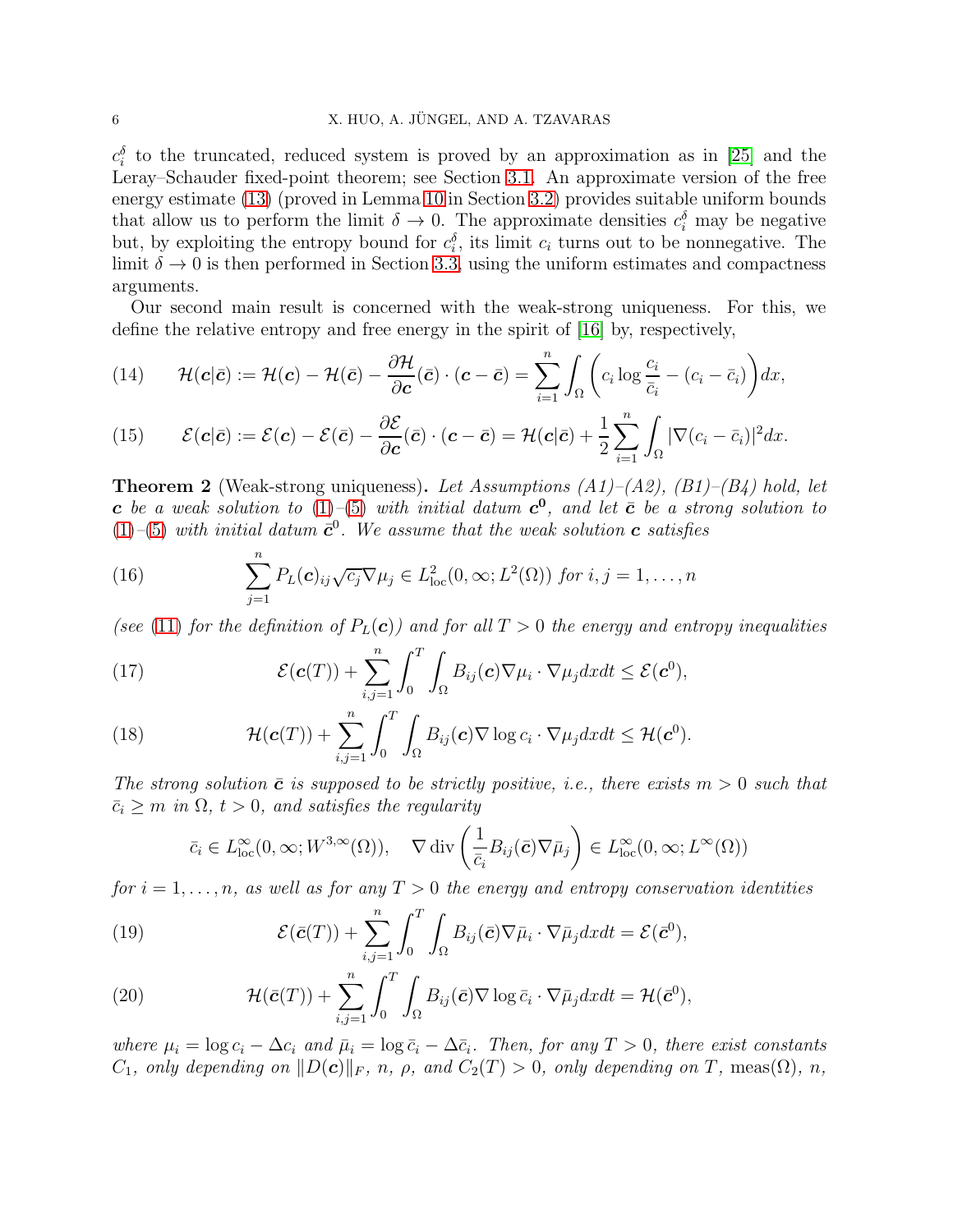$\rho$ , such that

<span id="page-6-2"></span>(21) 
$$
\mathcal{H}(\boldsymbol{c}(T)|\bar{\boldsymbol{c}}(T)) + C_1 \mathcal{E}(\boldsymbol{c}(T)|\bar{\boldsymbol{c}}(T)) \leq C_2(T) \big(\mathcal{H}(\boldsymbol{c}^0|\bar{\boldsymbol{c}}^0) + C_1 \mathcal{E}(\boldsymbol{c}^0|\bar{\boldsymbol{c}}^0)\big).
$$

In particular, if  $c^0 = \bar{c}^0$  then the weak and strong solutions coincide.

Assumption [\(16\)](#page-5-0) guarantees that the flux  $\sum_{j=1}^{n} B_{ij}(\mathbf{c}) \nabla \mu_j$  lies in  $L^2(Q_T)$ . Indeed, we prove in Lemma [4](#page-8-0) (i) in Section [2](#page-7-2) that  $D_{ij}^{BD}(c)$  is bounded for  $c \in [0,1]^n$ . Therefore, since  $D^{BD}(\mathbf{c}) = D^{BD}(\mathbf{c})P_L(\mathbf{c})$ , assumption [\(16\)](#page-5-0) and  $c_i \in L^{\infty}(Q_T)$  imply that

<span id="page-6-1"></span>(22) 
$$
\sum_{j=1}^n B_{ij}(\mathbf{c}) \nabla \mu_j = \sqrt{c_i} \sum_{j,k=1}^n D_{ik}^{BD}(\mathbf{c}) P_L(\mathbf{c})_{kj} \sqrt{c_j} \nabla \mu_j \in L^2(Q_T).
$$

By the way, it follows from  $\sum_{j=1}^{n} P_L(c)_{ij} \sqrt{c_j} \nabla \log c_j = 2 \nabla \sqrt{c_i} \in L^2(Q_T)$  that

<span id="page-6-0"></span>(23) 
$$
\sum_{j=1}^n P_L(\mathbf{c})_{ij} \sqrt{c_j} \nabla \Delta c_j = \sum_{j=1}^n P_L(\mathbf{c})_{ij} \sqrt{c_j} \nabla (\log c_j - \mu_j) \in L^2(Q_T).
$$

Since  $\nabla \Delta c_i$  may be not in  $L^2(Q_T)$ , we interpret [\(23\)](#page-6-0) in the sense of distributions, i.e. for all  $\Phi \in C_0^{\infty}(\Omega; \mathbb{R}^d)$ ,

$$
\left\langle \sum_{j=1}^n P_L(\mathbf{c})_{ij} \sqrt{c_j} \nabla \Delta c_j, \Phi \right\rangle = - \sum_{j=1}^n \int_{\Omega} \left( \nabla (P_L(\mathbf{c})_{ij} \sqrt{c_j}) \cdot \Phi + P_L(\mathbf{c})_{ij} \sqrt{c_j} \operatorname{div} \Phi \right) \Delta c_j dx.
$$

For the proof of Theorem [2,](#page-5-1) we estimate first the time derivative of the relative entropy  $(14)$ :

$$
\frac{d\mathcal{H}}{dt}(\mathbf{c}|\bar{\mathbf{c}}) + C_1 \sum_{i=1}^n \int_{\Omega} \left| \sum_{j=1}^n P_L(\mathbf{c})_{ij} \sqrt{c_j} \nabla \log \frac{c_j}{\bar{c}_j} \right|^2 dx + C_1 \sum_{i=1}^n \int_{\Omega} (\Delta(c_i - \bar{c}_i))^2 dx
$$
  

$$
\leq C_2 \sum_{i=1}^n \int_{\Omega} \left| \sum_{j=1}^n P_L(\mathbf{c})_{ij} \sqrt{c_j} \nabla(\mu_j - \bar{\mu}_j) \right|^2 dx + C_3 \int_{\Omega} \mathcal{E}(\mathbf{c}|\bar{\mathbf{c}}) dx,
$$

where  $C_i > 0$  are some constants depending only on the data. The first term on the right-hand side can be handled by estimating the time derivative of the relative energy  $(15)$ :

$$
\frac{d\mathcal{E}}{dt}(\mathbf{c}|\bar{\mathbf{c}}) + C_4 \sum_{i=1}^n \int_{\Omega} \left| \sum_{j=1}^n P_L(\mathbf{c})_{ij} \sqrt{c_j} \nabla(\mu_j - \bar{\mu}_j) \right|^2 dx
$$
\n
$$
\leq \theta \sum_{i=1}^n \int_{\Omega} \left| \sum_{j=1}^n P_L(\mathbf{c})_{ij} \sqrt{c_j} \nabla \log \frac{c_j}{\bar{c}_j} \right|^2 dx + \theta \sum_{i=1}^n \int_{\Omega} (\Delta(c_i - \bar{c}_i))^2 dx
$$
\n
$$
+ C_5(\theta) \int_{\Omega} \mathcal{E}(\mathbf{c}|\bar{\mathbf{c}}) dx,
$$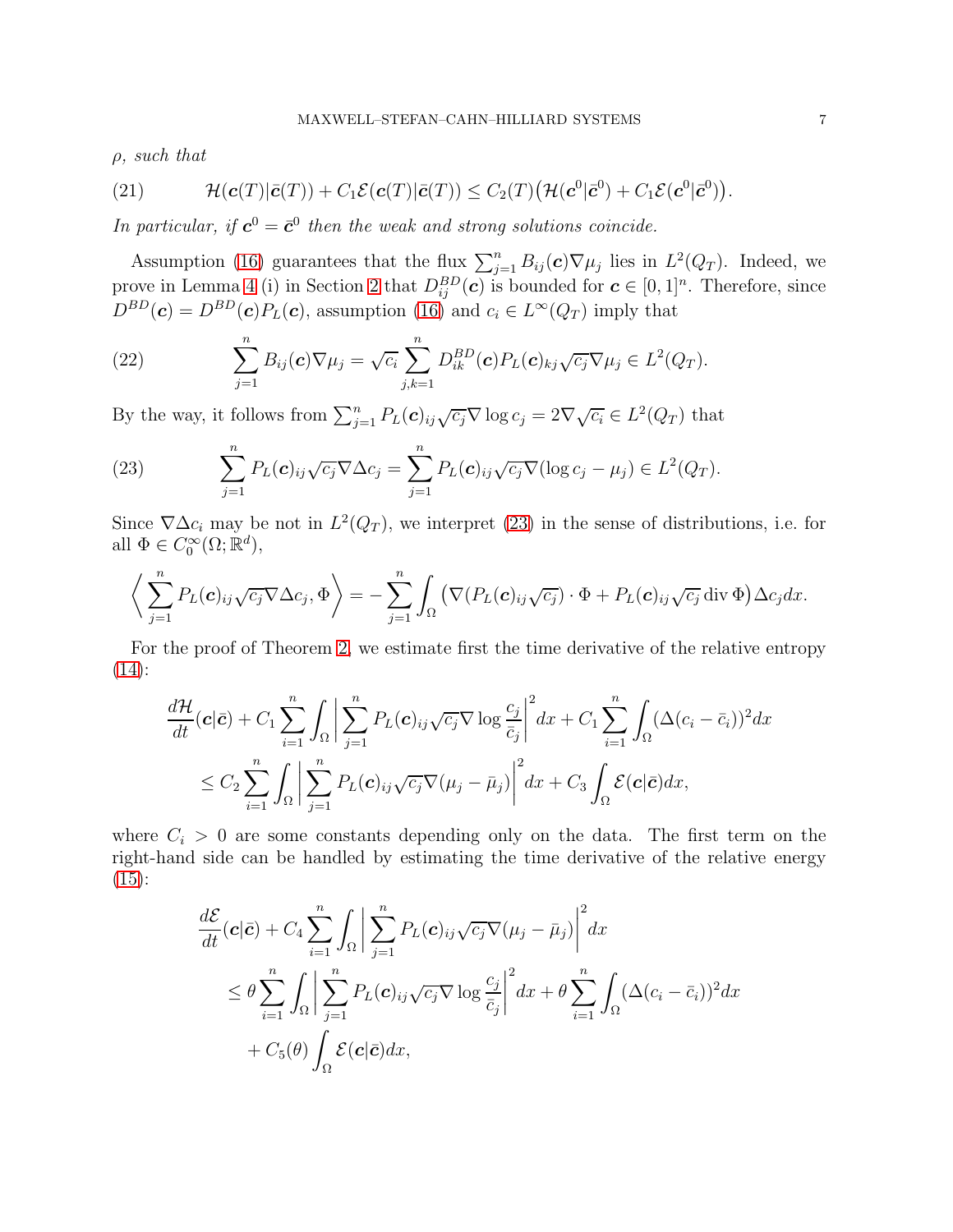where  $\theta > 0$  can be arbitrarily small. Choosing  $\theta = C_1C_4/C_2$ , we can combine both estimates leading to

$$
\frac{d}{dt}\bigg(\mathcal{H}(\boldsymbol{c}|\bar{\boldsymbol{c}})+\frac{C_2}{C_4}\mathcal{E}(\boldsymbol{c}|\bar{\boldsymbol{c}})\bigg)\leq \bigg(C_3+\frac{C_2C_5}{C_4}\bigg)\mathcal{E}(\boldsymbol{c}|\bar{\boldsymbol{c}}),
$$

and the theorem follows after applying Gronwall's lemma. As the computations are quite involved, we compute first in Section [4.1](#page-24-0) the time derivative of the relative entropy and energy for *smooth* solutions. The rigorous proof of the combined relative entropy-energy inequality for weak solutions c and strong solutions  $\bar{c}$  is then performed in Section [4.2.](#page-29-0)

The paper is organized as follows. The Bott–Duffin matrix inverse is introduced in Section [2,](#page-7-2) some properties of the mobility matrix  $B(c)$  are proved, and the combined energy-entropy inequality [\(9\)](#page-3-1) is derived for smooth solutions. The global existence of solutions (Theorem [1\)](#page-4-1) is shown in Section [3,](#page-11-1) while Section [4](#page-24-1) is concerned with the proof of the weak-strong uniqueness property (Theorem [2\)](#page-5-1). Finally, we present some examples verifying Assumptions (B1)–(B4) in Section [5.](#page-38-0)

**Notation.** Elements of the matrix  $A \in \mathbb{R}^{n \times n}$  are denoted by  $A_{ij}$ ,  $i, j = 1, ..., n$ , and the elements of a vector  $\mathbf{c} \in \mathbb{R}^n$  are  $c_1, \ldots, c_n$ . We use the notation  $f(\mathbf{c}) = (f(c_1), \ldots, f(c_n))$  for  $c \in \mathbb{R}^n$  and a function  $f : \mathbb{R} \to \mathbb{R}$ . The expression  $|\nabla f(c)|^2$  is defined by  $\sum_{i=1}^n |\nabla f(c_i)|^2$ and | | is the usual Euclidean norm. The matrix  $R(c) \in \mathbb{R}^{n \times n}$  is the diagonal matrix with elements  $\sqrt{c_1}, \ldots, \sqrt{c_n}$ , i.e.  $R_{ij}(c) = \sqrt{c_i} \delta_{ij}$  for  $i, j = 1, \ldots, n$ , where  $\delta_{ij}$  denotes the Kronecker delta. We understand by  $\nabla \mu$  the matrix with entries  $\partial_{x_i}\mu_j$ . Furthermore,  $C > 0$ ,  $C_i > 0$  are generic constants with values changing from line to line.

## 2. Properties of the mobility matrix and a priori estimates

<span id="page-7-2"></span>We wish to express the fluxes  $c_i u_i$  as a linear combination of the gradients of the chemical potentials. Since  $K(c)$  has a nontrivial kernel, we need to use a generalized matrix inverse, the Bott–Duffin inverse. This inverse and its properties are studied in Section [2.1.](#page-7-1) The properties allow us to derive in Section [2.2](#page-9-1) some a priori estimates for the Maxwell–Stefan– Cahn–Hilliard system.

<span id="page-7-1"></span>2.1. The Bott–Duffin inverse. We wish to invert [\(2\)](#page-1-0) or, equivalently, [\(7\)](#page-2-1). We recall definition [\(11\)](#page-3-0) of the projection matrices  $P_L(c) \in \mathbb{R}^{n \times n}$  on  $L(c)$  and  $P_{L^{\perp}}(c) \in \mathbb{R}^{n \times n}$  on  $L^{\perp}(\mathbf{c})$ , where  $L(\mathbf{c})$  and  $L^{\perp}(\mathbf{c})$  are defined in [\(10\)](#page-3-2). Then [\(7\)](#page-2-1) is equivalent to the problem:

(24) Solve 
$$
D(\mathbf{c})\mathbf{z} = -P_L(\mathbf{c})R(\mathbf{c})\nabla\mu
$$
 in the space  $\mathbf{z} \in L(\mathbf{c})$ ,

where  $z_i = \sqrt{c_i} u_i$ , recalling that  $R(c) = \text{diag}(\sqrt{c}).$ 

<span id="page-7-0"></span>**Lemma 3** (Solution of [\(24\)](#page-7-3)). Suppose that  $D(c)$  satisfies Assumption (B1). The Bott-Duffin inverse

<span id="page-7-3"></span>
$$
D^{BD}(\boldsymbol{c})=P_L(\boldsymbol{c})\big(D(\boldsymbol{c})P_L(\boldsymbol{c})+P_{L^\perp}(\boldsymbol{c})\big)^{-1}
$$

is well-defined, symmetric, and satisfies ker  $D^{BD}(\mathbf{c}) = L^{\perp}(\mathbf{c})$ . Furthermore, for any  $\mathbf{y} \in$  $L(c)$ , the linear problem  $D(c)z = y$  for  $z \in L(c)$  has a unique solution given by  $z =$  $D^{BD}(\boldsymbol{c})\boldsymbol{y}$ .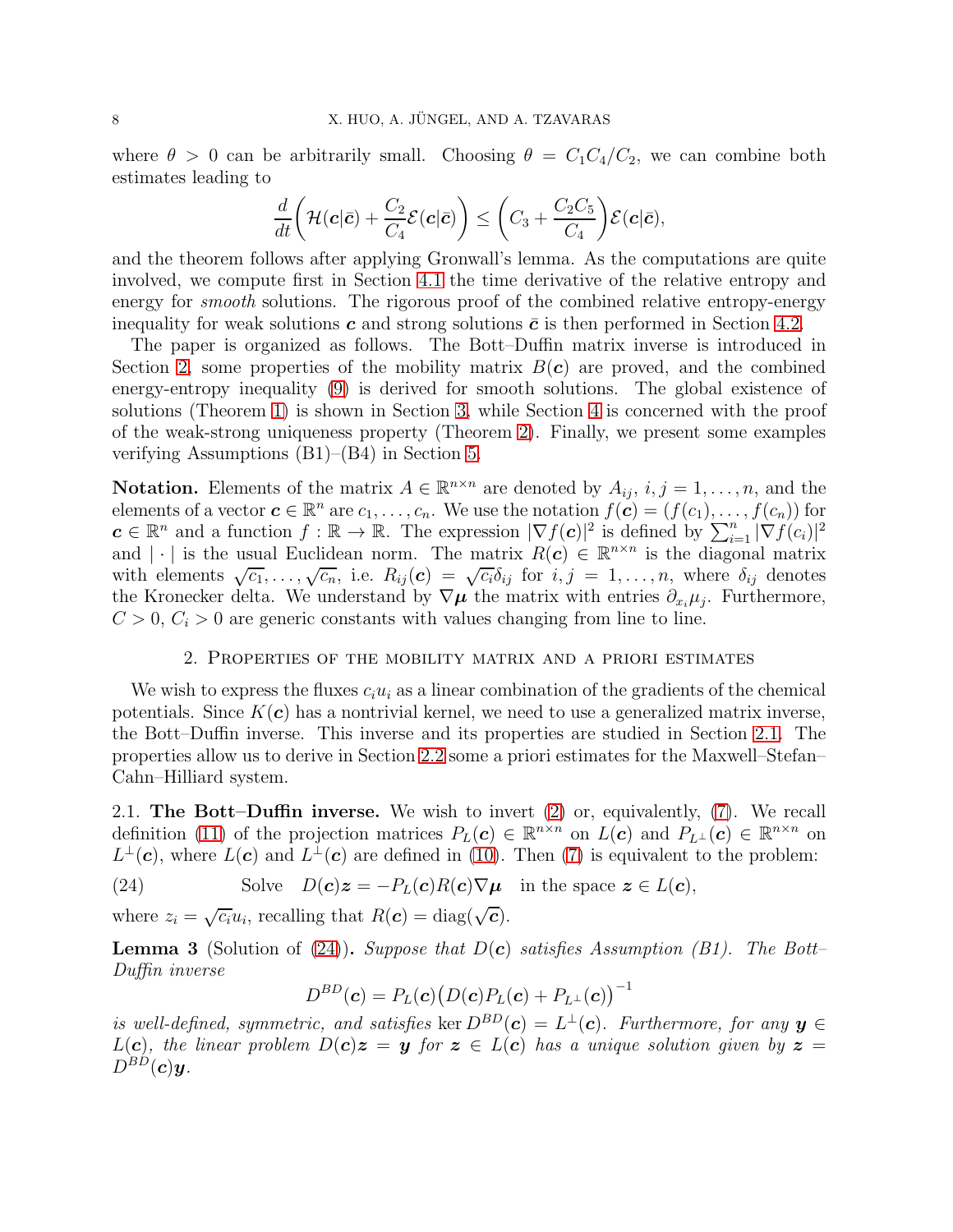We refer to [\[21,](#page-41-9) Lemma 17] for the proof. The property for the kernel follows from  $\ker D^{BD}(\mathbf{c}) = \ker P_L(\mathbf{c}) = L^{\perp}(\mathbf{c}).$  Since  $P_L(\mathbf{c})R(\mathbf{c})\nabla\mu \in L(\mathbf{c})$  (this follows from the definition of  $P_L(c)$  and  $\sum_{i=1}^n c_i = 1$ , we infer from Lemma [3](#page-7-0) that [\(24\)](#page-7-3) has the unique solution  $\mathbf{z} = -D^{BD}(\mathbf{c})P_L(\mathbf{c})R(\mathbf{c})\nabla\mu \in L(\mathbf{c})$  or, componentwise,

$$
c_i u_i = \sqrt{c_i} z_i = -\sum_{j=1}^n \sqrt{c_i} \big( D^{BD}(\mathbf{c}) P_L(\mathbf{c}) \big)_{ij} \sqrt{c_j} \nabla \mu_j = -\sum_{j=1}^n \sqrt{c_i} D^{BD}(\mathbf{c})_{ij} \sqrt{c_j} \nabla \mu_j
$$

for  $i = 1, \ldots, n$ , where the last equality follows from  $D^{BD}(\mathbf{c})P_L(\mathbf{c}) = D^{BD}(\mathbf{c})$ ; see [\[21,](#page-41-9) (81)]. Then we can formulate equation [\(1\)](#page-0-0) as

<span id="page-8-2"></span>(25) 
$$
\partial_t c_i = \text{div} \sum_{j=1}^n B_{ij}(\boldsymbol{c}) \nabla \mu_j, \text{ where } B_{ij}(\boldsymbol{c}) = \sqrt{c_i} D_{ij}^{BD}(\boldsymbol{c}) \sqrt{c_j}, \quad i, j = 1, \ldots, n.
$$

The boundary conditions  $c_i u_i \cdot \nu = 0$  on  $\partial \Omega$  yield

(26) 
$$
\sum_{j=1}^{n} B_{ij}(\boldsymbol{c}) \nabla \mu_j \cdot \nu = 0 \text{ on } \partial \Omega, t > 0, i = 1, ..., n.
$$

<span id="page-8-3"></span>We recall some properties of the Bott–Duffin inverse.

<span id="page-8-0"></span>**Lemma 4** (Properties of  $D^{BD}(\mathbf{c})$ ). Suppose that  $D(\mathbf{c}) \in \mathbb{R}^{n \times n}$  satisfies Assumptions (B1)–  $(B4)$ . Then:

- (i) The coefficients  $D_{ij}^{BD} \in C^1([0,1]^n)$  are bounded for  $i, j = 1, \ldots, n$ .
- (ii) Let  $\lambda(c)$  be an eigenvalue of  $(D(c)P<sub>L</sub>(c) + P<sub>L<sup>\perp</sup></sub>(c))^{-1}$ . Then  $\lambda_m \leq \lambda(c) \leq \lambda_M$ , where

$$
\lambda_m = (1 + n||D(\mathbf{c})||_F)^{-1}, \quad \lambda_M = \max\{1, \rho^{-1}\},
$$

 $\|\cdot\|_F$  is the Frobenius matrix norm, and  $\rho > 0$  is a lower bound for the eigenvalues of  $D(c)$ ; see Assumption (B3).

(iii) The functions  $\mathbf{c} \mapsto \sqrt{c_i} D_{ij}^{B}D(\mathbf{c})/\sqrt{c_j}$  are bounded in  $[0,1]^n$  for  $i, j = 1, \ldots, n$ .

<span id="page-8-1"></span>A consequence of (ii) are the inequalities

(27) 
$$
\lambda_m |P_L(\mathbf{c})\mathbf{z}|^2 \leq \mathbf{z}^T D^{BD}(\mathbf{c})\mathbf{z} \leq \lambda_M |P_L(\mathbf{c})\mathbf{z}|^2 \text{ for } \mathbf{z} \in \mathbb{R}^n.
$$

Note that the Frobenius norm of  $D(c)$  is bounded uniformly in  $c \in [0,1]^n$ , since  $D_{ij}$  is bounded by Assumption (B1).

*Proof.* The points (i) and (ii) are proved in [\[21,](#page-41-9) Lemma 11] in an interval  $[m, 1]^n$  for some  $m > 0$ . In fact, we can conclude (i)–(ii) in the full interval  $[0, 1]^n$ , since our Assumptions  $(B2)$ – $(B3)$  are stronger than those in [\[21\]](#page-41-9).

For the proof of (iii), dropping the argument c and observing that  $RDR^{-1} = K$ , we obtain

$$
RD^{BD}R^{-1} = RP_L(DP_L + P_{L^{\perp}})^{-1}R^{-1} = RP_L(R^{-1}R)(DP_L + P_{L^{\perp}})^{-1}R^{-1}
$$
  
=  $RP_LR^{-1}(R(DP_L + P_{L^{\perp}})R^{-1})^{-1}$   
=  $RP_LR^{-1}(RDR^{-1}RP_LR^{-1} + RP_{L^{\perp}}R^{-1})^{-1}$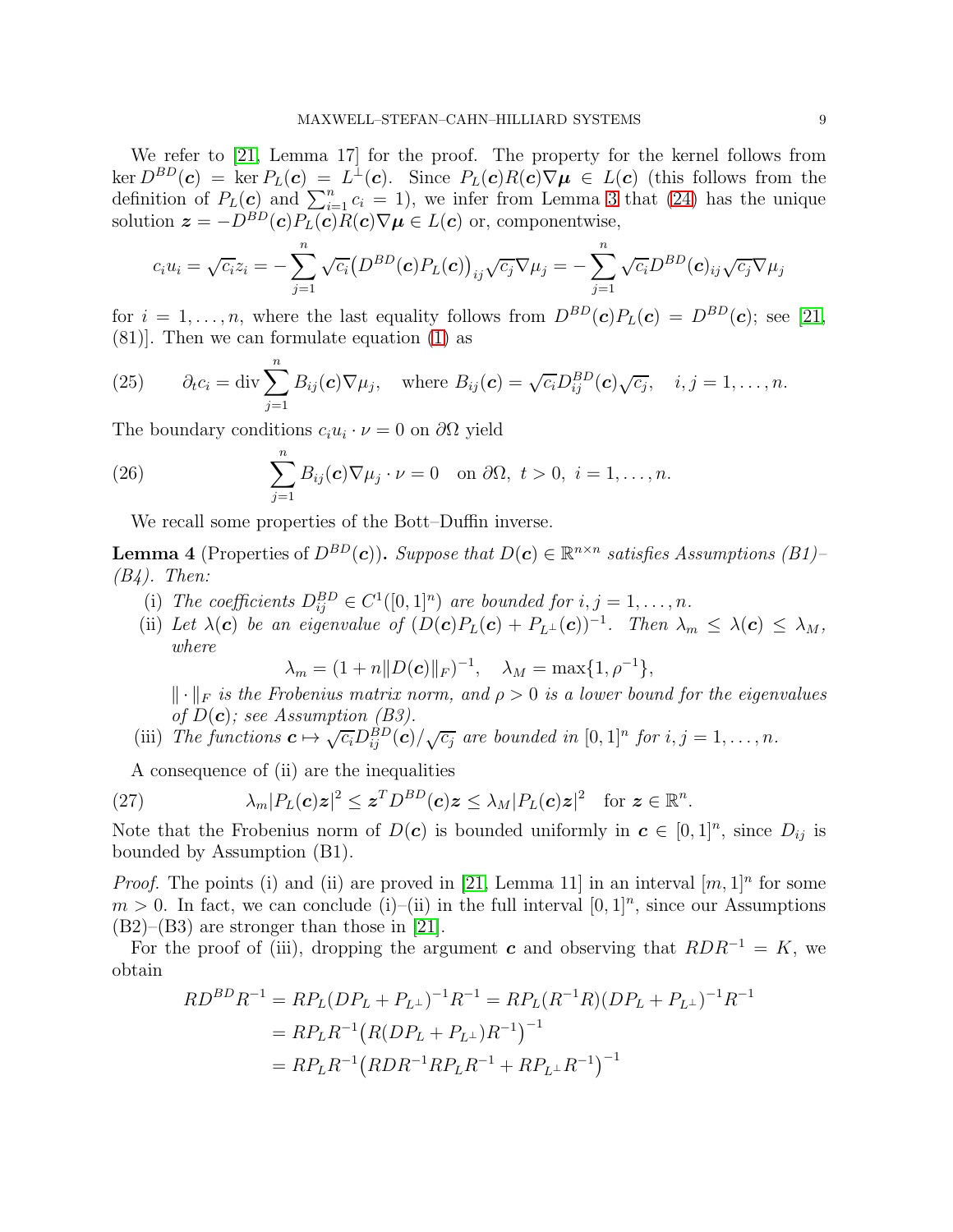10 X. HUO, A. JÜNGEL, AND A. TZAVARAS

$$
=RP_LR^{-1}(KRP_LR^{-1} + RP_L\perp R^{-1})^{-1}.
$$

The determinant of the expression in the brackets equals

<span id="page-9-2"></span>
$$
\det\left(R(DP_L+P_{L^{\perp}})R^{-1}\right)=\det(DP_L+P_{L^{\perp}}).
$$

Therefore, denoting by "adj" the adjugate matrix, it follows that

(28) 
$$
RD^{BD}R^{-1} = \frac{RP_LR^{-1}\operatorname{adj}(KRP_LR^{-1} + RP_{L^{\perp}}R^{-1})}{\det(DP_L + P_{L^{\perp}})}.
$$

By Assumption (B3), the eigenvalues of D are not smaller than  $\rho > 0$ . The proof of [\[21,](#page-41-9) Lemma 11] shows that the eigenvalues of  $DP_L + P_{L^{\perp}}$  are not smaller than  $\rho > 0$ , too. This implies that  $\det(DP_L + P_{L^{\perp}}) \ge \rho^{n-1} > 0$ . The coefficients

$$
(RP_L R^{-1})_{ij} = \delta_{ij} - c_i, \quad (RP_L \perp R^{-1})_{ij} = c_i
$$

are bounded for  $c \in [0,1]^n$  and, by Assumption (B4), the coefficients of K are also bounded. Therefore, all elements of  $adj(KRP_LR^{-1} + RP_L\perp R^{-1})$  are bounded. We conclude from [\(28\)](#page-9-2) that the entries of  $RD^{BD}R^{-1}$  are bounded in [0, 1]<sup>n</sup>, i.e., point (iii) holds.

The most important property is the positive definiteness of  $D^{BD}(c)$  on  $L(c)$ ; see [\(27\)](#page-8-1). This property implies the a priori estimates proved in the following subsection.

<span id="page-9-1"></span>2.2. A priori estimates. We show an energy inequality for smooth solutions.

<span id="page-9-0"></span>**Lemma 5** (Free energy inequality). Let  $\mathbf{c} \in C^{\infty}(\Omega \times (0, \infty); \mathbb{R}^{n})$  be a positive, bounded, smooth solution to [\(1\)](#page-0-0)–[\(5\)](#page-1-1). Then, for any  $0 < \lambda < \lambda_m$ ,

$$
\frac{d}{dt}\left(\mathcal{H}(\boldsymbol{c})+\frac{(\lambda_M-\lambda)^2}{\lambda_m\lambda}\mathcal{E}(\boldsymbol{c})\right)+2\lambda\int_{\Omega}|\nabla\sqrt{\boldsymbol{c}}|^2dx+\lambda\int_{\Omega}|\Delta\boldsymbol{c}|^2dx\\+\frac{(\lambda_M-\lambda)^2}{2\lambda}\int_{\Omega}|P_L(\boldsymbol{c})R(\boldsymbol{c})\nabla\mu|^2dx\leq 0.
$$

where the entropy  $\mathcal{H}(c)$  and the free energy  $\mathcal{E}(c)$  are given by [\(6\)](#page-1-3) and  $\lambda_m$ ,  $\lambda_M$  are defined in Lemma [4.](#page-8-0)

*Proof.* We derive first the energy inequality. To this end, we multiply equation [\(25\)](#page-8-2) for  $c_i$ by  $\mu_i = (\partial \mathcal{E}/\partial c_i)(c)$ , integrate over  $\Omega$ , integrate by parts (using the boundary conditions [\(26\)](#page-8-3)), and take into account the lower bound [\(27\)](#page-8-1) for  $D^{BD}(\mathbf{c})$ :

<span id="page-9-3"></span>(29) 
$$
\frac{d\mathcal{E}}{dt}(\mathbf{c}) = \sum_{i=1}^{n} \int_{\Omega} \frac{\partial \mathcal{E}}{\partial c_i}(\mathbf{c}) \partial_t c_i dx = -\sum_{i,j=1}^{n} \int_{\Omega} B_{ij}(\mathbf{c}) \nabla \mu_i \cdot \nabla \mu_j dx
$$

$$
= -\sum_{i,j=1}^{n} D_{ij}^{BD}(\mathbf{c}) (\sqrt{c_i} \nabla \mu_i) \cdot (\sqrt{c_j} \nabla \mu_j) dx \leq -\lambda_m \int_{\Omega} |P_L(\mathbf{c}) R(\mathbf{c}) \nabla \mu|^2 dx.
$$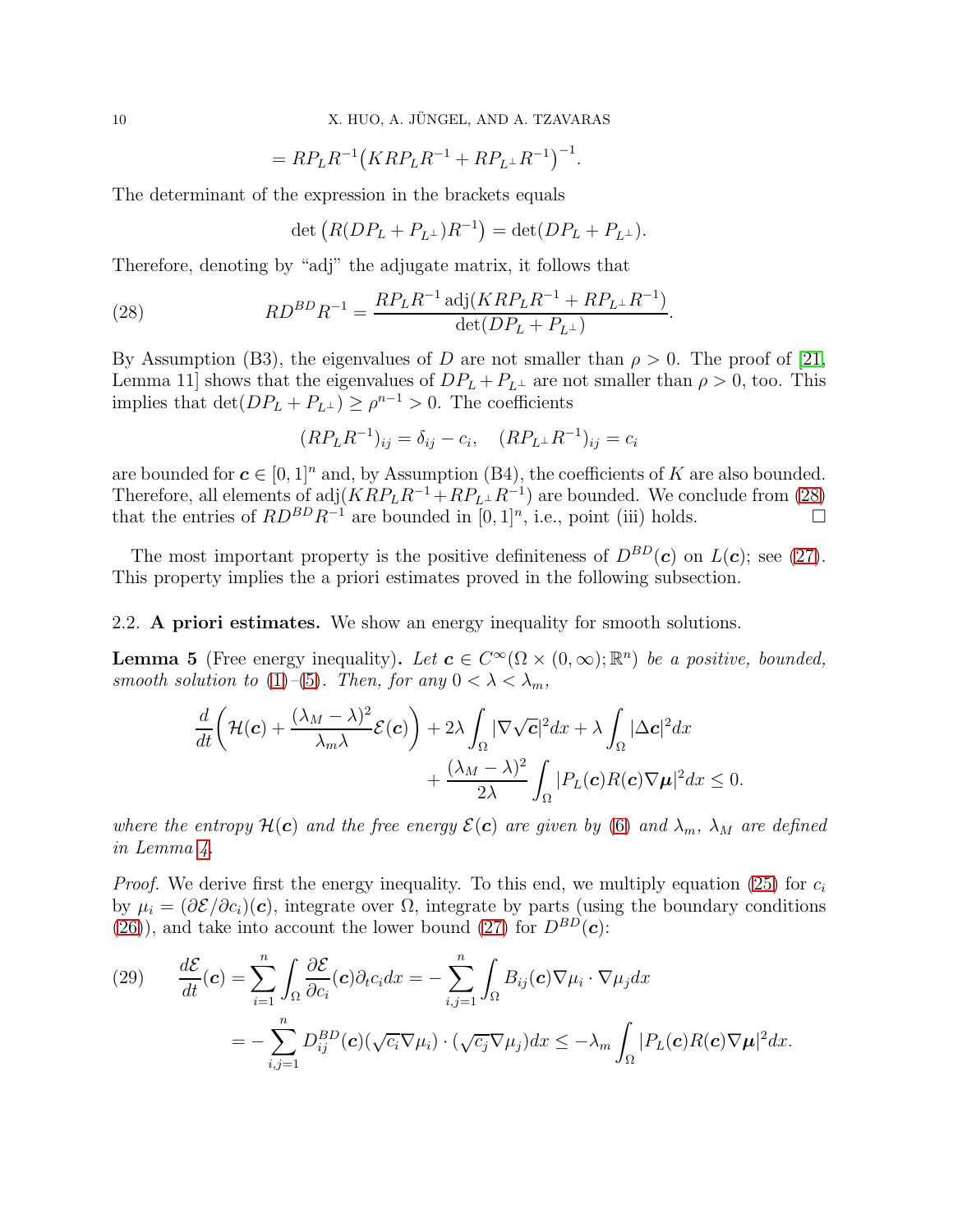The entropy inequality is derived by multiplying [\(25\)](#page-8-2) by  $log c_i$ , integrating over  $\Omega$ , and integrating by parts (using the boundary conditions [\(26\)](#page-8-3)):

$$
\frac{d\mathcal{H}}{dt}(\boldsymbol{c}) = \sum_{i=1}^n \int_{\Omega} (\log c_i) \partial_t c_i dx = - \sum_{i,j=1}^n \int_{\Omega} B_{ij}(\boldsymbol{c}) \nabla \log c_i \cdot \nabla \mu_j dx.
$$

To estimate the right-hand side, we set  $G = RP<sub>L</sub>R$  (omitting the argument c) and  $M :=$  $B - \lambda G$  for  $\lambda \in (0, \lambda_m)$ . Then

<span id="page-10-0"></span>(30) 
$$
\frac{d\mathcal{H}}{dt}(\boldsymbol{c}) = -\sum_{i,j=1}^n \int_{\Omega} M_{ij} \nabla \log c_i \cdot \nabla \mu_j dx - \lambda \sum_{i,j=1}^n \int_{\Omega} G_{ij} \nabla \log c_i \cdot \nabla \mu_j dx =: I_1 + I_2.
$$

Before estimating the integrals  $I_1$  and  $I_2$ , we start with some preparations. We use Lemma [4](#page-8-0) (ii) and  $P_L^T P_L = P_L$  to obtain

$$
\boldsymbol{z}^T B \boldsymbol{z} = (R \boldsymbol{z})^T D^{BD} R \boldsymbol{z} \geq \lambda_m |P_L R \boldsymbol{z}|^2 = \lambda_m (P_L R \boldsymbol{z})^T (P_L R \boldsymbol{z}) = \lambda_m \boldsymbol{z}^T G \boldsymbol{z} \quad \text{for } \boldsymbol{z} \in \mathbb{R}^n.
$$

The matrix M is positive semidefinite since for any  $\boldsymbol{z} \in \mathbb{R}^n$ ,

<span id="page-10-1"></span>(31) 
$$
\mathbf{z}^T M \mathbf{z} = \mathbf{z}^T B \mathbf{z} - \lambda \mathbf{z}^T G \mathbf{z} \ge (\lambda_m - \lambda) \mathbf{z}^T G \mathbf{z} = (\lambda_m - \lambda) |P_L R \mathbf{z}|^2.
$$

Furthermore, by Lemma [4](#page-8-0) (ii) again, we have the upper bound

(32) 
$$
\mathbf{z}^T M \mathbf{z} = \mathbf{z}^T (B - \lambda G) \mathbf{z} \le (\lambda_M - \lambda) \mathbf{z}^T G \mathbf{z} = (\lambda_M - \lambda) |P_L R \mathbf{z}|^2.
$$

We are now in the position to estimate the integral  $I_1$ , using Young's inequality for any  $\theta > 0$ :

<span id="page-10-2"></span>
$$
I_1 \leq \frac{\theta}{2} \sum_{i,j=1}^n \int_{\Omega} M_{ij} \nabla \log c_i \cdot \nabla \log c_j dx + \frac{1}{2\theta} \sum_{i,j=1}^n \int_{\Omega} M_{ij} \nabla \mu_i \cdot \nabla \mu_j dx
$$
  

$$
\leq \frac{\theta}{2} (\lambda_M - \lambda) \int_{\Omega} |P_L R \nabla \log c|^2 dx + \frac{\lambda_M - \lambda}{2\theta} \int_{\Omega} |P_L R \nabla \mu|^2 dx
$$
  

$$
= 2\theta (\lambda_M - \lambda) \int_{\Omega} |\nabla \sqrt{c}|^2 dx + \frac{\lambda_M - \lambda}{2\theta} \int_{\Omega} |P_L R \nabla \mu|^2 dx,
$$

where the last step follows from  $\sum_{j=1}^{n} (P_L)_{ij} R_j \nabla \log c_j = 2 \nabla \sqrt{c_i}$ , which is a consequence of  $\sum_{j=1}^{n} \nabla c_j = 0$ . For the integral  $I_2$ , we use the definitions  $G_{ij} = c_i \delta_{ij} - c_i c_j$  and  $\mu_j =$  $\log c_j - \Delta c_j$ :

$$
I_2 = -\lambda \sum_{i,j=1}^n \int_{\Omega} (c_i \delta_{ij} - c_i c_j) \frac{\nabla c_i}{c_i} \cdot \nabla (\log c_j - \Delta c_j) dx
$$
  
=  $-\lambda \sum_{i=1}^n \int_{\Omega} \nabla c_i \cdot \nabla (\log c_i - \Delta c_i) dx + \lambda \int_{\Omega} \sum_{i=1}^n \nabla c_i \cdot \sum_{j=1}^n c_j \nabla (\log c_j - \Delta c_j) dx$   
=  $-\lambda \sum_{i=1}^n \int_{\Omega} \nabla c_i \cdot \nabla (\log c_i - \Delta c_i) dx = -\lambda \int_{\Omega} (4|\nabla \sqrt{c}|^2 + |\Delta c|^2) dx,$ 

where we integrated by parts in the last step.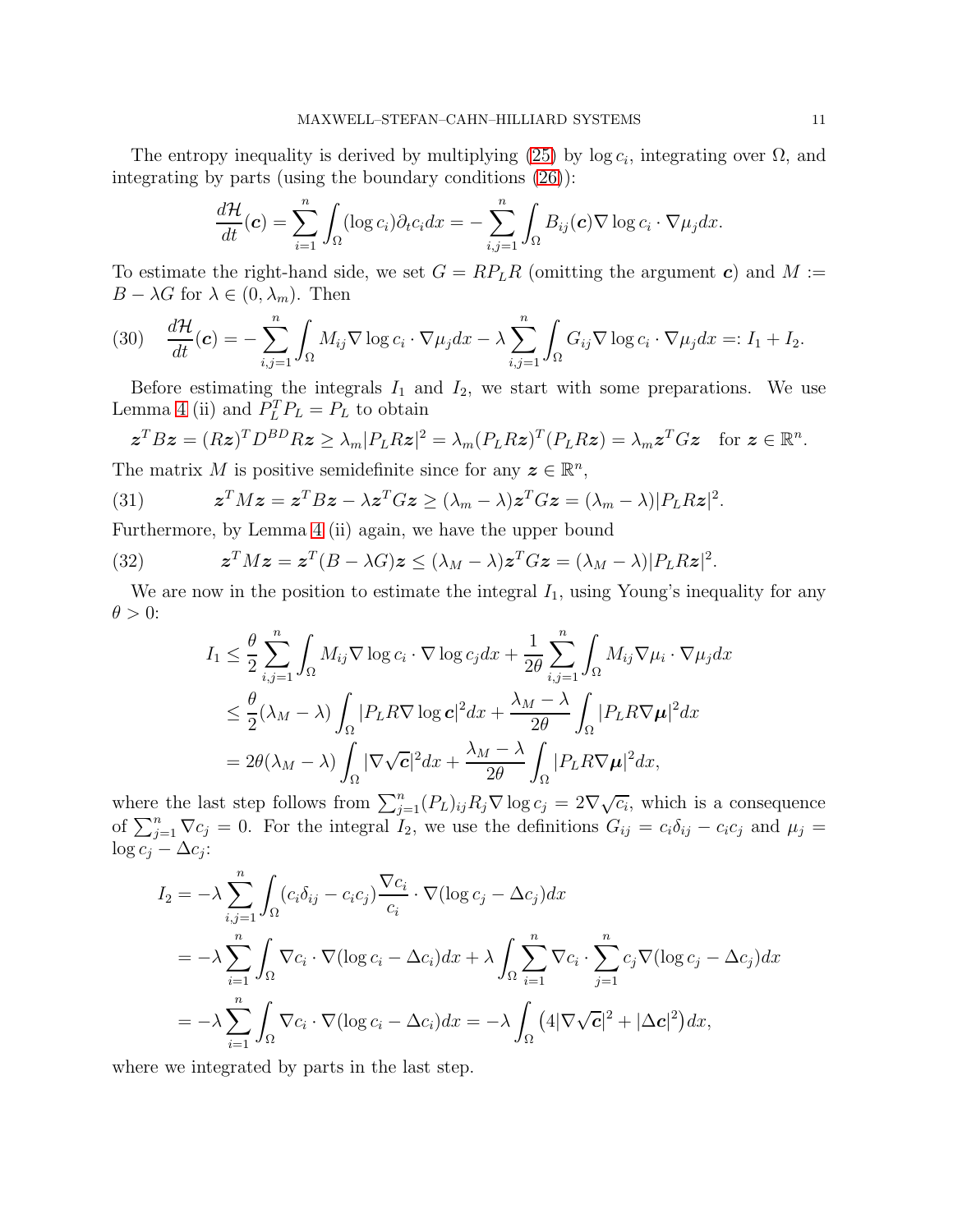Inserting the estimates for  $I_1$  and  $I_2$  into [\(30\)](#page-10-0) yields

$$
\frac{d\mathcal{H}}{dt}(\mathbf{c}) + 4\lambda \int_{\Omega} |\nabla \sqrt{\mathbf{c}}|^2 dx + \lambda \int_{\Omega} |\Delta \mathbf{c}|^2 dx \n\leq 2\theta(\lambda_M - \lambda) \int_{\Omega} |\nabla \sqrt{\mathbf{c}}|^2 dx + \frac{\lambda_M - \lambda}{2\theta} \int_{\Omega} |P_L R \nabla \mu|^2 dx.
$$

We set  $\theta = \lambda/(\lambda_M - \lambda)$  to conclude that

<span id="page-11-2"></span>(33) 
$$
\frac{d\mathcal{H}}{dt}(\boldsymbol{c}) + 2\lambda \int_{\Omega} |\nabla \sqrt{\boldsymbol{c}}|^2 dx + \lambda \int_{\Omega} |\Delta \boldsymbol{c}|^2 dx \leq \frac{(\lambda_M - \lambda)^2}{2\lambda} \int_{\Omega} |P_L R \nabla \mu|^2 dx.
$$

The right-hand side can be absorbed by the corresponding term in [\(29\)](#page-9-3). Indeed, adding the previous inequality to [\(29\)](#page-9-3) times  $(\lambda_M - \lambda)^2/(\lambda_m \lambda)$  finishes the proof.

Note that the energy inequality [\(29\)](#page-9-3) or the entropy inequality [\(33\)](#page-11-2) alone are not sufficient to control the derivatives of  $c$  but only a suitable linear combination. We will prove these inequalities rigorously in the following section for weak solutions; see Lemma [10.](#page-19-0)

## 3. Proof of Theorem [1](#page-4-1)

<span id="page-11-1"></span>We prove the existence of global weak solutions to  $(1)-(4)$  $(1)-(4)$ . For this, we construct an approximate system depending on a parameter  $\delta > 0$ , similarly as in [\[13\]](#page-40-7), and then pass to the limit  $\delta \to 0$ .

<span id="page-11-0"></span>3.1. An approximate system. In order to deal with the degeneracy of the matrix  $B(c)$ when a component of **c** vanishes, we introduce the cutoff function  $\chi_{\delta}: \mathbb{R}^n \to \mathbb{R}^n$  by

<span id="page-11-5"></span>
$$
(\chi_{\delta}c)_i := \begin{cases} \delta & \text{for } c_i < \delta, \\ c_i & \text{for } \delta \leq c_i \leq 1 - \delta, \\ 1 - \delta & \text{for } c_i > 1 - \delta, \end{cases}
$$

and define the approximate matrix

(34) 
$$
B^{\delta}(\mathbf{c}) := R(\chi_{\delta} \mathbf{c}) D^{BD}(\chi_{\delta} \mathbf{c}) R(\chi_{\delta} \mathbf{c}),
$$

recalling that  $R(\chi_{\delta} c) = \text{diag}(\sqrt{\chi_{\delta} c})$ . We wish to solve the approximate problem

<span id="page-11-3"></span>(35) 
$$
\partial_t c_i^{\delta} = \text{div} \sum_{j=1}^n B_{ij}^{\delta}(\mathbf{c}^{\delta}) \nabla \mu_j^{\delta}, \quad \mu_j^{\delta} = \frac{\partial \mathcal{E}^{\delta}}{\partial c_j}(\mathbf{c}^{\delta}) \quad \text{in } \Omega, \ t > 0,
$$

<span id="page-11-4"></span>(36) 
$$
c_i^{\delta}(\cdot,0) = c_i^0 \text{ in } \Omega, \quad \sum_{j=1}^n B_{ij}^{\delta}(\mathbf{c}^{\delta}) \nabla \mu_j^{\delta} \cdot \nu = 0, \ \nabla c_i^{\delta} \cdot \nu = 0 \text{ on } \partial \Omega,
$$

where  $i = 1, ..., n$ ,  $\sum_{i=1}^{n} c_i^0 = 1$  and the approximate energy is defined by

$$
\mathcal{E}^{\delta}(\boldsymbol{c}):=\mathcal{H}^{\delta}(\boldsymbol{c})+\frac{1}{2}\sum_{i=1}^{n}\int_{\Omega}|\nabla c_{i}|^{2}dx, \quad \mathcal{H}^{\delta}(\boldsymbol{c}):=\sum_{i=1}^{n}\int_{\Omega}h_{i}^{\delta}(c_{i})dx,
$$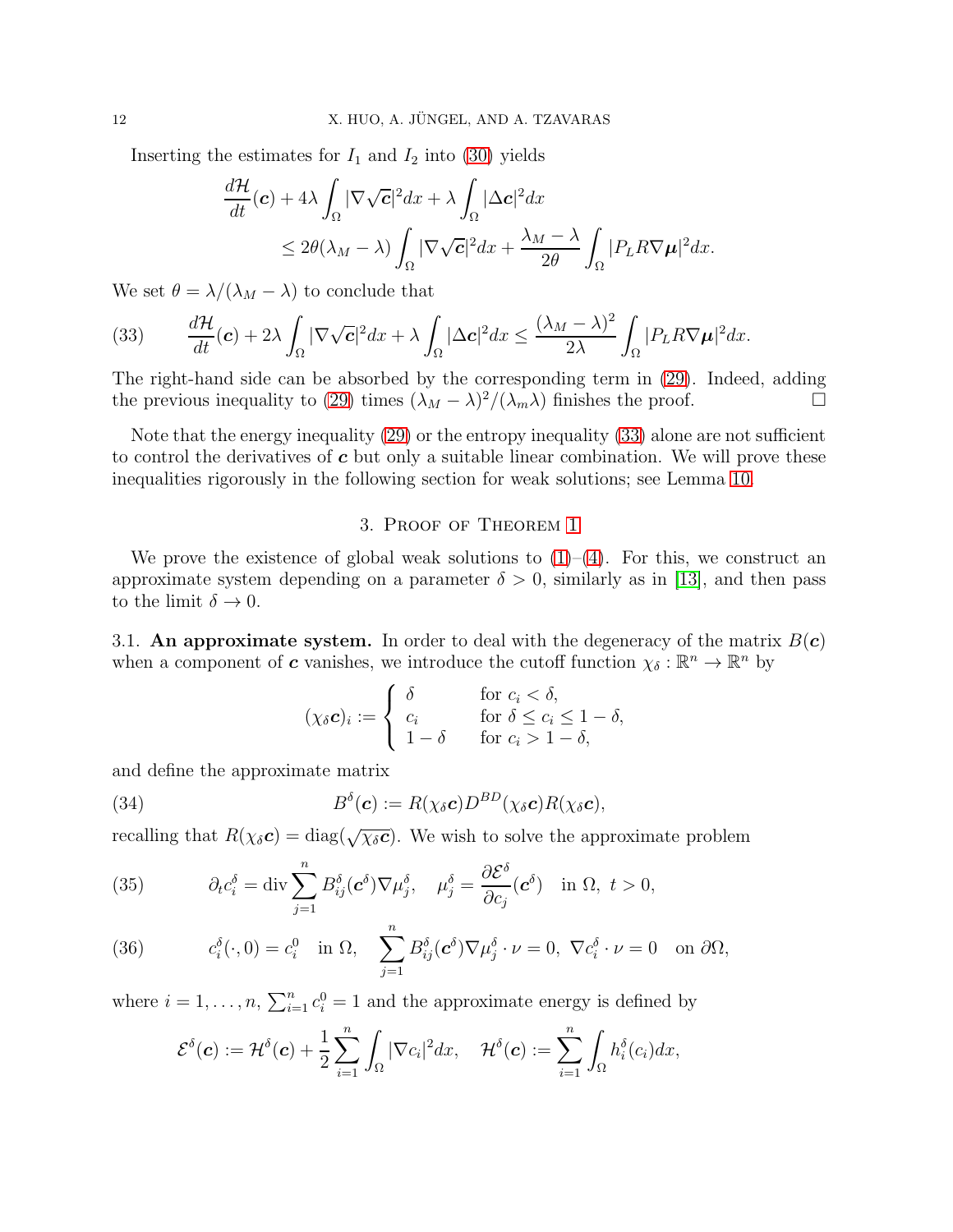<span id="page-12-5"></span>(37) 
$$
h_i^{\delta}(r) = \begin{cases} r \log \delta - \delta/2 + r^2/(2\delta) & \text{for } r < \delta, \\ r \log r & \text{for } \delta \le r \le 1 - \delta, \\ r \log(1 - \delta) - (1 - \delta)/2 + r^2/(2(1 - \delta)) & \text{for } r > 1 - \delta. \end{cases}
$$

Observe that the solutions  $c_i^{\delta}$  may be negative. We will show below that  $c_i^{\delta}$  converges to a nonnegative function as  $\delta \to 0$ . The approximate entropy density is chosen in such a way that  $h_i^{\overline{\delta}} \in C^2(\mathbb{R})$ . Indeed, we obtain

$$
(h_i^{\delta})'(c_i) = \begin{cases} \log \delta + c_i/\delta & \text{for } c_i < \delta, \\ \log c_i + 1 & \text{for } \delta < c_i < 1 - \delta, \\ \log(1 - \delta) + c_i/(1 - \delta) & \text{for } c_i > 1 - \delta, \end{cases} (h_i^{\delta})''(c_i) = \frac{1}{(\chi_{\delta} c)_i}.
$$

With these definitions, we obtain  $\mu_i^{\delta} = (h_i^{\delta})'(c_i^{\delta}) - \Delta c_i^{\delta}$  for  $i = 1, ..., n$ .

<span id="page-12-3"></span>**Theorem 6** (Existence for the approximate system). Let Assumptions  $(A1)$ – $(A2)$  and  $(B1)$ – $(B4)$  hold and let  $\delta > 0$ . Then there exists a weak solution  $(c^{\delta}, \mu^{\delta})$  to  $(35)$ – $(36)$ satisfying  $\sum_{i=1}^{n} c_i^{\delta}(t) = 1$  in  $\Omega, t > 0$ ,

$$
c_i^{\delta} \in L_{\text{loc}}^{\infty}(0, \infty; H^1(\Omega)) \cap L_{\text{loc}}^2(0, \infty; H^2(\Omega)),
$$
  
\n
$$
\partial_t c_i \in L_{\text{loc}}^2(0, \infty; H^2(\Omega)'), \quad \mu_i^{\delta} \in L_{\text{loc}}^2(0, \infty; H^1(\Omega)), \quad i = 1, \dots, n,
$$

and the first equation in [\(35\)](#page-11-3) as well as the initial condition in [\(36\)](#page-11-4) are satisfied in the sense of  $L^2_{\text{loc}}(0,\infty;H^2(\Omega)')$ .

Before we prove this theorem, we show some properties of the matrix  $B^{\delta}(\mathbf{c})$ . We introduce the matrices  $P_L(\chi_{\delta} c)$ ,  $P_{L^{\perp}}(\chi_{\delta} c) \in \mathbb{R}^{n \times n}$  with entries

$$
P_L(\chi_{\delta}c)_{ij}=\delta_{ij}-\frac{\sqrt{(\chi_{\delta}c)_{i}(\chi_{\delta}c)_{j}}}{\sum_{k=1}^n(\chi_{\delta}c)_{k}},\quad P_{L^{\perp}}(\chi_{\delta}c)_{ij}=\frac{\sqrt{(\chi_{\delta}c)_{i}(\chi_{\delta}c)_{j}}}{\sum_{k=1}^n(\chi_{\delta}c)_{k}},\quad i,j=1,\ldots,n.
$$

<span id="page-12-4"></span>**Lemma 7** (Properties of  $B^{\delta}(\mathbf{c})$ ). Suppose that  $D(\mathbf{c})$  satisfies Assumptions (B1)–(B4). Then Lemmas [3](#page-7-0) and [4](#page-8-0) hold with  $P_L(c)$ ,  $P_{L^{\perp}}(c)$ , and  $D^{BD}(c)$  replaced by  $P_L(\chi_{\delta}c)$ ,  $P_{L^{\perp}}(\chi_{\delta}c)$ , and  $D^{BD}(\chi_{\delta} c)$ . As a consequence, the matrix  $B^{\delta}(c)$ , defined in [\(34\)](#page-11-5), satisfies

<span id="page-12-0"></span>(38) 
$$
\qquad \qquad \mathbf{z}^T B^\delta(\mathbf{c})\mathbf{z} \geq \lambda_m |P_L(\chi_\delta \mathbf{c})R(\chi_\delta \mathbf{c})\mathbf{z}|^2 \quad \text{for any } \mathbf{z}, \mathbf{c} \in \mathbb{R}^n,
$$

and the first  $(n-1) \times (n-1)$  submatrix  $\tilde{B}^{\delta}(\mathbf{c})$  of  $B^{\delta}(\mathbf{c})$  is positive definite and satisfies for  $\eta(\delta) = \lambda_m \delta^2/n$ ,

<span id="page-12-1"></span>(39) 
$$
\widetilde{\boldsymbol{z}}^T \widetilde{B}^{\delta}(\boldsymbol{c}) \widetilde{\boldsymbol{z}} \geq \eta(\delta) |\widetilde{\boldsymbol{z}}|^2 \quad \text{for any } \widetilde{\boldsymbol{z}} \in \mathbb{R}^{n-1}.
$$

*Proof.* It can be verified that Assumptions (B1)–(B2) hold for  $D(\chi_{\delta} c)$ , so Lemmas [3](#page-7-0) and [4](#page-8-0) still hold for the matrix  $D(\chi_{\delta} c)$ . Inequality [\(38\)](#page-12-0) is a direct consequence of Lemma [4](#page-8-0) (ii). It remains to prove [\(39\)](#page-12-1). We define for given  $\tilde{z} \in \mathbb{R}^{n-1}$  the vector  $z \in \mathbb{R}^n$  with  $z_i = \tilde{z}_i$  for  $i = 1, \ldots, n - 1$  and  $z_n = 0$ . Then [\(38\)](#page-12-0) becomes

<span id="page-12-2"></span>(40) 
$$
\widetilde{\boldsymbol{z}}^T \widetilde{B}^{\delta}(\boldsymbol{c}) \widetilde{\boldsymbol{z}} \geq \lambda_m \big| \widetilde{P}_L(\chi_{\delta} \boldsymbol{c}) \widetilde{R}(\chi_{\delta} \boldsymbol{c}) \widetilde{\boldsymbol{z}} \big|^2 = \lambda_m \big( \widetilde{R}(\chi_{\delta} \boldsymbol{c}) \widetilde{\boldsymbol{z}} \big)^T \widetilde{P}_L(\chi_{\delta} \boldsymbol{c}) \big( \widetilde{R}(\chi_{\delta} \boldsymbol{c}) \widetilde{\boldsymbol{z}} \big),
$$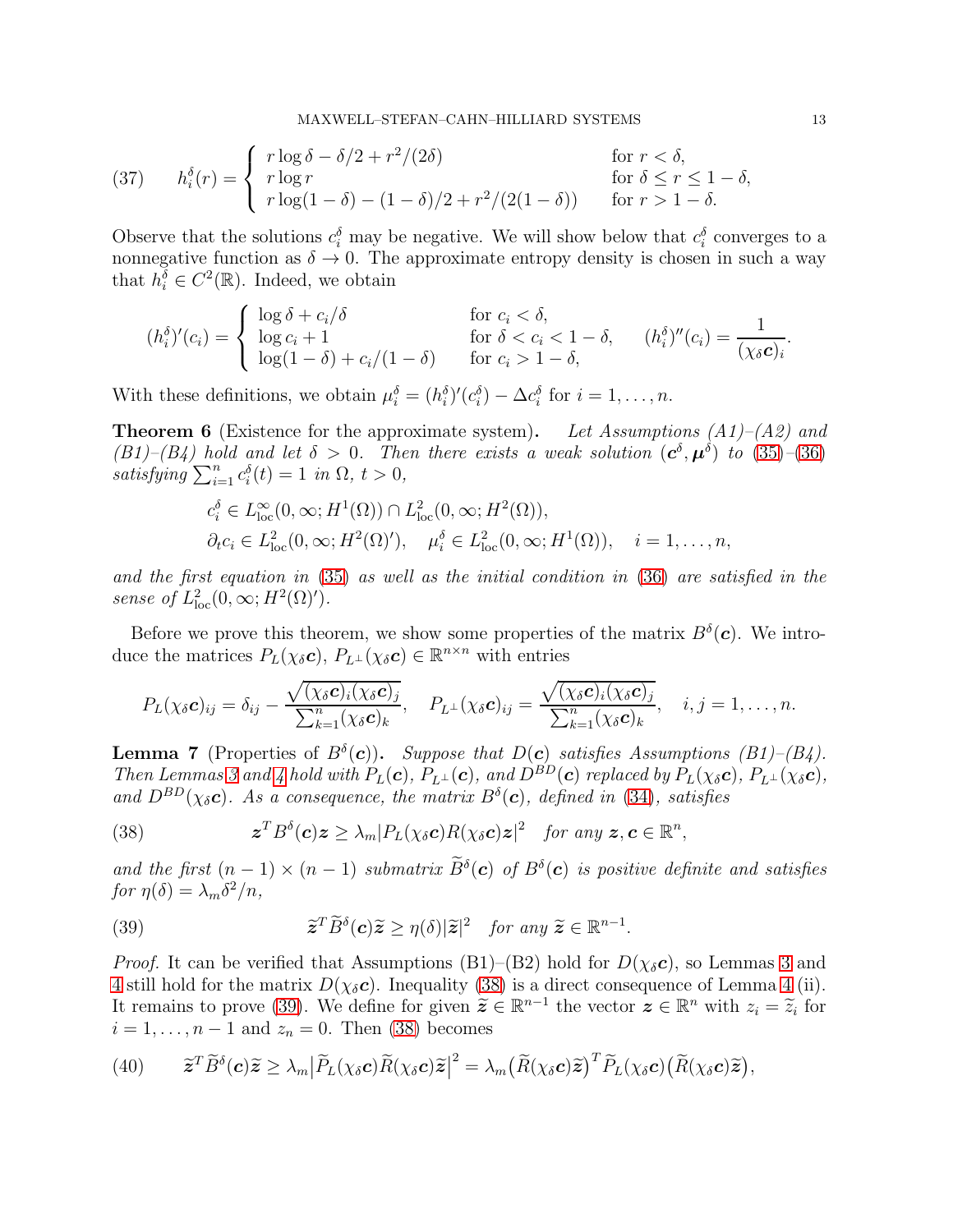where  $\widetilde{A}$  denotes the first  $(n-1) \times (n-1)$  submatrix of a given matrix  $A \in \mathbb{R}^{n \times n}$ . It follows from the Cauchy–Schwarz inequality that for any  $\zeta \in \mathbb{R}^{n-1}$ ,

$$
\zeta^T \widetilde{P}_L(\chi_{\delta} c) \zeta = \sum_{i=1}^{n-1} \zeta_i^2 - \left( \sum_{j=1}^{n-1} \sqrt{\frac{(\chi_{\delta} c)_j}{\sum_{k=1}^n (\chi_{\delta} c)_k}} \zeta_j \right)^2 \ge |\zeta|^2 - \sum_{j=1}^{n-1} \frac{(\chi_{\delta} c)_j}{\sum_{k=1}^n (\chi_{\delta} c)_k} |\zeta|^2
$$

$$
= \frac{(\chi_{\delta} c)_n}{\sum_{k=1}^n (\chi_{\delta} c)_k} |\zeta|^2 \ge \frac{\delta}{n} |\zeta|^2.
$$

Therefore, [\(40\)](#page-12-2) becomes

$$
\widetilde{\boldsymbol{z}}^T \widetilde{B}^{\delta}(\boldsymbol{c}) \widetilde{\boldsymbol{z}} \geq \frac{\lambda_m \delta}{n} \sum_{i=1}^{n-1} \big| \sqrt{(\chi_{\delta} \boldsymbol{c})_i} \widetilde{z}_i \big|^2 = \frac{\lambda_m \delta}{n} \sum_{i=1}^{n-1} (\chi_{\delta} \boldsymbol{c})_i |\widetilde{z}_i|^2 \geq \frac{\lambda_m \delta^2}{n} |\widetilde{\boldsymbol{z}}|^2,
$$

which proves  $(39)$ .

We proceed to the proof of Theorem [6.](#page-12-3) The proof is divided into four steps. First, we reformulate [\(35\)](#page-11-3) using the first  $n-1$  components. Second, a time-discretized regularized system, similarly as in [\[25,](#page-41-11) Chapter 4], is constructed and the existence of weak solutions to this system is proved. Third, we derive some uniform estimates from the energy inequality. Finally, we perform the de-regularization limit.

Step 1: Reformulation in  $n-1$  components. We reformulate the approximate system in terms of the  $n-1$  relative chemical potentials

$$
w_i^{\delta} = \mu_i^{\delta} - \mu_n^{\delta}, \quad i = 1, \dots, n-1.
$$

It holds that

$$
\sum_{j=1}^n (P_L(\chi_{\delta}c)R(\chi_{\delta}c))_{kj} = \sum_{j=1}^n \left(\delta_{kj} - \frac{\sqrt{(\chi_{\delta}c)_k(\chi_{\delta}c)_j}}{\sum_{\ell=1}^n (\chi_{\delta}c)_\ell}\right)\sqrt{(\chi_{\delta}c)_j} = 0.
$$

Then, using  $D^{BD}(\mathbf{c}) = D^{BD}(\mathbf{c})P_L(\mathbf{c})$  (which is a general property of the Bott–Duffin inverse; see [\[21,](#page-41-9) (81)]),

$$
\sum_{j=1}^{n} B_{ij}^{\delta}(\mathbf{c}) = \sum_{j=1}^{n} \sqrt{(\chi_{\delta} \mathbf{c})_{i}} D_{ij}^{BD}(\mathbf{c}) \sqrt{(\chi_{\delta} \mathbf{c})_{j}}
$$
  
= 
$$
\sum_{j,k=1}^{n} \sqrt{(\chi_{\delta} \mathbf{c})_{i}} D_{ik}^{BD}(\mathbf{c}) (P_{L}(\chi_{\delta} \mathbf{c}) R(\chi_{\delta} \mathbf{c}))_{kj} = 0.
$$

This shows that

$$
\sum_{j=1}^n B_{ij}^{\delta}(\boldsymbol{c}) \nabla \mu_j^{\delta} = \sum_{j=1}^{n-1} B_{ij}^{\delta}(\boldsymbol{c}) \nabla \mu_j^{\delta} + B_{in}^{\delta}(\boldsymbol{c}) \nabla \mu_n^{\delta} = \sum_{j=1}^{n-1} B_{ij}^{\delta}(\boldsymbol{c}) \nabla (\mu_j^{\delta} - \mu_n^{\delta}).
$$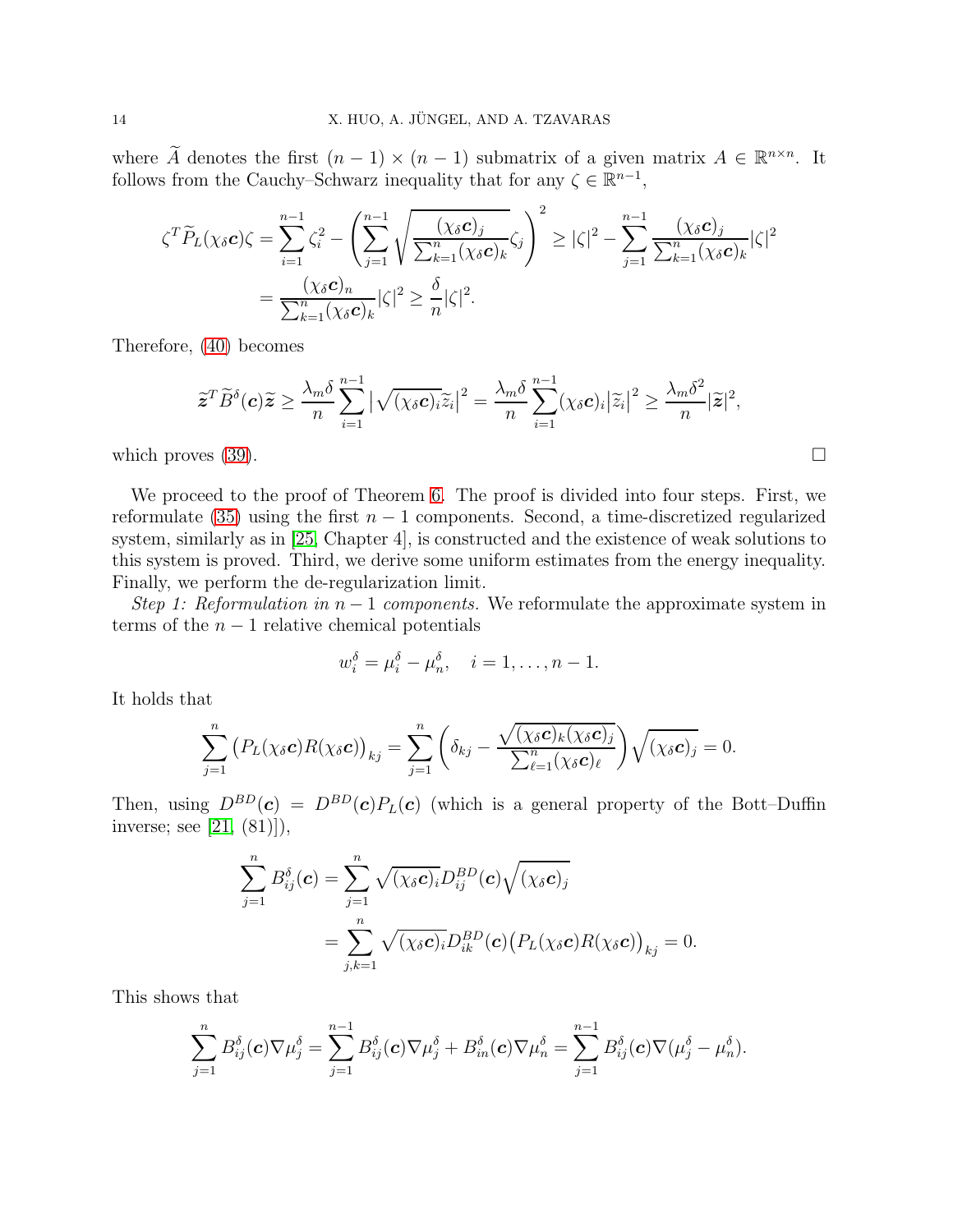Consequently, we can rewrite the first equation in [\(35\)](#page-11-3) as

<span id="page-14-4"></span>(41) 
$$
\partial_t c_i^{\delta} = \text{div} \sum_{j=1}^{n-1} \widetilde{B}_{ij}^{\delta}(\mathbf{c}^{\delta}) \nabla w_j^{\delta}, \quad i = 1, \dots, n-1, \quad c_n^{\delta} = 1 - \sum_{i=1}^{n-1} c_i^{\delta},
$$

recalling that  $\tilde{B}^{\delta}$  is the first  $(n-1) \times (n-1)$  submatrix of  $B^{\delta}$ .

Step 2: Existence for a regularized system. We consider for given  $\delta > 0, T > 0, N \in \mathbb{N}$ , and  $(c_1^{k-1}, \ldots, c_{n-1}^{k-1})$  the regularized system

<span id="page-14-0"></span>(42) 
$$
\frac{1}{\tau}(c_i^k - c_i^{k-1}) = \operatorname{div} \sum_{j=1}^{n-1} \widetilde{B}_{ij}^{\delta}(\widetilde{\mathbf{c}}^k) \nabla w_j^k - \varepsilon (\Delta^2 w_i^k + w_i^k) \quad \text{in } \Omega,
$$

<span id="page-14-1"></span>(43) 
$$
w_i^k = (h_i^{\delta})'(c_i^k) - (h_n^{\delta})'(c_n^k) - \Delta(c_i^k - c_n^k), \quad i = 1, ..., n-1,
$$

where  $\tau = T/N$  and  $c_n^k = 1 - \sum_{i=1}^{n-1} c_i^k$ . Equation [\(42\)](#page-14-0) is understood in the weak sense

$$
\frac{1}{\tau} \int_{\Omega} (c_i^k - c_i^{k-1}) \phi_i dx + \sum_{j=1}^{n-1} \int_{\Omega} \widetilde{B}_{ij}^{\delta}(\mathbf{c}^k) \nabla \phi_i \cdot \nabla w_j^k dx + \varepsilon \int_{\Omega} (\Delta w_i^k \Delta \phi_i + w_i^k \phi_i) dx = 0
$$

for test functions  $\phi_i \in H^2(\Omega)$ .

The  $\varepsilon$ -regularization ensures that  $w_i^k \in H^2(\Omega) \hookrightarrow L^{\infty}(\Omega)$  since  $d \leq 3$ . In higher space dimensions, we can replace  $\Delta^2 w_i^k$  by  $(-\Delta)^m w_i^k$  with  $m > d/2$ , which gives  $w_i^k \in H^m(\Omega) \hookrightarrow$  $L^{\infty}(\Omega)$ .

We prove the solvability of  $(42)$ – $(43)$  in two steps.

<span id="page-14-3"></span>**Lemma 8** (Solvability of [\(43\)](#page-14-1)). Let  $w \in L^2(\Omega; \mathbb{R}^{n-1})$ . Then there exists a unique strong solution  $\widetilde{\mathbf{c}} \in H^2(\Omega; \mathbb{R}^{n-1})$  to

<span id="page-14-2"></span>(44) 
$$
w_i = (h_i^{\delta})'(c_i) - (h_n^{\delta})'(c_n) - \Delta(c_i - c_n) \quad in \ \Omega, \quad \nabla c_i \cdot \nu = 0 \quad on \ \partial\Omega
$$

for  $i = 1, \ldots, n-1$ , where  $c_n = 1 - \sum_{i=1}^{n-1} c_i$ . This defines the operator  $\mathcal{L}: L^2(\Omega; \mathbb{R}^{n-1}) \to$  $H^2(\Omega;\mathbb{R}^{n-1}), \mathcal{L}(\boldsymbol{w}) = \widetilde{\boldsymbol{c}}.$ 

Proof. The system of equations can be written as

$$
\operatorname{div}(M\nabla \widetilde{\mathbf{c}})_i = (h_i^{\delta})'(c_i) - (h_n^{\delta})'(c_n) - w_i \quad \text{in } \Omega,
$$

where the entries of the diffusion matrix M are  $M_{ii} = 2$  and  $M_{ij} = 1$  for all  $i \neq j$ . In particular, M is symmetric and positive definite. Thus, we can apply the theory for elliptic systems with sublinear growth function and conclude the existence of a unique weak solution  $\widetilde{\mathbf{c}} \in H^1(\Omega; \mathbb{R}^{n-1})$ . It remains to verify that this solution lies in  $H^2(\Omega; \mathbb{R}^{n-1})$ . Summing [\(44\)](#page-14-2) over  $i = 1, \ldots, n-1$ , we find that

$$
\Delta c_n = -\sum_{i=1}^{n-1} \Delta c_i = \frac{1}{n} \sum_{i=1}^{n-1} (w_i - (h_i^{\delta})'(c_i)) + \frac{n-1}{n} (h_n^{\delta})'(c_n) \in L^2(\Omega)
$$

with the boundary condition  $\nabla c_n \cdot \nu = 0$  on  $\partial \Omega$ . We infer from elliptic regularity theory that  $c_n \in H^2(\Omega)$ . Consequently,  $\Delta c_n \in L^2(\Omega)$  and elliptic regularity again implies that  $c_i \in H^2(\Omega)$ .  $(\Omega)$ .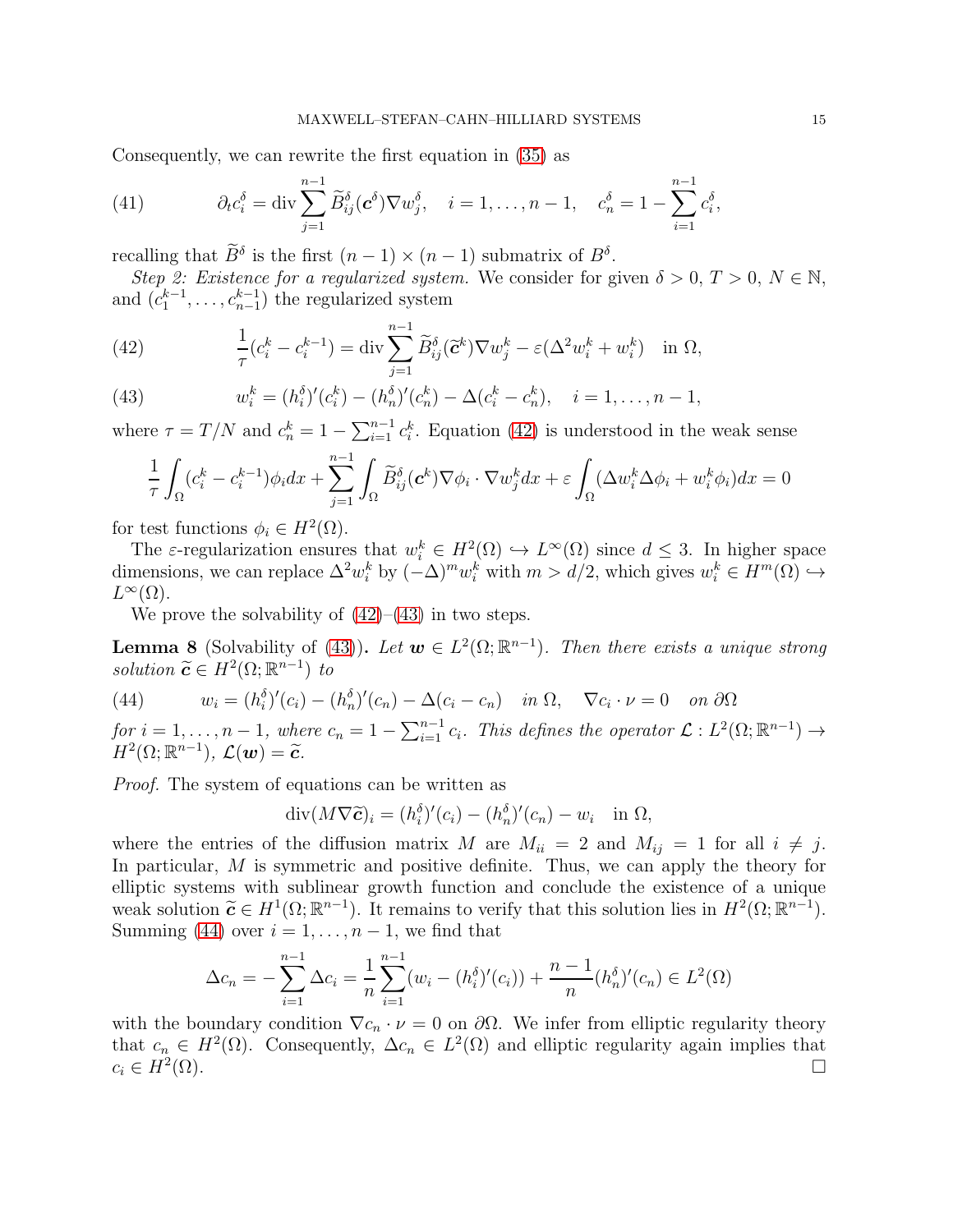<span id="page-15-0"></span>It follows from Lemma [8](#page-14-3) that we can write [\(42\)](#page-14-0) as

(45) 
$$
\frac{1}{\tau}(\mathcal{L}(\boldsymbol{w})_i - c_i^{k-1}) = \text{div}\sum_{j=1}^{n-1} \widetilde{B}_{ij}^{\delta}(\widetilde{\boldsymbol{c}}^k) \nabla w_j^k - \varepsilon (\Delta^2 w_i^k + w_i^k) \quad \text{in } \Omega, \ i = 1, \dots, n-1.
$$

**Lemma 9** (Solvability of [\(45\)](#page-15-0)). Let  $\tilde{c}^{k-1} \in H^2(\Omega; \mathbb{R}^{n-1})$ . Then there exists a weak solution<br> $\tilde{c}^{k-1} \in H^2(\Omega; \mathbb{R}^{n-1})$ ,  $\tilde{c}^{k-1} \in H^2(\Omega; \mathbb{R}^{n-1})$ . Then there exists a weak solution  $\mathbf{w}^k \in H^2(\Omega; \mathbb{R}^{n-1})$  to [\(45\)](#page-15-0) such that for all  $\phi_i \in L^2(0,T; H^2(\Omega)),$ 

$$
\frac{1}{\tau} \int_{\Omega} (\mathcal{L}(\boldsymbol{w})_i - c_i^{k-1}) \phi_i dx + \sum_{i,j=1}^{n-1} \int_{\Omega} \widetilde{B}_{ij}^{\delta} (\mathcal{L}(\boldsymbol{w})) \nabla \phi_i \cdot \nabla w_j^k dx \n+ \varepsilon \sum_{i=1}^{n-1} \int_{\Omega} (\Delta w_i^k \Delta \phi_i + w_i^k \phi_i) dx = 0.
$$

*Proof.* Given  $\bar{\mathbf{w}} \in L^{\infty}(\Omega; \mathbb{R}^{n-1})$  and  $\sigma \in [0, 1]$ , we wish to find a solution to the linear problem

(46) 
$$
\mathcal{A}(\boldsymbol{w},\boldsymbol{\phi})=\mathcal{F}(\boldsymbol{\phi}) \text{ for } \boldsymbol{\phi}\in H^2(\Omega;\mathbb{R}^{n-1}),
$$

where

<span id="page-15-1"></span>
$$
\mathcal{A}(\boldsymbol{w},\boldsymbol{\phi}) = \sum_{i,j=1}^{n-1} \int_{\Omega} \widetilde{B}_{ij}^{\delta} (\mathcal{L}(\bar{\boldsymbol{w}})) \nabla \phi_i \cdot \nabla w_j dx + \varepsilon \sum_{i=1}^{n-1} \int_{\Omega} (\Delta w_i \Delta \phi_i + w_i \phi_i) dx,
$$

$$
\mathcal{F}(\boldsymbol{\phi}) = -\frac{\sigma}{\tau} \int_{\Omega} (\mathcal{L}(\bar{\boldsymbol{w}}) - \widetilde{\boldsymbol{c}}^{k-1}) \cdot \boldsymbol{\phi} dx.
$$

We infer from the boundedness of  $\tilde{B}_{ij}^{\delta}(\mathcal{L}(\bar{w}))$  that the bilinear form  $\mathcal A$  is continuous on  $H^2(\Omega;\mathbb{R}^{n-1})$ . Furthermore, by the positive definiteness of  $\widetilde{B}_{ij}^{\delta}(\mathcal{L}(\bar{w}))$ , thanks to [\(39\)](#page-12-1), A is coercive. Moreover, F is a continuous linear form on  $H^2(\Omega; \mathbb{R}^{n-1})$ . We conclude from the Lax–Milgram theorem that there exists a unique solution  $w \in H^2(\Omega;\mathbb{R}^{n-1})$  to [\(46\)](#page-15-1). Since  $d \leq 3$  by Assumption (A1), we have  $H^2(\Omega) \hookrightarrow L^{\infty}(\Omega)$  and therefore  $w \in L^{\infty}(\Omega; \mathbb{R}^{n-1})$ .

This defines the fixed-point operator  $S: L^{\infty}(\Omega; \mathbb{R}^{n-1}) \times [0, 1] \to L^{\infty}(\Omega; \mathbb{R}^{n-1}), S(\bar{w}, \sigma) =$ w. The operator S is continuous, and it satisfies  $S(\bar{w}, 0) = 0$  for all  $\bar{w} \in L^{\infty}(\Omega; \mathbb{R}^{n-1})$ . In view of the compact embedding  $H^2(\Omega) \hookrightarrow L^{\infty}(\Omega)$ , S is also compact. It remains to verify that all fixed points of  $S(\cdot, \sigma)$  are uniformly bounded. To this end, let  $\mathbf{w} \in L^{\infty}(\Omega; \mathbb{R}^{n-1})$ be such a fixed point. Then  $w \in H^2(\Omega; \mathbb{R}^{n-1})$  solves [\(46\)](#page-15-1) with  $\bar{w} = w$ . We choose the test function  $\phi = w$  in [\(46\)](#page-15-1) to find that

<span id="page-15-2"></span>
$$
(47)\quad \frac{\sigma}{\tau}\int_{\Omega}(\widetilde{\mathbf{C}}-\widetilde{\mathbf{C}}^{k-1})\cdot\boldsymbol{w}dx+\sum_{i,j=1}^{n-1}\int_{\Omega}\widetilde{B}_{ij}^{\delta}(\widetilde{\mathbf{C}})\nabla w_{i}\cdot\nabla w_{j}dx+\varepsilon\sum_{i=1}^{n-1}\int_{\Omega}((\Delta w_{i})^{2}+w_{i}^{2})dx=0,
$$

where  $\widetilde{\mathbf{c}} = \mathcal{L}(\mathbf{w}) = (c_1, \ldots, c_{n-1})$  and  $c_i$  solves [\(43\)](#page-14-1) with  $w_i^k$  replaced by  $w_i$ . Using the test function  $c_i - c_i^{k-1}$  in the weak formulation of [\(43\)](#page-14-1) leads to

$$
\sum_{i=1}^{n-1} \int_{\Omega} (c_i - c_i^{k-1}) w_i dx = \sum_{i=1}^{n-1} \int_{\Omega} (\nabla (c_i - c_n) \cdot \nabla (c_i - c_i^{k-1})
$$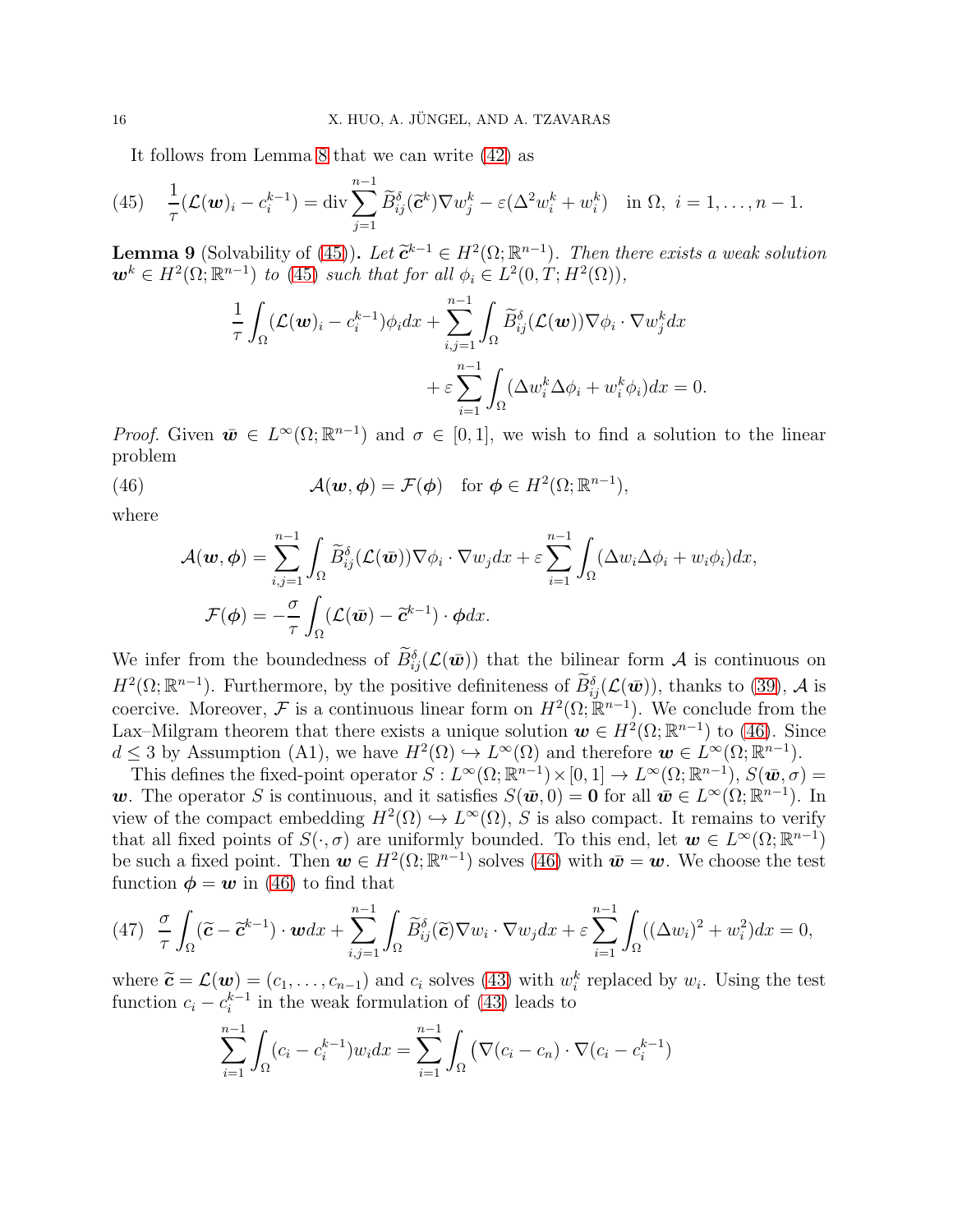+ 
$$
((h_i^{\delta})'(c_i) - (h_i^{\delta})'(c_n))(c_i - c_i^{k-1})dx
$$
.

The convexity of the function  $h_i^{\delta}$  and  $\sum_{i=1}^{n-1} c_i = 1 - c_n$  imply that

$$
\sum_{i=1}^{n-1} (c_i - c_i^{k-1})(h_i^{\delta})'(c_i) \ge \sum_{i=1}^{n-1} (h_i^{\delta}(c_i) - h_i^{\delta}(c_i^{k-1})),
$$
  

$$
-\sum_{i=1}^{n-1} (c_i - c_i^{k-1})(h_n^{\delta})'(c_n) = (c_n - c_n^{k-1})(h_n^{\delta})'(c_n) \ge h_n^{\delta}(c_n) - h_n^{\delta}(c_n^{k-1}).
$$

Moreover, since  $\sum_{i=1}^{n-1} \nabla c_i = -\nabla c_n$  and  $\sum_{i=1}^{n-1} \nabla c_i^{k-1} = -\nabla c_n^{k-1}$ ,  $\sum^{n-1}$  $i=1$  $\nabla (c_i - c_n) \cdot \nabla (c_i - c_i^{k-1}) = \sum^n$  $i=1$  $|\nabla c_i|^2$  –  $\sum_{n=1}^{\infty}$  $i=1$  $\nabla c_i^{k-1} \cdot \nabla c_i$ ≥ 1 2  $\sum_{n=1}^{\infty}$  $i=1$  $|\nabla c_i|^2 - \frac{1}{2}$ 2  $\sum_{n=1}^{\infty}$  $\frac{i=1}{i}$  $|\nabla c_i^{k-1}|^2$ .

This yields

$$
\sum_{i=1}^{n-1} \int_{\Omega} (c_i - c_i^{k-1}) w_i dx \ge \sum_{i=1}^n \int_{\Omega} \left( h_i^{\delta}(c_i) - h_i^{\delta}(c_i^{k-1}) \right) dx + \frac{1}{2} \sum_{i=1}^n \int_{\Omega} \left( |\nabla c_i|^2 - |\nabla c_i^{k-1}|^2 \right) dx
$$
  
 
$$
\ge \widetilde{\mathcal{E}}^{\delta}(\widetilde{\mathbf{c}}) - \widetilde{\mathcal{E}}^{\delta}(\widetilde{\mathbf{c}}^{k-1}),
$$

where

$$
\widetilde{\mathcal{E}}^{\delta}(\widetilde{\mathbf{c}}):=\widetilde{\mathcal{H}}^{\delta}(\widetilde{\mathbf{c}})+\sum_{i=1}^n\int_{\Omega}|\nabla c_i|^2dx,\quad \widetilde{\mathcal{H}}^{\delta}(\widetilde{\mathbf{c}}):=\mathcal{H}^{\delta}(\mathbf{c}).
$$

Inserting this inequality into [\(47\)](#page-15-2) finally gives

<span id="page-16-0"></span>(48) 
$$
\sigma \widetilde{\mathcal{E}}^{\delta}(\widetilde{\mathbf{c}}) + \tau \sum_{i,j=1}^{n-1} \int_{\Omega} \widetilde{B}_{ij}^{\delta}(\widetilde{\mathbf{c}}) \nabla w_i \cdot \nabla w_j dx + \varepsilon \tau \int_{\Omega} (|\Delta \mathbf{w}|^2 + |\mathbf{w}|^2) dx \leq \sigma \widetilde{\mathcal{E}}^{\delta}(\widetilde{\mathbf{c}}^{k-1}).
$$

By the positive definiteness of  $\tilde{B}^{\delta}$  (positive semidefiniteness is sufficient), this gives a uniform  $H^2(\Omega)$  bound and consequently a uniform  $L^{\infty}(\Omega)$  bound for w. The Leray-Schauder fixed-point theorem now implies the existence of a solution to  $(42)$ – $(43)$ .

Step 3: Uniform estimates. We wish to derive estimates uniform in  $\varepsilon$  and  $\tau$ . The starting point is the regularized energy estimate [\(48\)](#page-16-0) and the positive definiteness estimate [\(39\)](#page-12-1). First, we introduce the piecewise constant in time functions  $\mathbf{w}^{(\tau)}(x,t) = \mathbf{w}^{k}(x)$ ,  $\tilde{\mathbf{c}}^{(\tau)}(x,t) =$  $\mathcal{L}(\boldsymbol{w}^k(x))$  for  $x \in \Omega$  and  $t \in ((k-1)\tau, k\tau], k = 1, \ldots, N$ , and set  $\boldsymbol{w}^{(\tau)}(x, 0) = (\partial \mathcal{E}/\partial \mathcal{E})(\mathcal{E}^0)$ and  $\tilde{\mathbf{c}}^{(\tau)}(x,0) = \tilde{\mathbf{c}}^0$ . Introducing the shift operator  $(\sigma_\tau \mathbf{w}^{(\tau)})(x,t) = \mathbf{w}^{(\tau)}(x,t-\tau)$  for  $x \in \Omega$ and  $t \geq \tau$ , we can formulate [\(42\)](#page-14-0)–[\(43\)](#page-14-1) as

<span id="page-16-1"></span>(49) 
$$
\frac{1}{\tau}(\widetilde{\mathbf{c}}^{(\tau)}-\sigma_{\tau}\widetilde{\mathbf{c}}^{(\tau)})=\mathrm{div}(\widetilde{B}^{\delta}(\widetilde{\mathbf{c}})\nabla\mathbf{w}^{(\tau)})-\varepsilon(\Delta^2\mathbf{w}^{(\tau)}+\mathbf{w}^{(\tau)}),
$$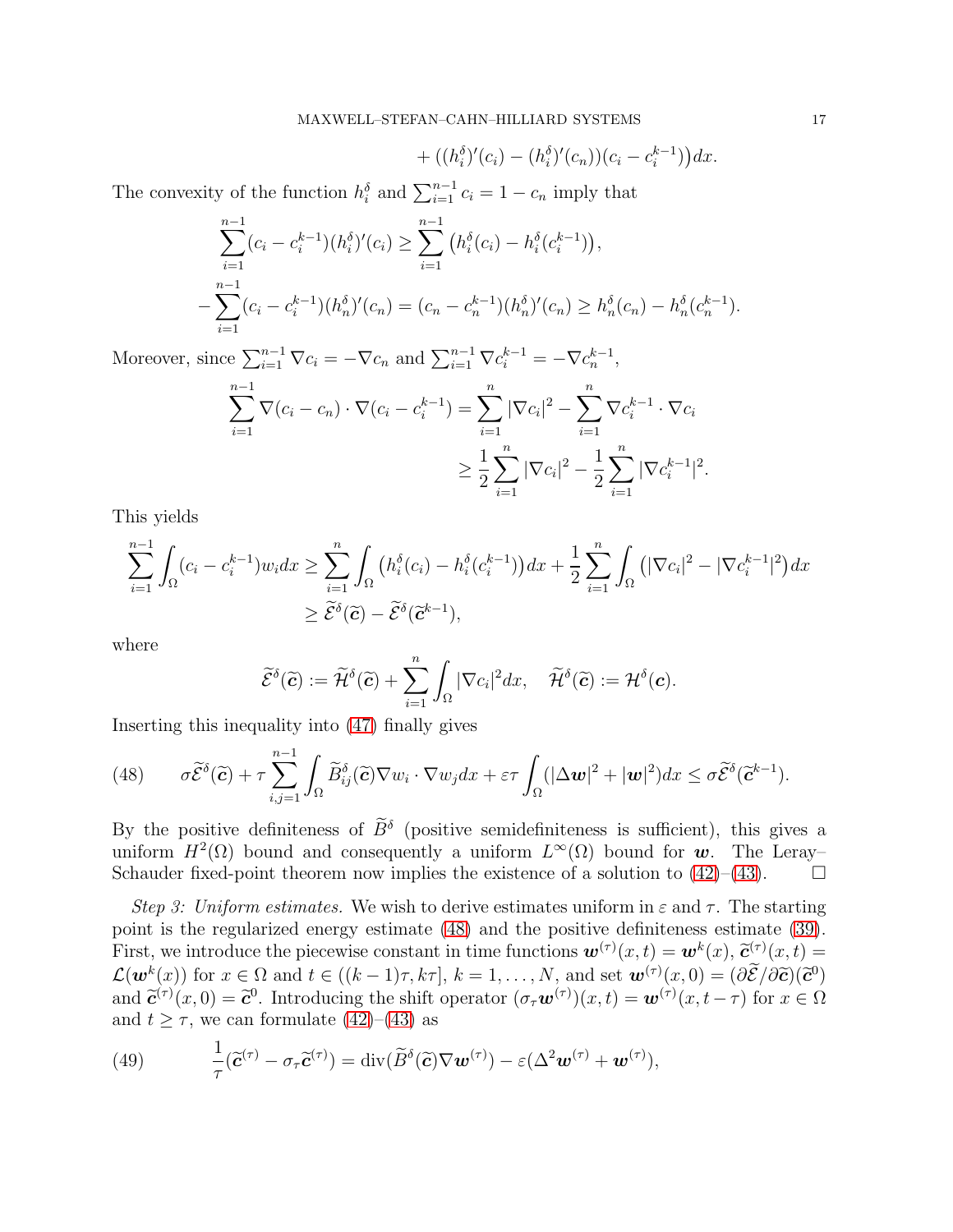<span id="page-17-0"></span>(50) 
$$
w_i^{(\tau)} = (h_i^{\delta})'(c_i^{(\tau)}) - (h_n^{\delta})'(c_n^{(\tau)}) - \Delta(c_i^{(\tau)} - c_n^{(\tau)}), \quad i = 1, ..., n-1,
$$

recalling that  $\tilde{c}^{(\tau)} = \mathcal{L}(\boldsymbol{w}^{(\tau)})$  is a function of  $\boldsymbol{w}^{(\tau)}$ . Then [\(48\)](#page-16-0) can be written after summation over  $k = 1, \ldots, N$  as

<span id="page-17-1"></span>
$$
\widetilde{\mathcal{E}}^{\delta}(\widetilde{\mathbf{c}}^{(\tau)}(T)) + \eta(\delta) \int_0^T \int_{\Omega} |\nabla \boldsymbol{w}^{(\tau)}|^2 dx dt + \varepsilon C \int_0^T \|\boldsymbol{w}^{(\tau)}\|_{H^2(\Omega)}^2 dt \leq \widetilde{\mathcal{E}}^{\delta}(\widetilde{\boldsymbol{c}}^0),
$$

where we used [\(39\)](#page-12-1) and the generalized Poincaré inequality with constant  $C > 0$ . This implies the estimates

(51) 
$$
C(\delta) \|\mathbf{w}^{(\tau)}\|_{L^2(0,T;H^1(\Omega))} + \sqrt{\varepsilon} \|\mathbf{w}^{(\tau)}\|_{L^2(0,T;H^2(\Omega))} \leq C,
$$

where  $C > 0$  denotes here and in the following a constant independent of  $\varepsilon$  and  $\tau$ .

To derive a uniform estimate for  $\tilde{c}^{(\tau)}$ , we multiply [\(50\)](#page-17-0) by  $-\Delta c_i^{(\tau)}$  $i^{(T)}$ , integrate over  $Q_T =$  $\Omega \times (0, T)$ , integrate by parts, and sum over  $i = 1, \ldots, n - 1$ :

$$
\sum_{i=1}^{n-1} \int_0^T \int_{\Omega} \nabla w_i^{(\tau)} \cdot \nabla c_i^{(\tau)} dx dt = \sum_{i=1}^{n-1} \int_0^T \int_{\Omega} \nabla \big( (h_i^{\delta})'(c_i^{(\tau)}) - (h_n^{\delta})'(c_n^{(\tau)}) \big) \cdot \nabla c_i^{(\tau)} dx dt + \sum_{i=1}^{n-1} \int_0^T \int_{\Omega} \big( (\Delta c_i^{(\tau)})^2 - \Delta c_i^{(\tau)} \Delta c_n^{(\tau)} \big) dx dt =: I_3 + I_4.
$$

Since  $\nabla (h_i^{\delta})' (c_i^{(\tau)})$  $i^{(\tau)}_i$  =  $(h_i^{\delta})''(c_i^{(\tau)})$  $\sum_{i}^{(\tau)}\nabla c_i^{(\tau)} = \nabla c_i^{(\tau)}$  $\int_{i}^{(\tau)} / (\chi_{\delta} c^{(\tau)})_i$  and  $\sum_{i=1}^{n-1} \nabla c_i^{(\tau)} = -\nabla c_n^{(\tau)}$ , the term  $I_3$  can be written as

$$
I_3 = \sum_{i=1}^n \int_0^T \int_{\Omega} \frac{|\nabla c_i^{(\tau)}|^2}{(\chi_{\delta} \mathbf{c}^{(\tau)})_i} dx dt.
$$

Using the property  $\sum_{i=1}^{n-1} \Delta c_i^{(\tau)} = -\Delta c_n^{(\tau)}$ , the remaining term  $I_4$  becomes

$$
I_4 = \sum_{i=1}^n \int_0^T \int_{\Omega} (\Delta c_i^{(\tau)})^2 dx dt.
$$

Therefore, by Young's inequality,

$$
\sum_{i=1}^{n} \int_{0}^{T} \int_{\Omega} (\Delta c_{i}^{(\tau)})^{2} dxdt + \sum_{i=1}^{n} \int_{0}^{T} \int_{\Omega} \frac{|\nabla c_{i}^{(\tau)}|^{2}}{(\chi_{\delta} \mathbf{c}^{(\tau)})_{i}} dxdt = \sum_{i=1}^{n-1} \int_{0}^{T} \int_{\Omega} \nabla w_{i}^{(\tau)} \cdot \nabla c_{i}^{(\tau)} dxdt
$$
  

$$
\leq \frac{1}{2} \sum_{i=1}^{n-1} \int_{0}^{T} \int_{\Omega} \left( \frac{|\nabla c_{i}^{(\tau)}|^{2}}{(\chi_{\delta} \mathbf{c}^{(\tau)})_{i}} + (\chi_{\delta} \mathbf{c}^{(\tau)})_{i} |\nabla w_{i}^{(\tau)}|^{2} \right) dxdt
$$
  

$$
\leq \frac{1}{2} \sum_{i=1}^{n-1} \int_{0}^{T} \int_{\Omega} \frac{|\nabla c_{i}^{(\tau)}|^{2}}{(\chi_{\delta} \mathbf{c}^{(\tau)})_{i}} dxdt + \frac{1}{2} \sum_{i=1}^{n-1} \int_{0}^{T} \int_{\Omega} |\nabla w_{i}^{(\tau)}|^{2} dxdt.
$$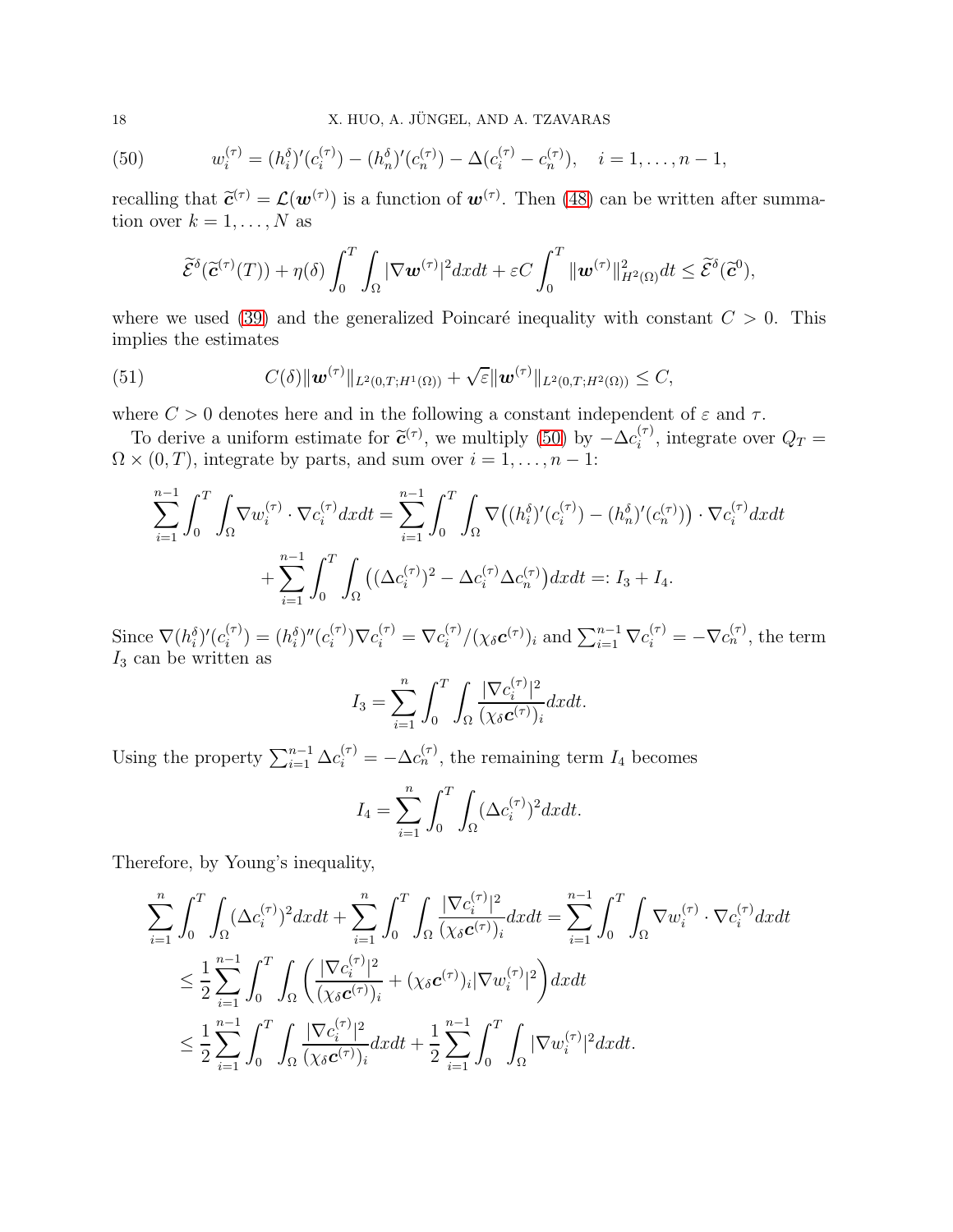The first term on the right-hand side is absorbed by the left-hand side. Thus, we deduce from [\(51\)](#page-17-1) that

$$
\sum_{i=1}^n \int_0^T \int_{\Omega} (\Delta c_i^{(\tau)})^2 dx dt + \frac{1}{2} \sum_{i=1}^n \int_0^T \int_{\Omega} \frac{|\nabla c_i^{(\tau)}|^2}{(\chi_{\delta} c^{(\tau)})_i} dx dt \leq \frac{1}{2} ||\nabla \boldsymbol{w}^{(\tau)}||^2_{L^2(Q_T)} \leq C.
$$

Since  $c_i^{(\tau)} \in L^\infty(Q_T)$ , we infer from the previous estimate that

(52) 
$$
||c_i^{(\tau)}||_{L^2(0,T;H^2(\Omega))} \leq C, \quad i=1,\ldots,n.
$$

Finally, we derive an estimate for the discrete time derivative. It follows from [\(45\)](#page-15-0) that

<span id="page-18-0"></span>
$$
\frac{1}{\tau} ||c_i^{(\tau)} - \sigma_\tau c_i^{(\tau)}||_{L^2(0,T;H^2(\Omega)')} \leq \sum_{j=1}^{n-1} ||\widetilde{B}_{ij}^\delta(\widetilde{\mathbf{c}}^{(\tau)})||_{L^\infty(Q_T)} ||\nabla w_j^{(\tau)}||_{L^2(Q_T)} \n+ \varepsilon ||w_i^{(\tau)}||_{L^2(0,T;H^2(\Omega))}.
$$

The entries of  $\tilde{B}^{\delta}(\tilde{c}^{(\tau)})$  are bounded since  $\delta \leq (\chi_{\delta} c^{(\tau)})_i \leq 1 - \delta$ . Thus, by [\(51\)](#page-17-1),

(53) 
$$
\tau^{-1} \|c_i^{(\tau)} - \sigma_\tau c_i^{(\tau)}\|_{L^2(0,T;H^2(\Omega)')} \leq C, \quad i = 1,\ldots, n-1.
$$

Step 4: Limit  $(\varepsilon, \tau) \to 0$ . In view of estimates [\(52\)](#page-18-0) and [\(53\)](#page-18-1), we can apply the Aubin– Lions lemma in the version of [\[10,](#page-40-15) Theorem 1] to conclude the existence of a subsequence, which is not relabeled, such that as  $(\varepsilon, \tau) \to 0$ ,

<span id="page-18-1"></span>
$$
c_i^{(\tau)} \to c_i
$$
 strongly in  $L^2(0,T; H^1(\Omega))$ ,  $i = 1, ..., n-1$ .

We deduce from  $(51)$ – $(53)$  that, possibly for another subsequence,

$$
c_i^{(\tau)} \rightharpoonup c_i \quad \text{weakly in } L^2(0, T; H^2(\Omega)),
$$
  
\n
$$
\tau^{-1}(c_i^{(\tau)} - \sigma_\tau c_i^{(\tau)}) \rightharpoonup \partial_t c_i \quad \text{weakly in } L^2(0, T; H^2(\Omega)'),
$$
  
\n
$$
w_i^{(\tau)} \rightharpoonup w_i \quad \text{weakly in } L^2(0, T; H^1(\Omega)),
$$
  
\n
$$
\varepsilon w_i^{(\tau)} \rightharpoonup 0 \quad \text{strongly in } L^2(0, T; H^2(\Omega)), \quad i = 1, ..., n - 1.
$$

We define  $c_n := 1 - \sum_{i=1}^{n-1} c_i$ . Then  $c_n^{(\tau)} \to c_n$  strongly in  $L^2(0,T;H^1(\Omega))$  and weakly in  $L^2(0,T;H^2(\Omega))$ . Furthermore,  $(c_i^{(\tau)})$  $i^{(r)}$  converges, up to a subsequence, pointwise a.e., and its limit satisfies  $\delta \leq (\chi_{\delta} c)_i \leq 1 - \delta, i = 1, \ldots, n$ . The matrix  $\tilde{B}_{ij}^{\delta}(\tilde{c}^{(\tau)})$  is uniformly bounded and

$$
\widetilde{B}_{ij}^{\delta}(\widetilde{\mathbf{c}}^{(\tau)}) \to \widetilde{B}_{ij}^{\delta}(\widetilde{\mathbf{c}}) \quad \text{strongly in } L^q(Q_T) \text{ for any } q < \infty, \ i, j = 1, \dots, n.
$$

These convergence results allow us to pass to the limit  $(\varepsilon, \tau) \to 0$  in the weak formulation of  $(49)$ – $(50)$  to find that **c** solves

$$
\partial_t c_i = \text{div} \sum_{j=1}^{n-1} \widetilde{B}_{ij}^{\delta}(\widetilde{\mathbf{c}}) \nabla w_j, \quad w_i = (h_i^{\delta})'(c_i) - (h_n^{\delta})'(c_n) - \Delta(c_i - c_n)
$$

for  $i = 1, \ldots, n - 1$ . Transforming back to the chemical potential  $\mu$  via  $w_i = \mu_i - \mu_n$  and  $c_n = 1 - \sum_{i=1}^{n-1} c_i$ , we see that  $c^{\delta} := c$  solves system [\(35\)](#page-11-3)–[\(36\)](#page-11-4), where  $\mu_i = (h_i^{\delta})'(c_i) - \Delta c_i$ .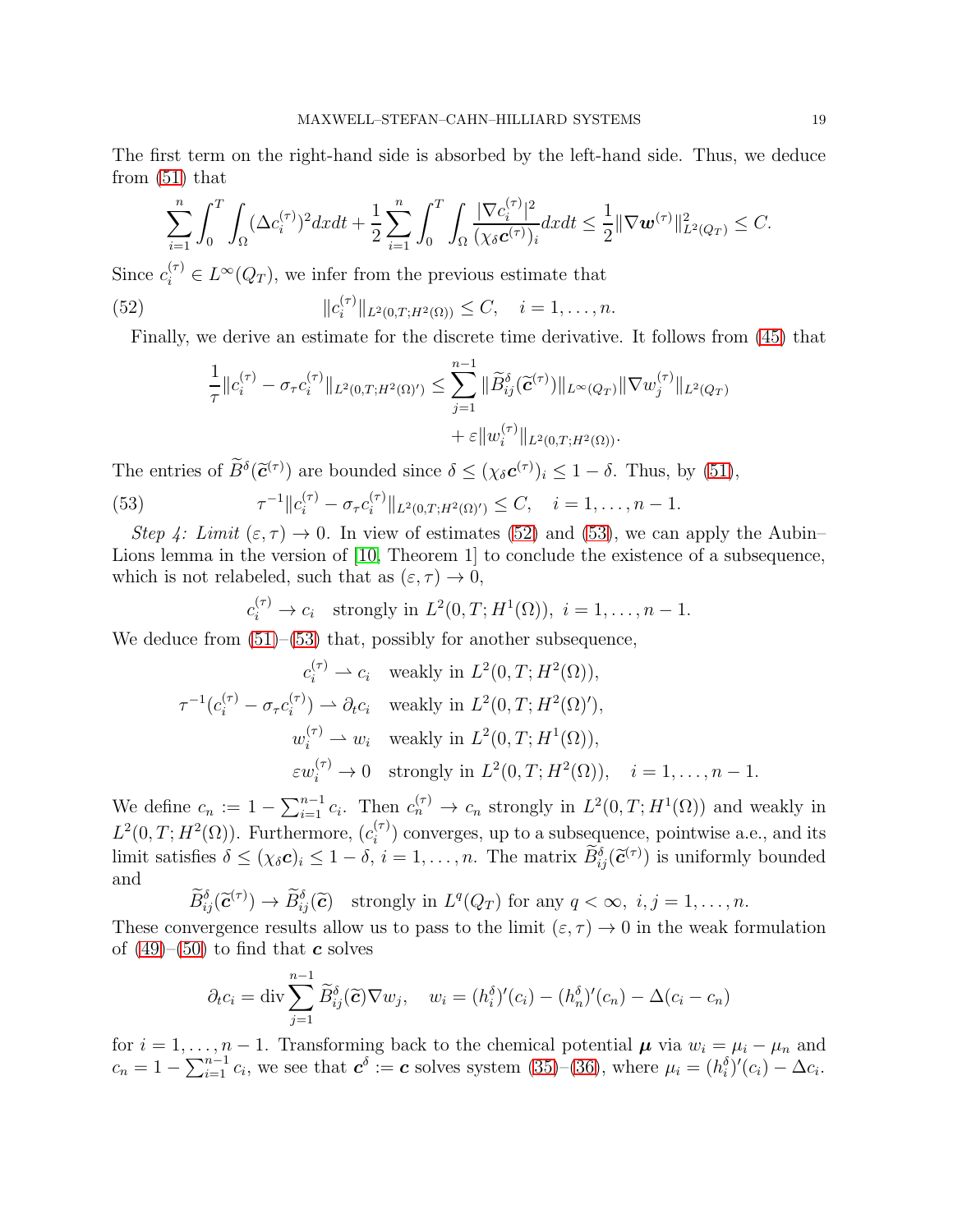<span id="page-19-1"></span>3.2. Uniform estimates. We derive energy and entropy estimates for the solutions to [\(35\)](#page-11-3), being uniform in  $\delta$ .

<span id="page-19-0"></span>**Lemma 10** (Energy and entropy inequalities). Let  $c^{\delta}$  be a weak solution to [\(35\)](#page-11-3)–[\(36\)](#page-11-4), constructed in Theorem [6.](#page-12-3) Then the following inequalities hold for any  $T > 0$ ,

<span id="page-19-2"></span>(54) 
$$
\mathcal{E}^{\delta}(\mathbf{c}^{\delta}(\cdot,T)) + \sum_{i,j=1}^{n} \int_{0}^{T} \int_{\Omega} B_{ij}^{\delta}(\mathbf{c}^{\delta}) \nabla \mu_{i}^{\delta} \cdot \nabla \mu_{j}^{\delta} dx dt \leq \mathcal{E}^{\delta}(\mathbf{c}^{0}),
$$

<span id="page-19-3"></span>(55) 
$$
\mathcal{H}^{\delta}(\mathbf{c}^{\delta}(\cdot,T)) + \sum_{i,j=1}^{n} \int_{0}^{T} \int_{\Omega} B_{ij}^{\delta}(\mathbf{c}^{\delta}) \nabla (h_{i}^{\delta})'(c_{i}^{\delta}) \cdot \nabla \mu_{j}^{\delta} dx dt \leq \mathcal{H}^{\delta}(\mathbf{c}^{0}),
$$

<span id="page-19-4"></span>
$$
(56) \quad \mathcal{H}^{\delta}(\mathbf{c}^{\delta}(\cdot,T)) + \frac{(\lambda_M - \lambda)^2}{2\lambda_m\lambda} \mathcal{E}^{\delta}(\mathbf{c}^{\delta}(\cdot,T)) + \lambda \sum_{i=1}^n \int_0^T \int_{\Omega} \frac{|\nabla c_i^{\delta}|^2}{(\chi_{\delta}\mathbf{c}^{\delta})_i} dx dt + \lambda \sum_{i=1}^n \int_0^T \int_{\Omega} (\Delta c_i^{\delta})^2 dx dt + \frac{(\lambda_M - \lambda)^2}{2\lambda} \int_0^T \int_{\Omega} |P_L(\chi_{\delta}\mathbf{c}^{\delta}) R(\chi_{\delta}\mathbf{c}^{\delta}) \nabla \boldsymbol{\mu}^{\delta}|^2 dx dt \leq \mathcal{H}^{\delta}(\mathbf{c}^0) + \frac{(\lambda_M - \lambda)^2}{2\lambda_m\lambda} \mathcal{E}^{\delta}(\mathbf{c}^0),
$$

where  $0 < \lambda < \lambda_m$ ,  $\lambda_m$ ,  $\lambda_M$  are introduced in Lemma [4,](#page-8-0) and  $R(\chi_{\delta} c^{\delta}) = \text{diag}(\sqrt{\chi_{\delta} c^{\delta}})$ . *Proof.* Summing [\(48\)](#page-16-0) with  $\sigma = 1$  over  $k = 1, \ldots, N$ , we find that

$$
\widetilde{\mathcal{E}}^{\delta}(\widetilde{\mathbf{c}}^{(\tau)}(\cdot,T)) + \sum_{i,j=1}^{n-1} \int_0^T \int_{\Omega} \widetilde{B}_{ij}^{\delta}(\widetilde{\mathbf{c}}^{(\tau)}) \nabla w_i^{(\tau)} \cdot \nabla w_j^{(\tau)} dx dt \n+ \varepsilon \sum_{i=1}^n \int_0^T \int_{\Omega} \left( (\Delta w_i^{(\tau)})^2 + (w_i^{(\tau)})^2 \right) dx dt \le \widetilde{\mathcal{E}}^{\delta}(\widetilde{\mathbf{c}}^0).
$$

We know from [\(51\)](#page-17-1) and the construction of  $\chi_{\delta}$  that  $(\mathbf{w}^{(\tau)})$  is bounded in  $L^2(0,T;H^1(\Omega))$ and  $(\tilde{B}_{ij}^{\delta}(\tilde{\mathbf{c}}))$  is bounded in  $L^{\infty}(Q_T)$  with respect to  $(\varepsilon, \tau)$ . Therefore, we can pass to the limit  $(\varepsilon, \tau) \to 0$  in the previous inequality, and weak lower semicontinuity of the integral functionals leads to [\(54\)](#page-19-2).

To show [\(55\)](#page-19-3), we use  $(h_i^{\delta})'(c_i^{\delta}) - (h_i^{\delta})'(c_n^{\delta})$  as a test function in the weak formulation of [\(41\)](#page-14-4) and sum over  $i = 1, ..., n - 1$ :

$$
\mathcal{H}^{\delta}(\boldsymbol{c}(\cdot,T)) + \sum_{i,j=1}^{n-1} \int_0^T \int_{\Omega} \widetilde{B}_{ij}^{\delta}(\widetilde{\boldsymbol{c}}^{\delta}) \nabla \big( (h_i^{\delta})'(c_i^{\delta}) - (h_i^{\delta})'(c_n^{\delta}) \big) \cdot \nabla w_j^{\delta} dx dt \leq \mathcal{H}^{\delta}(\boldsymbol{c}^0).
$$

This inequality can be rewritten as [\(55\)](#page-19-3) using  $w_i^{\delta} = \mu_i^{\delta} - \mu_n^{\delta}$ . Finally, we derive [\(56\)](#page-19-4) by combining [\(55\)](#page-19-3) and [\(54\)](#page-19-2) and proceeding as in the proof of Lemma [5.](#page-9-0)  $\Box$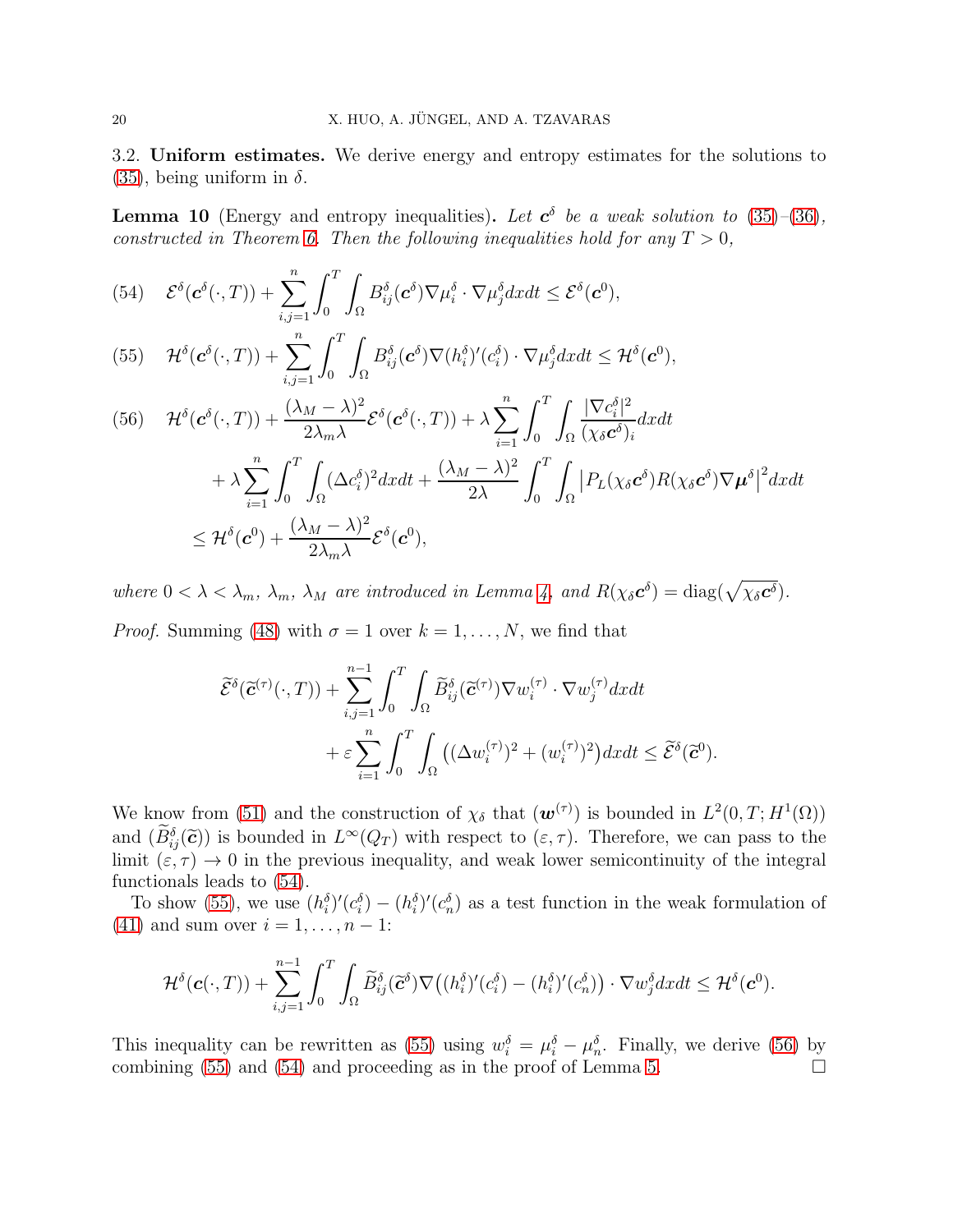<span id="page-20-0"></span>3.3. Proof of Theorem [1.](#page-4-1) We perform the limit  $\delta \to 0$  to finish the proof of Theorem [1.](#page-4-1) It follows from [\[14,](#page-40-16) Lemma 2.1] that for sufficiently small  $\delta > 0$ , there exists  $C > 0$ (independent of  $\delta$ ) such that for all  $r_1, \ldots, r_n \in \mathbb{R}$  satisfying  $\sum_{i=1}^n r_i = 1$ ,

<span id="page-20-4"></span>(57) 
$$
\sum_{i=1}^{n} h_i^{\delta}(r_i) \geq -C.
$$

Therefore, estimate [\(56\)](#page-19-4) implies that

<span id="page-20-1"></span>(58) 
$$
\sum_{i=1}^{n} \int_{\Omega} |\nabla c_i^{\delta}(\cdot, T)|^2 dx + \sum_{i=1}^{n} \int_{0}^{T} \int_{\Omega} \frac{|\nabla c_i^{\delta}|^2}{(\chi_{\delta} \mathbf{c}^{\delta})_i} dx dt + \sum_{i=1}^{n} \int_{0}^{T} \int_{\Omega} (\Delta c_i^{\delta})^2 dx dt + \int_{0}^{T} \int_{\Omega} |P_L(\chi_{\delta} \mathbf{c}^{\delta}) R(\chi_{\delta} \mathbf{c}^{\delta}) \nabla \mu^{\delta}|^2 dx dt \leq C,
$$

and the constant  $C > 0$  depends on  $\lambda_m$ ,  $\lambda_M$ , and  $c^0$ . Mass conservation (or using the test function  $\phi_i = 1$  in the weak formulation of [\(35\)](#page-11-3)) shows that  $\int_{\Omega} c_i^{\delta}(\cdot, T) dx = \int_{\Omega} c_0^{\delta} dx$  for any  $T > 0$ , i.e.  $||\boldsymbol{c}^{\delta}||_{L^{\infty}(0,T;L^{1}(\Omega))} \leq C$ . We conclude from the Poincaré–Wirtinger inequality that

(59) 
$$
\|\bm{c}^{\delta}\|_{L^{\infty}(0,T;H^{1}(\Omega))}+\|\bm{c}^{\delta}\|_{L^{2}(0,T;H^{2}(\Omega))}\leq C.
$$

Next, we estimate  $\partial_t c_i^{\delta}$ . Lemma [7](#page-12-4) implies that the entries of

<span id="page-20-2"></span>
$$
(D(\chi_{\delta} \boldsymbol{c}^{\delta}) P_L(\chi_{\delta} \boldsymbol{c}^{\delta})+P_{L^{\perp}}(\chi_{\delta} \boldsymbol{c}^{\delta}))^{-1}
$$

are uniformly bounded. Thus, by the definition of  $D^{BD}(\chi_{\delta} c^{\delta})$  and [\(27\)](#page-8-1),

$$
\int_0^T \int_{\Omega} \left| \sum_{j=1}^n B_{ij}^{\delta}(\mathbf{c}^{\delta}) \nabla \mu_j^{\delta} \right|^2 dx dt \leq \lambda_M \int_0^T \int_{\Omega} \left| P_L(\chi_{\delta} \mathbf{c}^{\delta}) R(\chi_{\delta} \mathbf{c}^{\delta}) \nabla \mu^{\delta} \right|^2 dx dt,
$$

and the right-hand side is bounded by [\(58\)](#page-20-1). Setting  $J_i^{\delta} := \sum_{j=1}^n B_{ij}^{\delta}(\mathbf{c}^{\delta}) \nabla \mu_j^{\delta}$ , this means that  $(J_i^{\delta})$  is bounded in  $L^2(Q_T)$ . Therefore, there exists a subsequence that is not relabeled such that, as  $\delta \to 0$ ,

<span id="page-20-5"></span><span id="page-20-3"></span> $J_i^{\delta} \rightharpoonup J_i$  weakly in  $L^2(Q_T)$ .

This implies that

(60) 
$$
\|\partial_t c_i^{\delta}\|_{L^2(0,T;H^1(\Omega)')} \leq C.
$$

We conclude from [\(59\)](#page-20-2) and [\(60\)](#page-20-3), using the Aubin–Lions lemma, that, for a subsequence (if necessary),

(61)  
\n
$$
c_i^{\delta} \rightarrow c_i \quad \text{strongly in } L^2(0, T; H^1(\Omega)),
$$
\n
$$
c_i^{\delta} \stackrel{\star}{\rightharpoonup} c_i \quad \text{weakly-}\star \text{ in } L^{\infty}(0, T; H^1(\Omega)),
$$
\n
$$
c_i^{\delta} \rightharpoonup c_i \quad \text{weakly in } L^2(0, T; H^2(\Omega)),
$$
\n
$$
\partial_t c_i^{\delta} \rightharpoonup \partial_t c_i \quad \text{weakly in } L^2(0, T; H^1(\Omega)').
$$

Performing the limit  $\delta \to 0$  in [\(35\)](#page-11-3), we see that  $\partial_t c_i = \text{div } J_i$  holds in the sense of  $L^2(0, T; H^1(\Omega)').$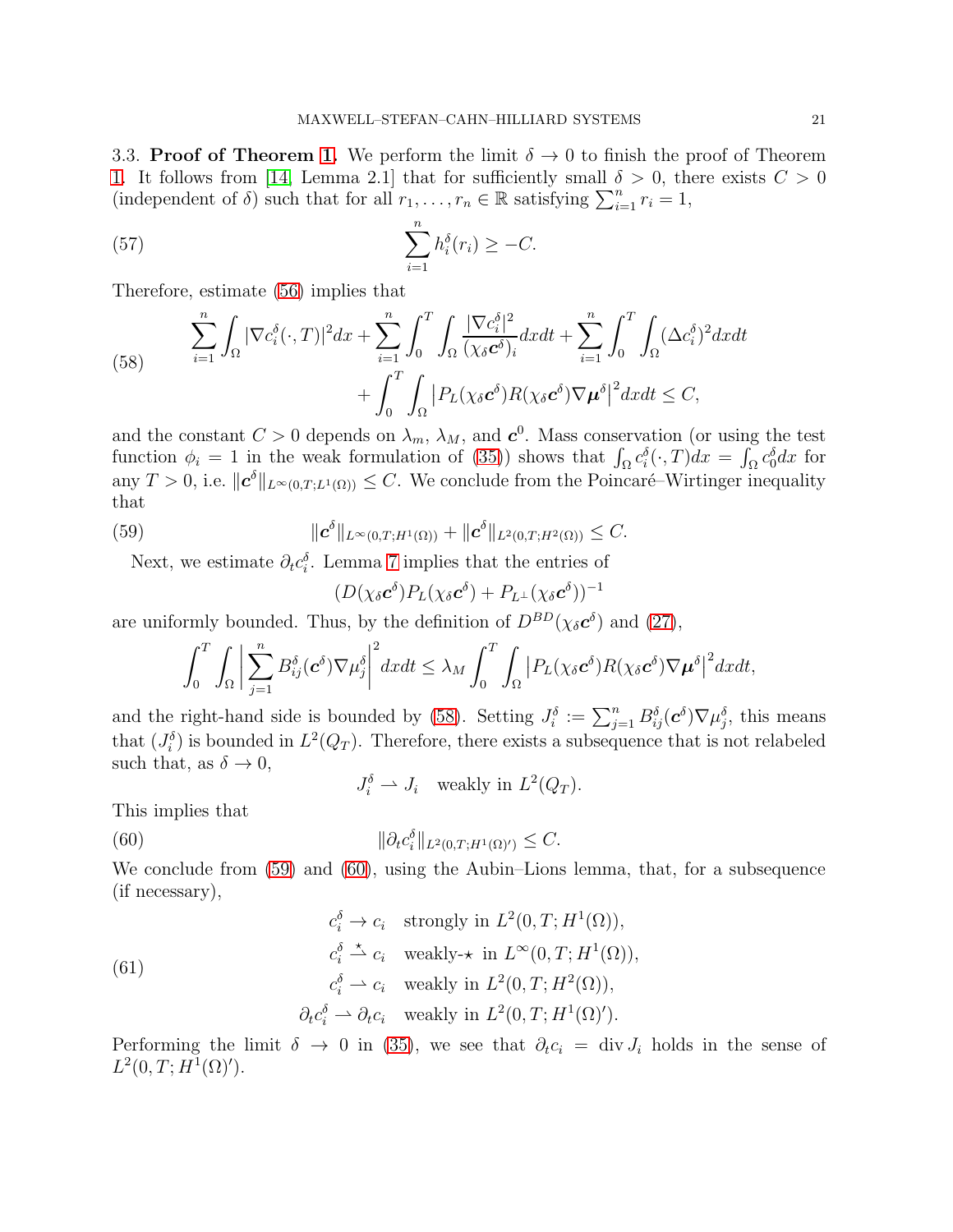We prove that  $c_i \geq 0$  in  $Q_T$ ,  $i = 1, \ldots, n$ , following [\[14\]](#page-40-16). By definition [\(37\)](#page-12-5) and the lower bound [\(57\)](#page-20-4), we have for  $0 < \delta < 1$ ,

$$
C \geq \int_{\Omega} h_i^{\delta}(c_i^{\delta}) dx \geq -C + \int_{\{c_i^{\delta} < \delta\}} \left( c_i^{\delta} \log \delta - \frac{\delta}{2} + \frac{(c_i^{\delta})^2}{2\delta} \right) dx
$$
  
\n
$$
\geq -C + \int_{\{c_i^{\delta} < 0\}} c_i^{\delta} \log \delta dx + \int_{\{0 < c_i^{\delta} < \delta\}} c_i^{\delta} \log \delta dx - C\delta
$$
  
\n
$$
\geq -C + \log \delta \int_{\{c_i^{\delta} < 0\}} c_i^{\delta} dx + C\delta \log \delta - C\delta.
$$

Hence, we obtain

$$
\int_{\Omega} \max\{0, -c_i^{\delta}\} dx = \int_{\{c_i^{\delta} < 0\}} |c_i^{\delta}| dx \le \frac{C}{|\log \delta|}.
$$

The limit  $\delta \to 0$  leads to

$$
\int_{\Omega} \max\{0, -c_i\} dx \le 0,
$$

implying that  $c_i \geq 0$  in  $Q_T$ . The limit  $\delta \to 0$  in  $\sum_{i=1}^n c_i^{\delta} = 1$  gives  $\sum_{i=1}^n c_i = 1$ , hence  $c_i \leq 1$  holds in  $Q_T$ .

Next, we identify  $J_i$  by showing that  $J_i = \sum_{j=1}^n B_{ij}(\mathbf{c}) \nabla (\log c_j - \Delta c_j)$  in the sense of distributions. Inserting the definition of  $\mu_i^{\delta}$  and choosing a test function  $\phi_i \in L^{\infty}(0,T;$  $W^{2,\infty}(\Omega)$ ) satisfying  $\nabla \phi_i \cdot \nu = 0$  on  $\partial \Omega$ , we find that

<span id="page-21-0"></span>
$$
\int_0^T \int_{\Omega} J_i^{\delta} \cdot \nabla \phi_i dx dt = \sum_{j=1}^n \int_0^T \int_{\Omega} B_{ij}^{\delta} (\mathbf{c}^{\delta}) \nabla \phi_i \cdot \nabla \big( (h_j^{\delta})'(c_j^{\delta}) - \Delta c_j^{\delta} \big) dx dt
$$
\n(62)\n
$$
= \sum_{j=1}^n \int_0^T \int_{\Omega} B_{ij}^{\delta} (\mathbf{c}^{\delta}) \nabla \phi_i \cdot \nabla (h_j^{\delta})'(c_j^{\delta}) dx dt + \sum_{j=1}^n \int_0^T \int_{\Omega} \Delta c_j^{\delta} \operatorname{div} (B_{ij}^{\delta} (\mathbf{c}^{\delta}) \nabla \phi_i) dx dt
$$
\n=:  $I_5 + I_6$ .

By definition [\(34\)](#page-11-5) of  $B_{ij}^{\delta}(\boldsymbol{c}^{\delta}),$  we have

$$
I_5 = \sum_{j=1}^n \int_0^T \int_{\Omega} \sqrt{(\chi_{\delta} \mathbf{c}^{\delta})_i} D_{ij}^{BD}(\chi_{\delta} \mathbf{c}^{\delta}) \nabla \phi_i \cdot \frac{\nabla c_j^{\delta}}{\sqrt{(\chi_{\delta} \mathbf{c}^{\delta})_j}} dx dt.
$$

Lemma [4](#page-8-0) shows that  $\sqrt{c_i}D_{ij}^{BD}(\mathbf{c})/\sqrt{c_j}$  is bounded in  $[0,1]^n$  and in particular when  $c_k = 0$ for some index k. The strong convergence  $c^{\delta} \to c$  implies that  $\chi_{\delta} c^{\delta} \to c$  in  $L^{q}(0,T; L^{q}(\Omega))$ for any  $q < \infty$  such that

$$
I_5 \to \sum_{j=1}^n \int_0^T \int_{\Omega} \sqrt{c_i} D_{ij}^{BD}(\boldsymbol{c}) \frac{1}{\sqrt{c_j}} \nabla \phi_i \cdot \nabla c_j dx dt = \sum_{j=1}^n \int_0^T \int_{\Omega} B_{ij}(\boldsymbol{c}) \nabla \phi_i \cdot \nabla \log c_j dx dt.
$$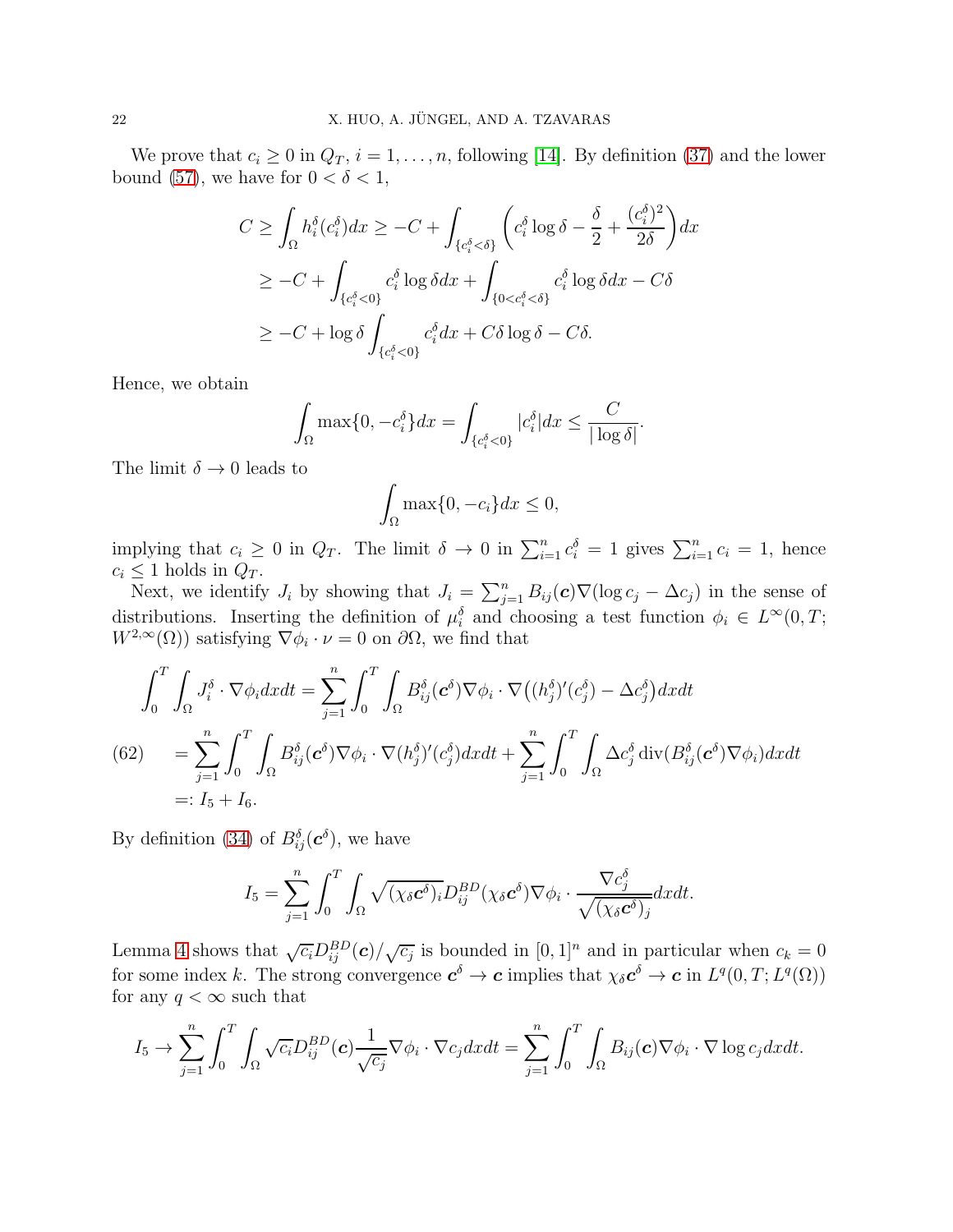The limit in  $I_6$  is more involved. We decompose  $I_6 = I_{61} + I_{62}$ , where

$$
I_{61} = \sum_{j=1}^{n} \int_{0}^{T} \int_{\Omega} \Delta c_{j}^{\delta} B_{ij}^{\delta}(\mathbf{c}^{\delta}) \Delta \phi_{i} dx dt, \quad I_{62} = \sum_{j=1}^{n} \int_{0}^{T} \int_{\Omega} \Delta c_{j}^{\delta} \nabla B_{ij}^{\delta}(\mathbf{c}^{\delta}) \cdot \nabla \phi_{i} dx dt.
$$

We deduce from the strong convergence of  $c^{\delta}$  and the weak convergence of  $\Delta c_j^{\delta}$  that

$$
I_{61} \rightarrow \sum_{j=1}^{n} \int_{0}^{T} \int_{\Omega} \Delta c_{j} B_{ij}(\boldsymbol{c}) \Delta \phi_{i} dx dt.
$$

To show the convergence of  $I_{62}$ , we consider

$$
\int_0^T \int_{\Omega} \left| \nabla \left( B_{ij}^{\delta}(\boldsymbol{c}^{\delta}) - B_{ij}(\boldsymbol{c}) \right) \right|^2 d\boldsymbol{x} d\boldsymbol{t} \n= \int_0^T \int_{\Omega} \left| \sum_{k=1}^n \left\{ \left( \frac{\partial B_{ij}^{\delta}}{\partial c_k}(\boldsymbol{c}^{\delta}) - \frac{\partial B_{ij}}{\partial c_k}(\boldsymbol{c}) \right) \nabla c_k + \frac{\partial B_{ij}^{\delta}}{\partial c_k}(\boldsymbol{c}^{\delta}) \nabla (c_k^{\delta} - c_k) \right\} \right|^2 d\boldsymbol{x} d\boldsymbol{t}.
$$

By Lemma [4](#page-8-0) (i),  $\partial D_{ij}^{BD}/\partial c_k$  exists and is bounded in [0, 1]<sup>n</sup>. Then, by the definition of  $B_{ij}(c)$ , we have  $(\partial B_{ij}^{\delta}/\partial c_k)(c^{\delta}) \to (\partial B_{ij}/\partial c_k)(c)$  strongly in  $L^2(Q_T)$ . It follows from  $\nabla c_k^{\delta} \to \nabla c_k$  strongly in  $L^2(Q_T)$  that the right-hand side of the previous identity converges to zero. We infer that

$$
I_{62} \rightarrow \sum_{j=1}^{n} \int_{0}^{T} \int_{\Omega} \Delta c_{j} \nabla B_{ij}(\boldsymbol{c}) \cdot \nabla \phi_{i} dxdt.
$$

Consequently, we have

$$
I_6 \to \sum_{j=1}^n \int_0^T \int_{\Omega} \Delta c_j (B_{ij}(\mathbf{c}) \Delta \phi_i + \nabla B_{ij}(\mathbf{c}) \cdot \nabla \phi_i) dx dt
$$
  
= 
$$
\sum_{j=1}^n \int_0^T \int_{\Omega} \Delta c_j \operatorname{div} (B_{ij}(\mathbf{c}) \nabla \phi_i) dx dt.
$$

We have shown that [\(62\)](#page-21-0) becomes in the limit  $\delta \to 0$ 

$$
\int_0^T \int_{\Omega} J_i \cdot \nabla \phi dx dt = \sum_{j=1}^n \int_0^T \int_{\Omega} \left( B_{ij}(\boldsymbol{\boldsymbol{c}}) \nabla \phi_i \cdot \nabla \log c_j + \Delta c_j \operatorname{div}(B_{ij}(\boldsymbol{\boldsymbol{c}}) \nabla \phi_i) \right) dx dt
$$

and hence, in the sense of distributions,

$$
J_i = \sum_{j=1}^n B_{ij}(\boldsymbol{c}) \nabla (\log c_j - \Delta c_j), \quad i = 1, \ldots, n.
$$

Step 2: Energy and entropy inequalities. The limit  $c_i^{\delta} \rightharpoonup c_i$  weakly- $\star$  in  $L^{\infty}(0,T;H^1(\Omega))$ (see [\(61\)](#page-20-5)) and the weak lower semicontinuity of the energy and entropy show that

$$
\mathcal{H}(\boldsymbol{c}(\cdot,T)) \leq \liminf_{\delta \to 0} \mathcal{H}^{\delta}(\boldsymbol{c}^{\delta}(\cdot,T)), \quad \mathcal{E}(\boldsymbol{c}(\cdot,T)) \leq \liminf_{\delta \to 0} \mathcal{E}^{\delta}(\boldsymbol{c}^{\delta}(\cdot,T)).
$$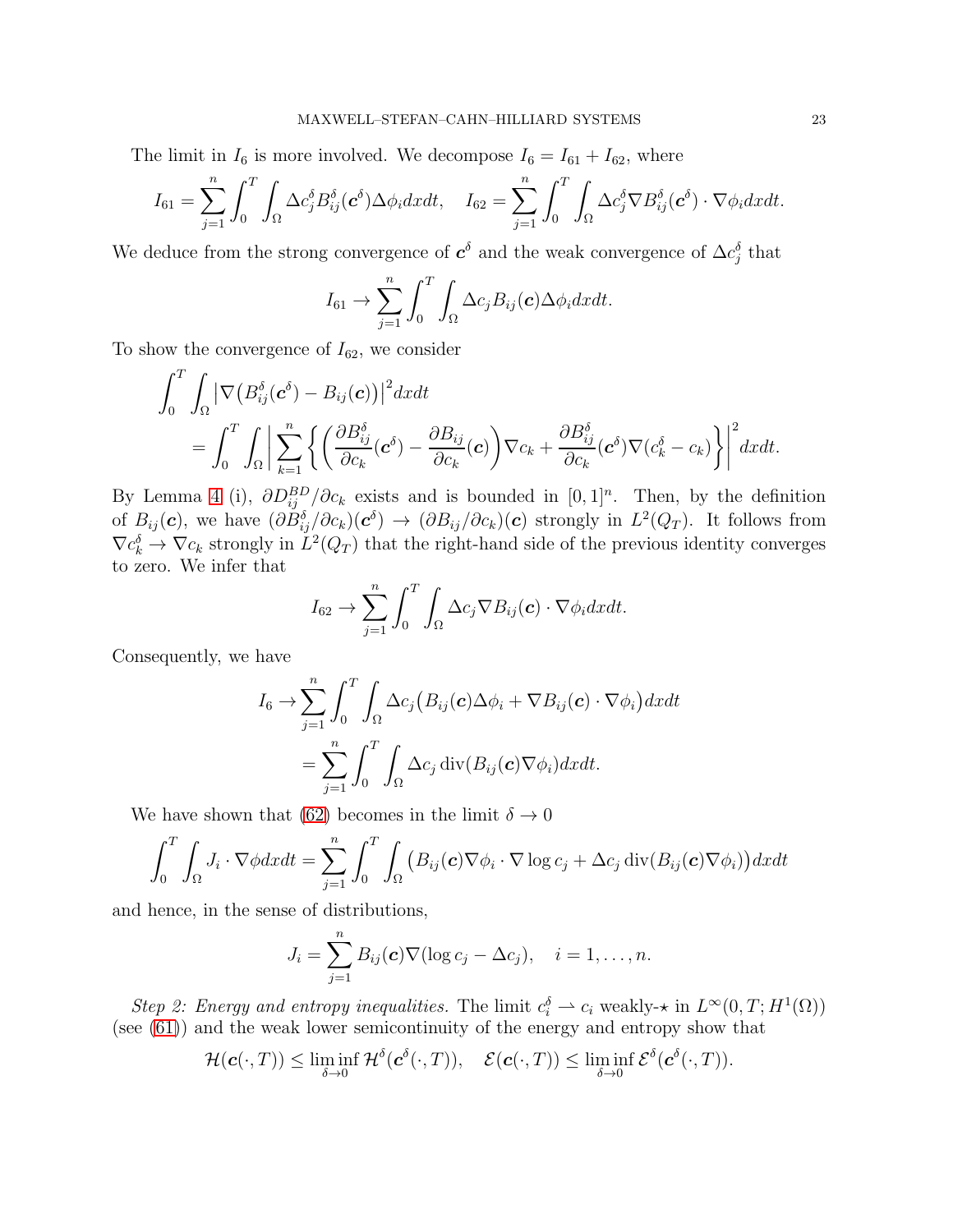Moreover, because of the weak convergence of  $\Delta c_i^{\delta}$  in  $L^2(Q_T)$  from [\(61\)](#page-20-5),

$$
\sum_{i=1}^{n} \int_{0}^{T} \int_{\Omega} (\Delta c_{i})^{2} dx dt \le \liminf_{\delta \to 0} \sum_{i=1}^{n} \int_{0}^{T} \int_{\Omega} (\Delta c_{i}^{\delta})^{2} dx dt.
$$

The combined energy-entropy inequality [\(56\)](#page-19-4) and the property  $|\nabla(\chi_{\delta} \mathbf{c}^{\delta})_i| \leq |\nabla c_i^{\delta}|$  give

$$
\left\|\nabla\sqrt{(\chi_{\delta}\mathbf{c}^{\delta})_i}\right\|_{L^2(Q_T)} = \frac{1}{2}\left\|\frac{\nabla c_i^{\delta}}{\sqrt{(\chi_{\delta}\mathbf{c}^{\delta})_i}}\right\|_{L^2(Q_T)} \leq C,
$$

which, together with  $(\chi_{\delta} c^{\delta})_i \to c_i$  strongly in  $L^2(Q_T)$  leads to

(63) 
$$
\nabla \sqrt{(\chi_{\delta} \mathbf{c}^{\delta})_i} \rightharpoonup \nabla \sqrt{c_i} \text{ weakly in } L^2(Q_T).
$$

We conclude that

<span id="page-23-1"></span>
$$
\|\nabla\sqrt{c_i}\|_{L^2(Q_T)} \le \liminf_{\delta \to 0} \|\nabla\sqrt{(\chi_{\delta} \mathbf{c}^{\delta})_i}\|_{L^2(Q_T)}.
$$

Finally, by [\(56\)](#page-19-4), we observe that  $P_L(\chi_\delta c^\delta)R(\chi_\delta c^\delta)\nabla \mu^\delta$  is uniformly bounded in  $L^2(Q_T)$ such that, up to a subsequence,

$$
P_L(\chi_{\delta} \mathbf{c}^{\delta}) R(\chi_{\delta} \mathbf{c}^{\delta}) \nabla \boldsymbol{\mu}^{\delta} \rightharpoonup \boldsymbol{\zeta} \quad \text{weakly in } L^2(Q_T).
$$

Hence, again by weak lower semicontinuity of the norm,

$$
\|\boldsymbol{\zeta}\|_{L^2(0,T;L^2(\Omega))}\leq \liminf_{\delta\to 0}\left\|\left(P_L(\chi_\delta\boldsymbol{c}^\delta)R(\chi_\delta\boldsymbol{c}^\delta)\nabla\boldsymbol{\mu}^\delta\right\|_{L^2(0,T;L^2(\Omega))}.
$$

It remains to take the limit inferior  $\delta \to 0$  in [\(56\)](#page-19-4) to conclude that the combined energyentropy inequality [\(13\)](#page-4-2) holds.

<span id="page-23-0"></span>**Lemma 11** (Identification of  $\zeta$ ). Let [\(16\)](#page-5-0) hold and let  $\zeta$  be the weak  $L^2(Q_T)$  limit of  $P_L(\chi_{\delta} c^{\delta})R(\chi_{\delta} c^{\delta})\nabla \mu^{\delta}$ . Then  $\zeta = P_L(c)R(c)\nabla \mu$ .

Proof. Let  $\phi_i \in C_0^{\infty}(Q_T)$  be a test function. Then, inserting the definition  $\mu_j^{\delta} = (h_j^{\delta})'(c_j^{\delta})$  $\Delta c_j^{\delta}$  and integrating by parts,

<span id="page-23-2"></span>
$$
\sum_{j=1}^{n} \int_{0}^{T} \int_{\Omega} \left( P_{L}(\chi_{\delta} \mathbf{c}^{\delta})_{ij} \sqrt{(\chi_{\delta} \mathbf{c}^{\delta})_{j}} \nabla \mu_{j}^{\delta} - P_{L}(\mathbf{c})_{ij} \sqrt{c_{j}} \nabla \mu_{j} \right) \cdot \nabla \phi_{i} dx dt
$$
\n(64)\n
$$
= \sum_{j=1}^{n} \int_{0}^{T} \int_{\Omega} \left( P_{L}(\chi_{\delta} \mathbf{c}^{\delta})_{ij} \sqrt{(\chi_{\delta} \mathbf{c}^{\delta})_{j}} \nabla (h_{j}^{\delta})'(c_{j}^{\delta}) - P_{L}(\mathbf{c})_{ij} \sqrt{c_{j}} \nabla \log c_{j} \right) \cdot \nabla \phi_{i} dx dt
$$
\n
$$
+ \sum_{j=1}^{n} \int_{0}^{T} \int_{\Omega} \text{div} \left\{ \left( P_{L}(\chi_{\delta} \mathbf{c}^{\delta})_{ij} \sqrt{(\chi_{\delta} \mathbf{c}^{\delta})_{j}} - P_{L}(\mathbf{c})_{ij} \sqrt{c_{j}} \right) \nabla \phi_{i} \right\} \Delta c_{j}^{\delta} dx dt
$$
\n
$$
+ \sum_{j=1}^{n} \int_{0}^{T} \int_{\Omega} \text{div} \left( P_{L}(\mathbf{c})_{ij} \sqrt{c_{j}} \nabla \phi_{i} \right) \Delta (c_{j}^{\delta} - c_{j}) dx dt.
$$

The bracket in the first integral on the right-hand side can be written as

$$
P_L(\chi_{\delta} \mathbf{c}^{\delta})_{ij} \sqrt{(\chi_{\delta} \mathbf{c}^{\delta})_j} \nabla (h_j^{\delta})'(c_j^{\delta}) - P_L(\mathbf{c})_{ij} \sqrt{c_j} \nabla \log c_j
$$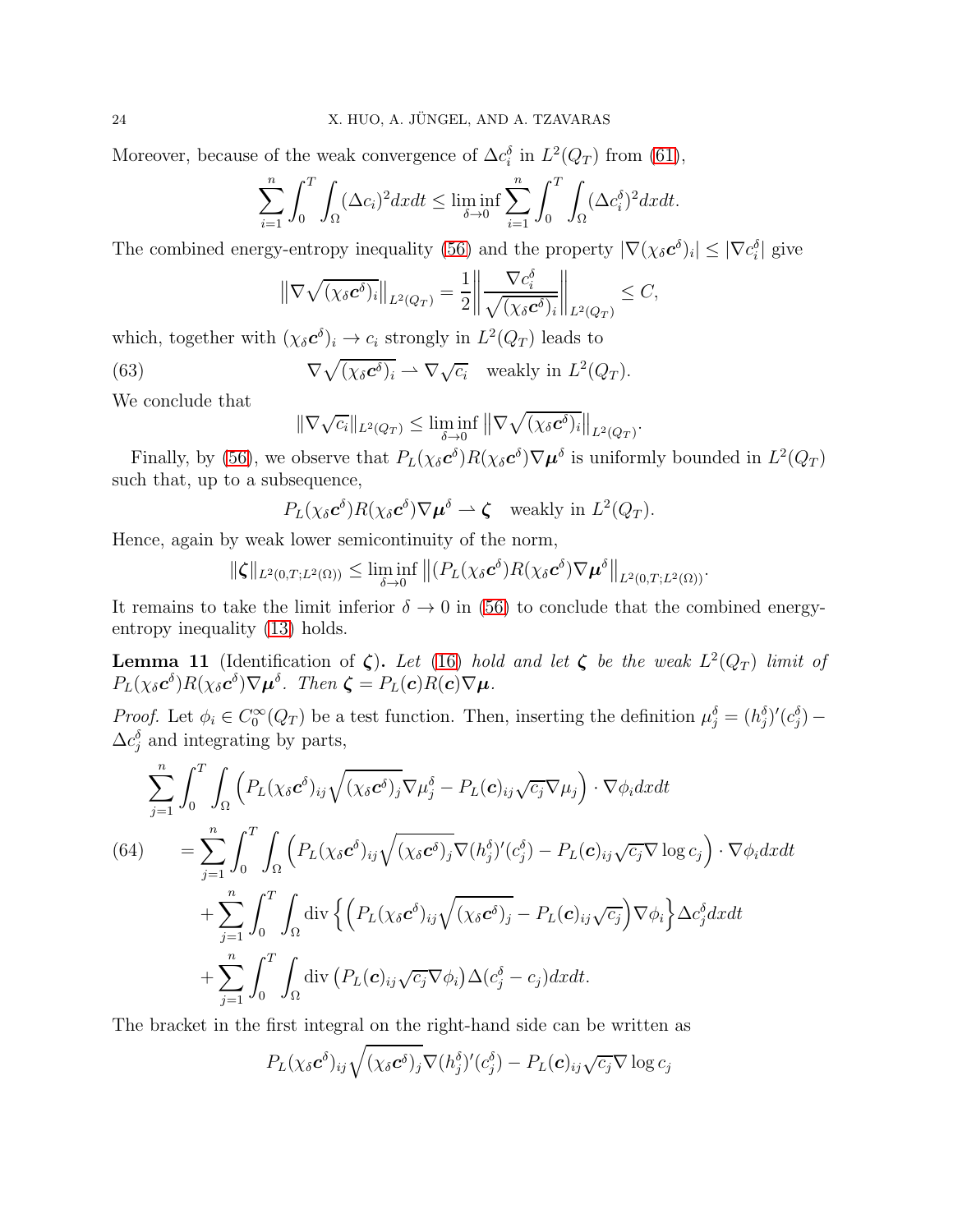$$
= P_{L}(\chi_{\delta} \mathbf{c}^{\delta})_{ij} \frac{\nabla c_{j}^{\delta}}{\sqrt{(\chi_{\delta} \mathbf{c}^{\delta})_{j}}} - P_{L}(\mathbf{c})_{ij} \frac{\nabla c_{j}}{\sqrt{c_{j}}}.
$$

Thanks to the convergences [\(61\)](#page-20-5) and [\(63\)](#page-23-1), we can pass to the limit  $\delta \to 0$  in [\(64\)](#page-23-2):

$$
\lim_{\delta \to 0} \sum_{j=1}^n \int_0^T \int_{\Omega} \left( P_L(\chi_{\delta} \mathbf{c}^{\delta})_{ij} \sqrt{(\chi_{\delta} \mathbf{c}^{\delta})_j} \nabla \mu_j^{\delta} - P_L(\mathbf{c})_{ij} \sqrt{c_j} \nabla \mu_j \right) \cdot \nabla \phi_i dx dt = 0.
$$

<span id="page-24-1"></span>By the uniqueness of the limit, the claim  $\zeta = P_L(c)R(c)\nabla\mu$  follows.

## 4. Proof of Theorem [2](#page-5-1)

In this section, we prove the weak-strong uniqueness property. First, we compute a combined *relative* energy-entropy inequality. Then we use this inequality to derive a stability estimate, which leads to the desired weak-strong uniqueness result.

<span id="page-24-0"></span>4.1. Evolution of the relative energy and entropy. We start by calculating the time evolution of the relative entropy [\(14\)](#page-5-2) and the relative energy [\(15\)](#page-5-3) for *smooth* solutions  $\boldsymbol{c}$ and  $\bar{c}$ . Inserting [\(25\)](#page-8-2) and integrating by parts leads to

$$
\frac{d\mathcal{H}}{dt}(\mathbf{c}|\bar{\mathbf{c}}) = \sum_{i=1}^{n} \int_{\Omega} \left( \log \frac{c_i}{\bar{c}_i} \partial_t c_i - \left( \frac{c_i}{\bar{c}_i} - 1 \right) \partial_t \bar{c}_i \right) dx
$$
\n
$$
= - \sum_{i,j=1}^{n} \int_{\Omega} B_{ij}(\mathbf{c}) \nabla \log \frac{c_i}{\bar{c}_i} \cdot \nabla \mu_j dx + \sum_{i,j=1}^{n} \int_{\Omega} B_{ij}(\bar{\mathbf{c}}) \nabla \left( \frac{c_i}{\bar{c}_i} \right) \cdot \nabla \bar{\mu}_j dx
$$
\n
$$
= - \sum_{i,j=1}^{n} \int_{\Omega} B_{ij}(\mathbf{c}) \nabla \log \frac{c_i}{\bar{c}_i} \cdot \nabla (\mu_j - \bar{\mu}_j) dx
$$
\n
$$
- \sum_{i,j=1}^{n} \int_{\Omega} \left( B_{ij}(\mathbf{c}) - \frac{c_i}{\bar{c}_i} B_{ij}(\bar{\mathbf{c}}) \right) \nabla \log \frac{c_i}{\bar{c}_i} \cdot \nabla \bar{\mu}_j dx.
$$

Next, we compute

<span id="page-24-2"></span>
$$
\frac{d\mathcal{E}}{dt}(\mathbf{c}|\bar{\mathbf{c}}) = \sum_{i=1}^{n} \int_{\Omega} \left( \log \frac{c_i}{\bar{c}_i} \partial_t c_i - \left( \frac{c_i}{\bar{c}_i} - 1 \right) \partial_t \bar{c}_i \right) dx + \sum_{i=1}^{n} \int_{\Omega} \nabla (c_i - \bar{c}_i) \cdot \nabla \partial_t (c_i - \bar{c}_i) dx
$$
\n(65)\n
$$
= \sum_{i=1}^{n} \left\{ \left( \log \frac{c_i}{\bar{c}_i} - \Delta (c_i - \bar{c}_i) \right) \partial_t c_i - \left( \frac{c_i}{\bar{c}_i} - 1 - \Delta (c_i - \bar{c}_i) \right) \partial_t \bar{c}_i \right\} dx
$$
\n
$$
= - \sum_{i,j=1}^{n} \int_{\Omega} B_{ij}(\mathbf{c}) \nabla (\mu_i - \bar{\mu}_i) \cdot \nabla \mu_j dx
$$
\n
$$
+ \sum_{i,j=1}^{n} \int_{\Omega} B_{ij}(\bar{\mathbf{c}}) \nabla \left( \frac{c_i}{\bar{c}_i} - 1 - \Delta (c_i - \bar{c}_i) \right) \cdot \nabla \bar{\mu}_j dx.
$$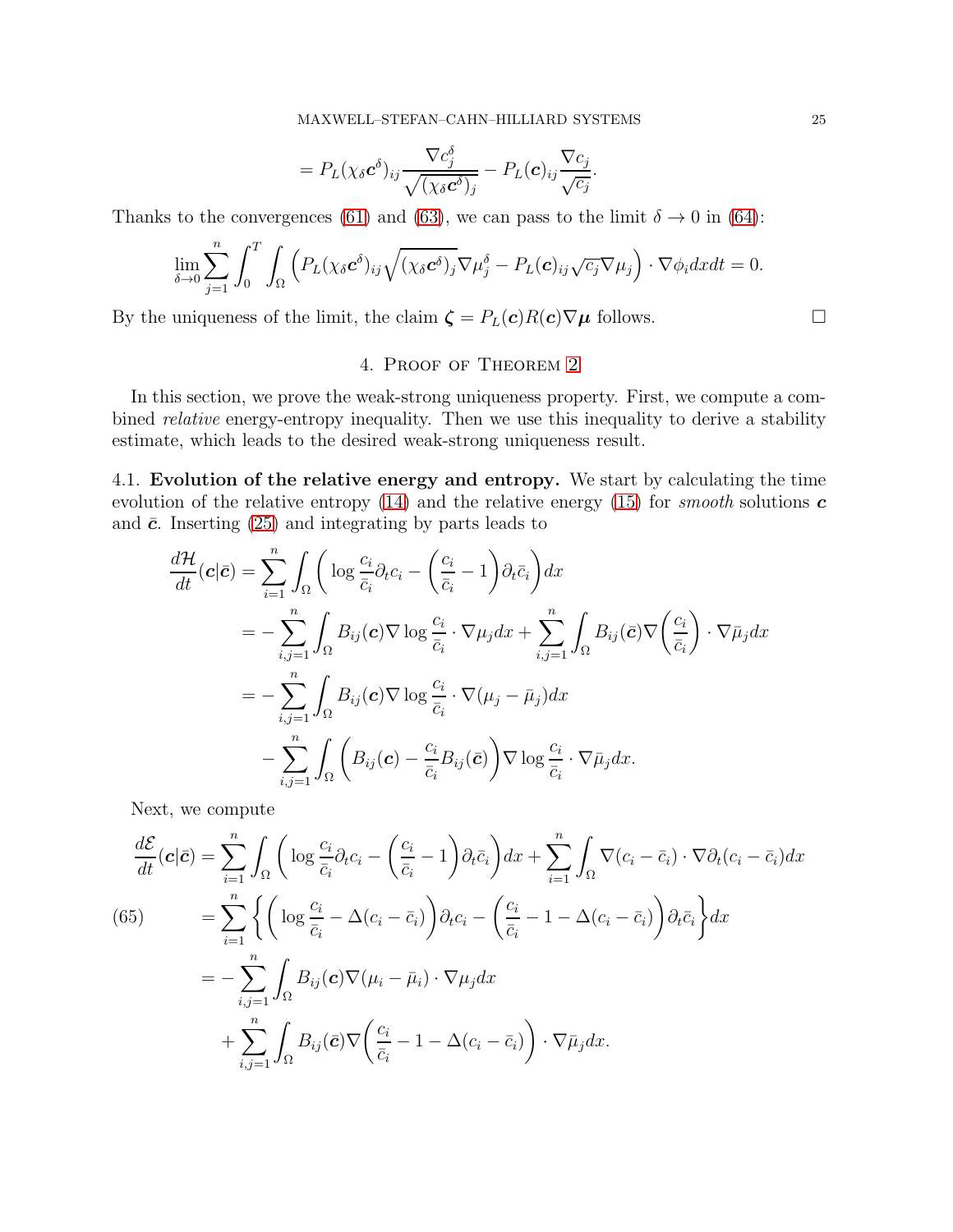We add and subtract the expression  $\sum_{i=1}^{n} \int_{\Omega} B_{ij}(\boldsymbol{c}) \nabla(\mu_i - \bar{\mu}_i) \cdot \nabla \bar{\mu}_j dx$ :

<span id="page-25-0"></span>
$$
\frac{d\mathcal{E}}{dt}(\mathbf{c}|\bar{\mathbf{c}}) = -\sum_{i=1}^{n} \int_{\Omega} B_{ij}(\mathbf{c}) \nabla(\mu_{i} - \bar{\mu}_{i}) \cdot \nabla(\mu_{j} - \bar{\mu}_{j}) dx \n(66) \qquad + \sum_{i,j=1}^{n} \int_{\Omega} \left\{ B_{ij}(\bar{\mathbf{c}}) \left( \frac{c_{i}}{\bar{c}_{i}} \nabla \log \frac{c_{i}}{\bar{c}_{i}} - \nabla \Delta(c_{i} - \bar{c}_{i}) \right) - B_{ij}(\mathbf{c}) \nabla(\mu_{i} - \bar{\mu}_{i}) \right\} \cdot \nabla \bar{\mu}_{j} dx \n= - \sum_{i,j=1}^{n} \int_{\Omega} B_{ij}(\mathbf{c}) \nabla(\mu_{i} - \bar{\mu}_{i}) \cdot \nabla(\mu_{j} - \bar{\mu}_{j}) dx \n- \sum_{i,j=1}^{n} \int_{\Omega} \left( B_{ij}(\mathbf{c}) - \frac{c_{i}}{\bar{c}_{i}} B_{ij}(\bar{\mathbf{c}}) \right) \nabla(\mu_{i} - \bar{\mu}_{i}) \cdot \nabla \bar{\mu}_{j} dx \n+ \sum_{i,j=1}^{n} \int_{\Omega} B_{ij}(\bar{\mathbf{c}}) \left( \frac{c_{i}}{\bar{c}_{i}} - 1 \right) \nabla \Delta(c_{i} - \bar{c}_{i}) \cdot \nabla \bar{\mu}_{j} dx.
$$

We want to reformulate the expression  $\bar{c}_i^{-1}(c_i - \bar{c}_i) \nabla \Delta(c_i - \bar{c}_i)$  in the last integral. For this, we observe that for any smooth function  $f$ , it holds that

$$
f\nabla\Delta f = \nabla(f\Delta f) - \nabla f\Delta f = \nabla\left(\operatorname{div}(f\nabla f) - |\nabla f|^2\right) - \operatorname{div}(\nabla f \otimes \nabla f) + \frac{1}{2}\nabla|\nabla f|^2
$$
  
=  $\nabla \operatorname{div}(f\nabla f) - \frac{1}{2}\nabla|\nabla f|^2 - \operatorname{div}(\nabla f \otimes \nabla f).$ 

Therefore,

$$
(c_i - \bar{c}_i) \nabla \Delta (c_i - \bar{c}_i) = \nabla \operatorname{div} \left( (c_i - \bar{c}_i) \nabla (c_i - \bar{c}_i) \right) - \frac{1}{2} \nabla |\nabla (c_i - \bar{c}_i)|^2 - \operatorname{div} \left( \nabla (c_i - \bar{c}_i) \otimes \nabla (c_i - \bar{c}_i) \right).
$$

Inserting this expression into the last term of [\(66\)](#page-25-0) and integrating by parts, we find that

$$
\frac{d\mathcal{E}}{dt}(\mathbf{c}|\bar{\mathbf{c}}) = -\sum_{i=1}^{n} \int_{\Omega} B_{ij}(\mathbf{c}) \nabla(\mu_i - \bar{\mu}_i) \cdot \nabla(\mu_j - \bar{\mu}_j) dx \n- \sum_{i,j=1}^{n} \int_{\Omega} \left( B_{ij}(\mathbf{c}) - \frac{c_i}{\bar{c}_i} B_{ij}(\bar{\mathbf{c}}) \right) \nabla(\mu_i - \bar{\mu}_i) \cdot \nabla \bar{\mu}_j dx \n+ \sum_{i,j=1}^{n} \int_{\Omega} (c_i - \bar{c}_i) \nabla(c_i - \bar{c}_i) \cdot \nabla \operatorname{div} \left( \frac{1}{\bar{c}_i} B_{ij}(\bar{\mathbf{c}}) \nabla \bar{\mu}_j \right) dx \n+ \frac{1}{2} \sum_{i,j=1}^{n} \int_{\Omega} |\nabla(c_i - \bar{c}_i)|^2 \operatorname{div} \left( \frac{1}{\bar{c}_i} B_{ij}(\bar{\mathbf{c}}) \nabla \bar{\mu}_j \right) dx \n+ \sum_{i,j=1}^{n} \int_{\Omega} \nabla(c_i - \bar{c}_i) \otimes \nabla(c_i - \bar{c}_i) : \nabla \otimes \left( \frac{1}{\bar{c}_i} B_{ij}(\bar{\mathbf{c}}) \nabla \bar{\mu}_j \right) dx,
$$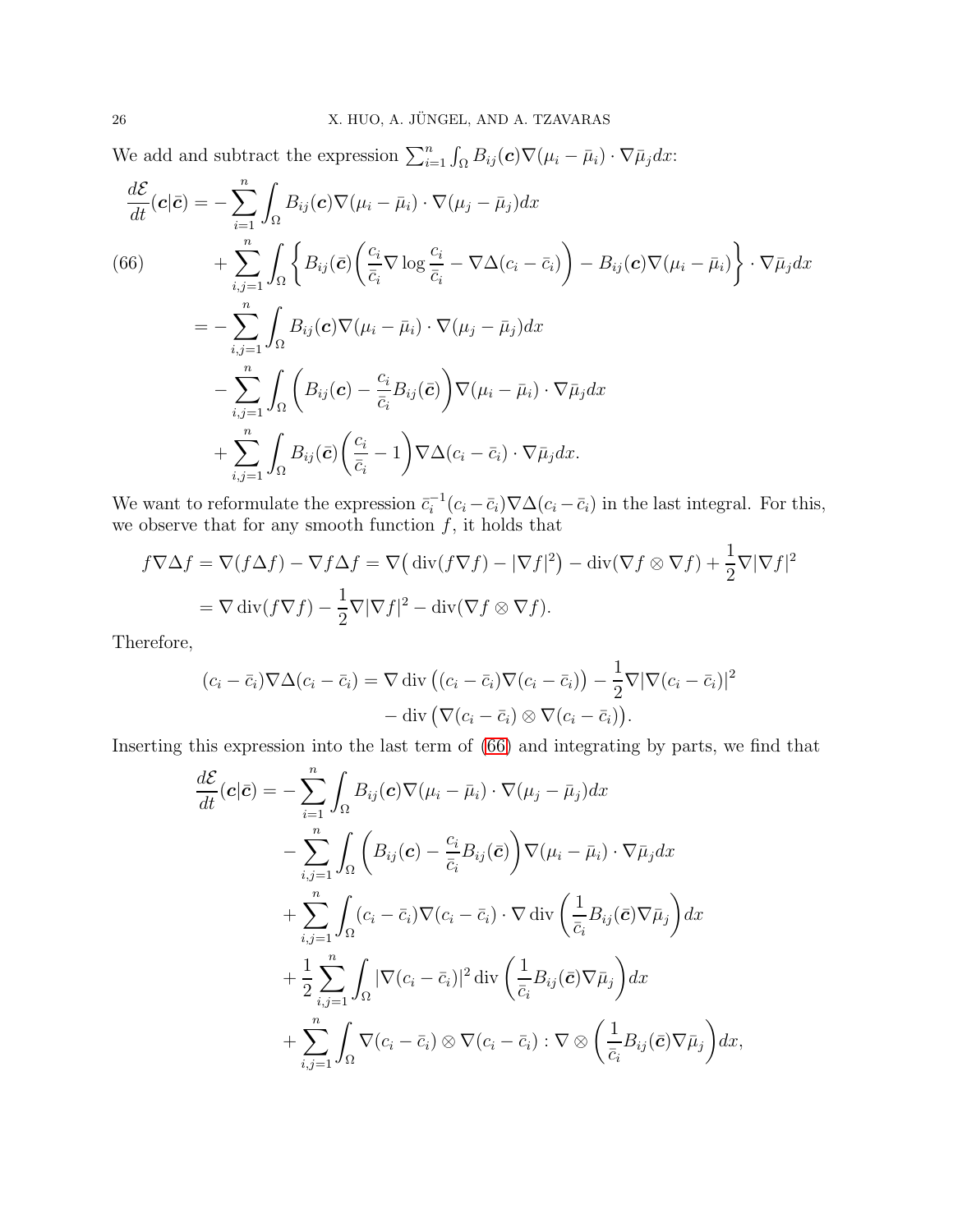where  $\nabla \otimes (\bar{c}_i^{-1}B_{ij}(\bar{\boldsymbol{c}})\nabla \bar{\mu}_j)$  is a matrix with entries  $\partial_{x_k}(\bar{c}_i^{-1}B_{ij}(\bar{\boldsymbol{c}})\partial_{x_\ell}\bar{\mu}_j)$  for  $k, \ell = 1, \ldots, n$ and ":" denotes the Frobenius matrix product.

The following lemma states the rigorous result. Since we suppose that the weak solution satisfies energy and entropy *inequalities* instead of *equalities*, we obtain also inequalities for the relative energy and entropy.

**Lemma 12** (Relative energy and entropy). Let c and  $\bar{c}$  be a weak and strong solution to [\(1\)](#page-0-0)–[\(5\)](#page-1-1) with initial data  $c^0$  and  $\bar{c}^0$ , respectively. Assume that c satisfies the regularity [\(16\)](#page-5-0) and the energy and entropy inequalities [\(17\)](#page-5-4)–[\(18\)](#page-5-5). Furthermore, we suppose that  $\bar{c}$  is strictly positive and satisfies the regularity

$$
\bar{\mu}_i = \log \bar{c}_i - \Delta \bar{c}_i \in L^2_{loc}(0, \infty; H^2(\Omega)), \quad \bar{c}_i \in L^{\infty}_{loc}(0, \infty; W^{3,\infty}(\Omega)), \quad i = 1, \ldots, n.
$$

Then the following relative energy and entropy inequalities hold for any  $T > 0$ :

<span id="page-26-0"></span>(67) 
$$
\mathcal{E}(\mathbf{c}(T)|\bar{\mathbf{c}}(T)) + \sum_{i=1}^{n} \int_{0}^{T} \int_{\Omega} B_{ij}(\mathbf{c}) \nabla(\mu_{i} - \bar{\mu}_{i}) \cdot \nabla(\mu_{j} - \bar{\mu}_{j}) dx dt
$$
  
\n
$$
\leq \mathcal{E}(\mathbf{c}^{0}|\bar{\mathbf{c}}^{0}) - \sum_{i,j=1}^{n} \int_{0}^{T} \int_{\Omega} \left( B_{ij}(\mathbf{c}) - \frac{c_{i}}{\bar{c}_{i}} B_{ij}(\bar{\mathbf{c}}) \right) \nabla(\mu_{i} - \bar{\mu}_{i}) \cdot \nabla \bar{\mu}_{j} dx dt
$$
  
\n
$$
+ \sum_{i,j=1}^{n} \int_{0}^{T} \int_{\Omega} (c_{i} - \bar{c}_{i}) \nabla(c_{i} - \bar{c}_{i}) \cdot \nabla \operatorname{div} \left( \frac{1}{\bar{c}_{i}} B_{ij}(\bar{\mathbf{c}}) \nabla \bar{\mu}_{j} \right) dx dt
$$
  
\n
$$
+ \frac{1}{2} \sum_{i,j=1}^{n} \int_{0}^{T} \int_{\Omega} |\nabla(c_{i} - \bar{c}_{i})|^{2} \operatorname{div} \left( \frac{1}{\bar{c}_{i}} B_{ij}(\bar{\mathbf{c}}) \nabla \bar{\mu}_{j} \right) dx dt
$$
  
\n
$$
+ \sum_{i,j=1}^{n} \int_{0}^{T} \int_{\Omega} \nabla(c_{i} - \bar{c}_{i}) \otimes \nabla(c_{i} - \bar{c}_{i}) : \nabla \otimes \left( \frac{1}{\bar{c}_{i}} B_{ij}(\bar{\mathbf{c}}) \nabla \bar{\mu}_{j} \right) dx dt,
$$
  
\n(68) 
$$
\mathcal{H}(\mathbf{c}(T)|\bar{\mathbf{c}}(T)) \leq \mathcal{H}(\mathbf{c}^{0}|\bar{\mathbf{c}}^{0}) - \sum_{i,j=1}^{n} \int_{0}^{T} \int_{\Omega} B_{ij}(\mathbf{c}) \nabla \log \frac{c_{i}}{\bar{c}_{i}} \cdot \nabla(\mu_{j} - \bar{\mu}_{j}) dx dt
$$
  
\n<

<span id="page-26-1"></span>The integrals in [\(67\)](#page-26-0) and [\(68\)](#page-26-1) are well defined because of the regularity properties for weak solutions c and the regularity assumptions on the strong solution  $\bar{c}$ . Indeed, we have  $B_{ij}(\mathbf{c})\nabla\mu_j \in L^2(Q_T)$  (see [\(22\)](#page-6-1)),  $B_{ij}(\mathbf{c})\nabla \log c_i = 2D_{ij}^{BD}(\mathbf{c})\sqrt{c_j}\nabla\sqrt{c_i} \in L^2(Q_T)$  (see [\(13\)](#page-4-2)), and using the definition [\(8\)](#page-2-0), the assumption [\(16\)](#page-5-0), and Lemma [4](#page-8-0) (i), we have

$$
B_{ij}(\mathbf{c})\nabla\mu_i \cdot \nabla\mu_j = D_{ij}^{BD}(\mathbf{c}) \big(2\nabla\sqrt{c_i} - \sqrt{c_i}\nabla\Delta c_i\big) \cdot \big(2\nabla\sqrt{c_j} - \sqrt{c_j}\nabla\Delta c_j\big) \in L^1(Q_T).
$$

Proof. The relative energy and entropy inequalities are proved from the weak formulation of [\(1\)](#page-0-0) by choosing suitable test functions. For this, we observe that, by [\(12\)](#page-4-0),  $c_i-\bar{c}_i$  satisfies

<span id="page-26-2"></span>(69) 
$$
0 = \int_0^\infty \int_{\Omega} (c_i - \bar{c}_i) \partial_t \phi_i dx dt + \int_{\Omega} (c_i^0(x) - \bar{c}_i^0(x)) \phi_i(x, 0) dx
$$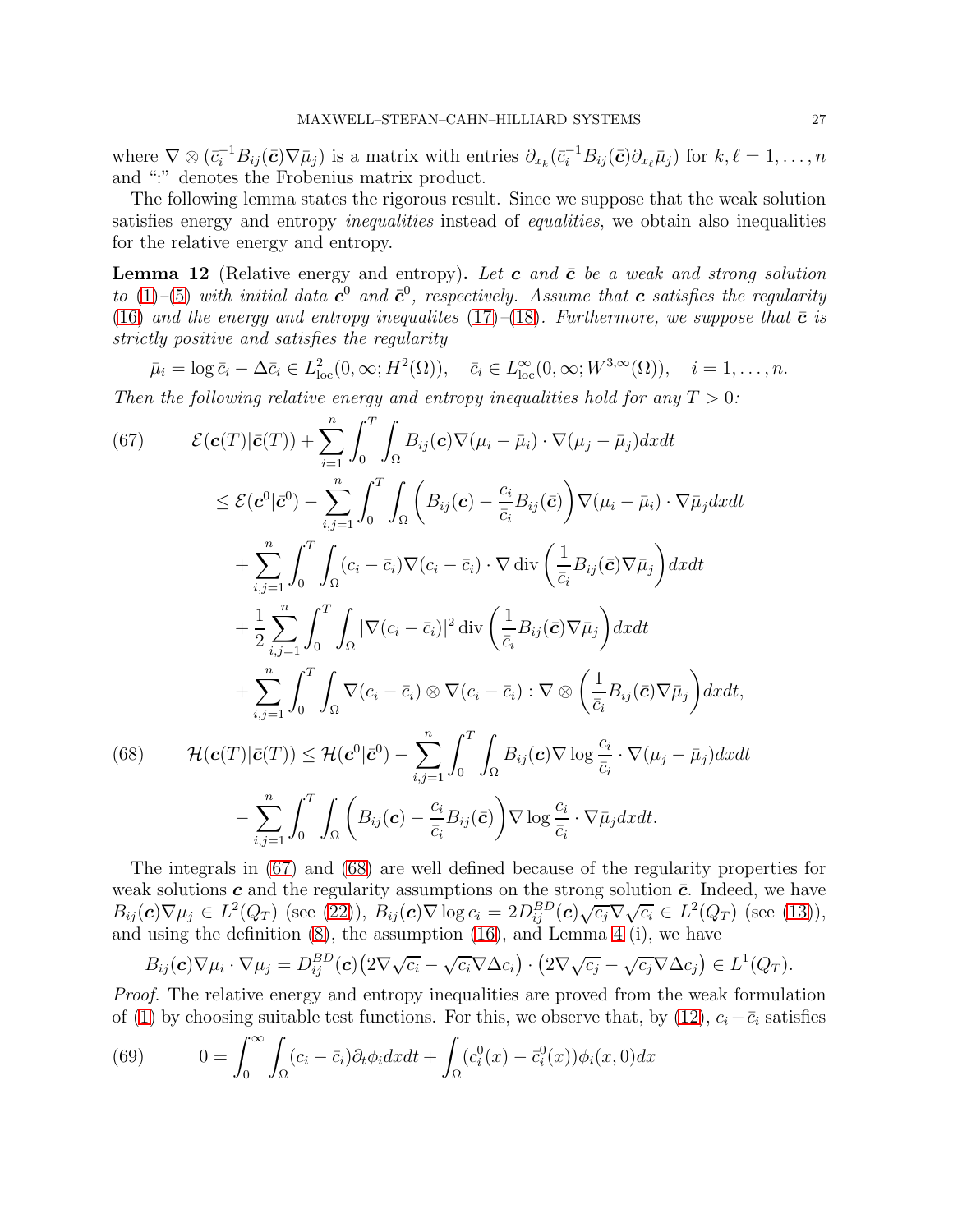$$
- \sum_{j=1}^{n} \int_{0}^{\infty} \int_{\Omega} (B_{ij}(\boldsymbol{c}) \nabla \log c_{j} - B_{ij}(\bar{\boldsymbol{c}}) \nabla \log \bar{c}_{j}) \cdot \nabla \phi_{i} dxdt
$$

$$
- \sum_{j=1}^{n} \int_{0}^{\infty} \int_{\Omega} (\text{div} (B_{ij}(\boldsymbol{c}) \nabla \phi_{i}) \Delta c_{j} - \text{div} (B_{ij}(\bar{\boldsymbol{c}}) \nabla \phi_{i}) \Delta \bar{c}_{j}) dxdt.
$$

By density, this formulation also holds for  $\phi_i = \bar{\mu}_i \theta_{\varepsilon}(t)$ , where

$$
\theta_{\varepsilon}(t) = \begin{cases} 1 & \text{for } 0 \le t \le T, \\ (T-t)/\varepsilon + 1 & \text{for } T < t < T + \varepsilon, \\ 0 & \text{for } t \ge T + \varepsilon. \end{cases}
$$

Then, passing to the limit  $\varepsilon \to 0$  and summing over  $i = 1, \ldots, n$ , we arrive at

$$
\sum_{i=1}^{n} \int_{\Omega} (c_i - \bar{c}_i) \bar{\mu}_i dx \Big|_{0}^{T} = \sum_{i=1}^{n} \int_{0}^{T} \langle \partial_t \bar{\mu}_i, c_i - \bar{c}_i \rangle dt \n- \sum_{i,j=1}^{n} \int_{0}^{T} \int_{\Omega} (B_{ij}(\mathbf{c}) \nabla \log c_j \cdot \nabla \bar{\mu}_i + \operatorname{div}(B_{ij}(\mathbf{c}) \nabla \bar{\mu}_i) \Delta c_j) dx dt \n+ \sum_{i,j=1}^{n} \int_{0}^{T} \int_{\Omega} (B_{ij}(\bar{\mathbf{c}}) \nabla \log \bar{c}_j \cdot \nabla \bar{\mu}_i + \operatorname{div}(B_{ij}(\bar{\mathbf{c}}) \nabla \bar{\mu}_i) \Delta \bar{c}_j) dx dt \n=: I_7 + I_8 + I_9,
$$

where  $\langle \cdot, \cdot \rangle$  is the duality bracket between  $H^1(\Omega)'$  and  $H^1(\Omega)$ . This product is well defined , since it holds in the sense of  $H^1(\Omega)'$  that

$$
\partial_t \bar{\mu}_i = \partial_t (\log \bar{c}_i - \Delta \bar{c}_i) = \sum_{j=1}^n \frac{1}{\bar{c}_i} \operatorname{div}(B_{ij}(\bar{\mathbf{c}}) \nabla \bar{\mu}_j) - \sum_{j=1}^n \Delta \operatorname{div}(B_{ij}(\bar{\mathbf{c}}) \nabla \bar{\mu}_j).
$$

Inserting this expression into  $I_7$ , the dual product can be written as an integral:

$$
I_{7} = -\sum_{i,j=1}^{n} \int_{0}^{T} \int_{\Omega} \left( B_{ij}(\bar{c}) \nabla \left( \frac{c_{i}}{\bar{c}_{i}} - 1 \right) \cdot \nabla \bar{\mu}_{j} + \Delta(c_{i} - \bar{c}_{i}) \operatorname{div}(B_{ij}(\bar{c}) \nabla \bar{\mu}_{j}) \right) dx dt
$$
  
\n
$$
= -\sum_{i,j=1}^{n} \int_{0}^{T} \int_{\Omega} B_{ij}(\bar{c}) \nabla \left( \frac{c_{i}}{\bar{c}_{i}} - 1 \right) \cdot \nabla \bar{\mu}_{j} dx dt
$$
  
\n
$$
- \sum_{i,j=1}^{n} \int_{0}^{T} \int_{\Omega} \bar{c}_{i} \Delta(c_{i} - \bar{c}_{i}) \operatorname{div} \left( \frac{1}{\bar{c}_{i}} B_{ij}(\bar{c}) \nabla \bar{\mu}_{j} \right) dx dt
$$
  
\n
$$
- \sum_{i,j=1}^{n} \int_{0}^{T} \int_{\Omega} \frac{1}{\bar{c}_{i}} B_{ij}(\bar{c}) \Delta(c_{i} - \bar{c}_{i}) \nabla \bar{c}_{i} \cdot \nabla \bar{\mu}_{j} dx dt.
$$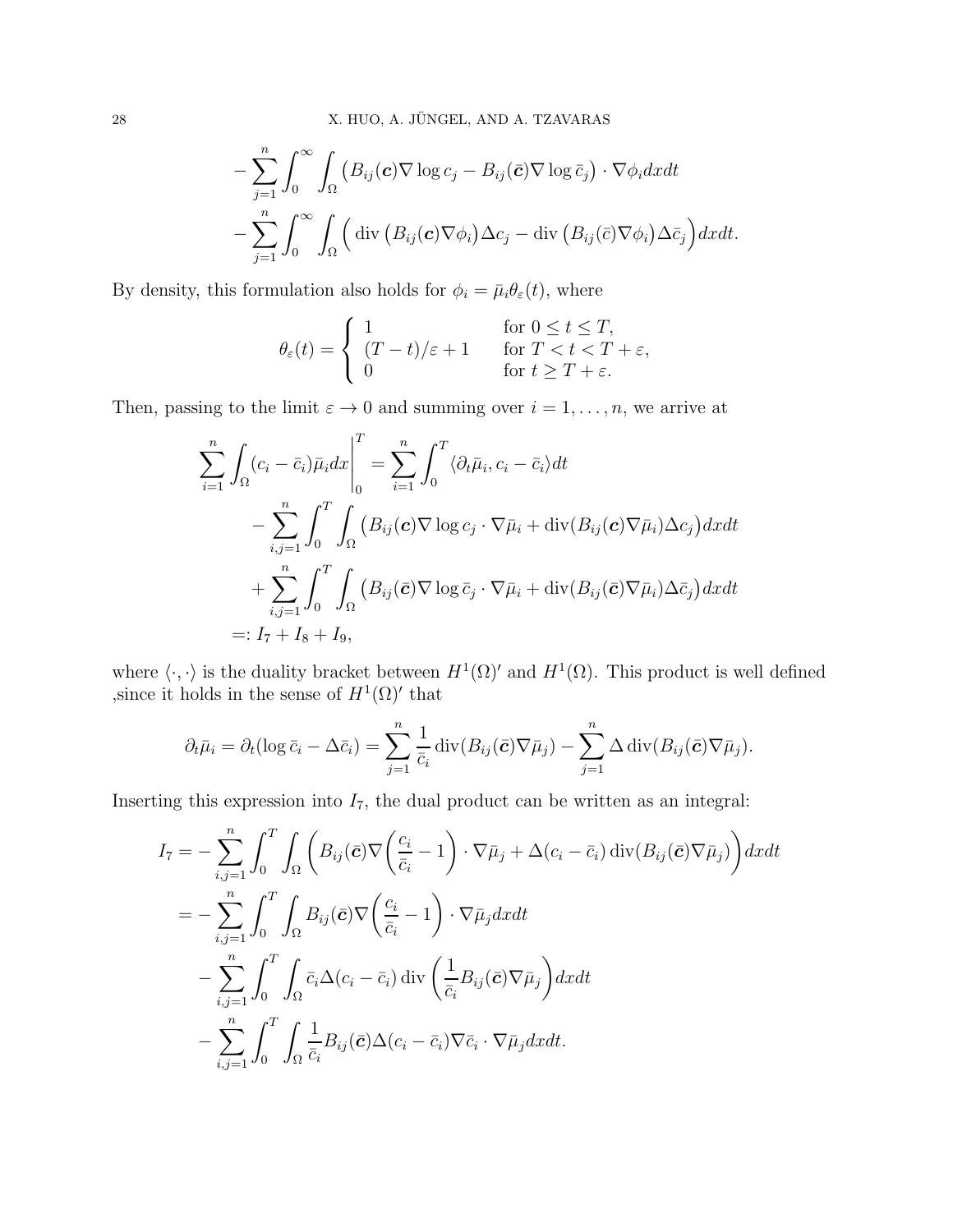Replacing  $\Delta c_j$  by  $\log c_j - \mu_j$  in  $I_8$  and integrating by parts in the term involving the divergence, some terms cancel and we find that

$$
I_8 = -\sum_{i,j=1}^n \int_0^T \int_{\Omega} \left( B_{ij}(\boldsymbol{c}) \nabla \bar{\mu}_i \cdot \nabla \log c_j + \text{div}(B_{ij}(\boldsymbol{c}) \nabla \bar{\mu}_i) (\log c_j - \mu_j) \right) dx dt
$$
  
= 
$$
-\sum_{i,j=1}^n \int_0^T \int_{\Omega} B_{ij}(\boldsymbol{c}) \nabla \bar{\mu}_i \cdot \nabla \mu_j dx dt.
$$

Assumption [\(16\)](#page-5-0) guarantees that the flux has the regularity  $\sum_{j=1}^{n} B_{ij}(\mathbf{c}) \nabla \mu_j \in L^2(Q_T)$ such that the last integral is defined. The remaining term  $I_9$  is reformulated in a similar way, leading to

$$
I_9 = \sum_{i,j=1}^n \int_0^T \int_{\Omega} B_{ij}(\bar{c}) \nabla \bar{\mu}_i \cdot \nabla \bar{\mu}_j dx dt.
$$

It follows from the definition of the relative energy, the inequality [\(17\)](#page-5-4) for  $\mathcal{E}(\mathbf{c})$ , and the identity [\(19\)](#page-5-6) for  $\mathcal{E}(\bar{c})$  that

$$
\mathcal{E}(\boldsymbol{c}(T)|\bar{\boldsymbol{c}}(T)) - \mathcal{E}(\boldsymbol{c}^{0}|\bar{\boldsymbol{c}}^{0})
$$
\n
$$
= (\mathcal{E}(\boldsymbol{c}(T)) - \mathcal{E}(\boldsymbol{c}^{0})) - (\mathcal{E}(\bar{\boldsymbol{c}}(T)) - \mathcal{E}(\bar{\boldsymbol{c}}^{0})) - \int_{\Omega} \bar{\boldsymbol{\mu}} \cdot (\boldsymbol{c} - \bar{\boldsymbol{c}}) dx \Big|_{0}^{T}
$$
\n
$$
\leq - \sum_{i,j=1}^{n} \int_{0}^{T} \int_{\Omega} (B_{ij}(\boldsymbol{c}) \nabla \mu_{i} \cdot \nabla \mu_{j} - B_{ij}(\bar{\boldsymbol{c}}) \nabla \bar{\mu}_{i} \cdot \nabla \bar{\mu}_{j}) dxdt - (I_{7} + I_{8} + I_{9})
$$
\n
$$
= - \sum_{i,j=1}^{n} \int_{0}^{T} \int_{\Omega} B_{ij}(\boldsymbol{c}) \nabla (\mu_{i} - \bar{\mu}_{i}) \cdot \nabla \mu_{j} dxdt
$$
\n
$$
- \sum_{i,j=1}^{n} \int_{0}^{T} \int_{\Omega} B_{ij}(\bar{\boldsymbol{c}}) \nabla (\frac{c_{i}}{\bar{c}_{i}} - 1) \cdot \nabla \bar{\mu}_{j} dxdt
$$
\n
$$
- \sum_{i,j=1}^{n} \int_{0}^{T} \int_{\Omega} \bar{c}_{i} \Delta (c_{i} - \bar{c}_{i}) \operatorname{div} (\frac{1}{\bar{c}_{i}} B_{ij}(\bar{\boldsymbol{c}}) \nabla \bar{\mu}_{j}) dxdt
$$
\n
$$
- \sum_{i,j=1}^{n} \int_{0}^{T} \int_{\Omega} \frac{1}{\bar{c}_{i}} B_{ij}(\bar{\boldsymbol{c}}) \Delta (c_{i} - \bar{c}_{i}) \nabla \bar{c}_{i} \cdot \nabla \bar{\mu}_{j} dxdt.
$$

This inequality is just a reformulation of [\(65\)](#page-24-2), which leads, by proceeding as in [\(66\)](#page-25-0) and the subsequent calculations, to [\(67\)](#page-26-0).

Next, we verify the relative entropy inequality. Taking the test function  $\phi_i = (\log \bar{c}_i)\theta_{\varepsilon}(t)$ in [\(69\)](#page-26-2), passing to the limit  $\varepsilon \to 0$ , and summing over  $i = 1, \ldots, n$  leads to

$$
\sum_{i=1}^{n} \int_{\Omega} (c_i - \bar{c}_i) \log \bar{c}_i dx \Big|_{0}^{T} = \sum_{i=1}^{n} \int_{0}^{T} \int_{\Omega} (c_i - \bar{c}_i) \partial_t (\log \bar{c}_i) dx dt
$$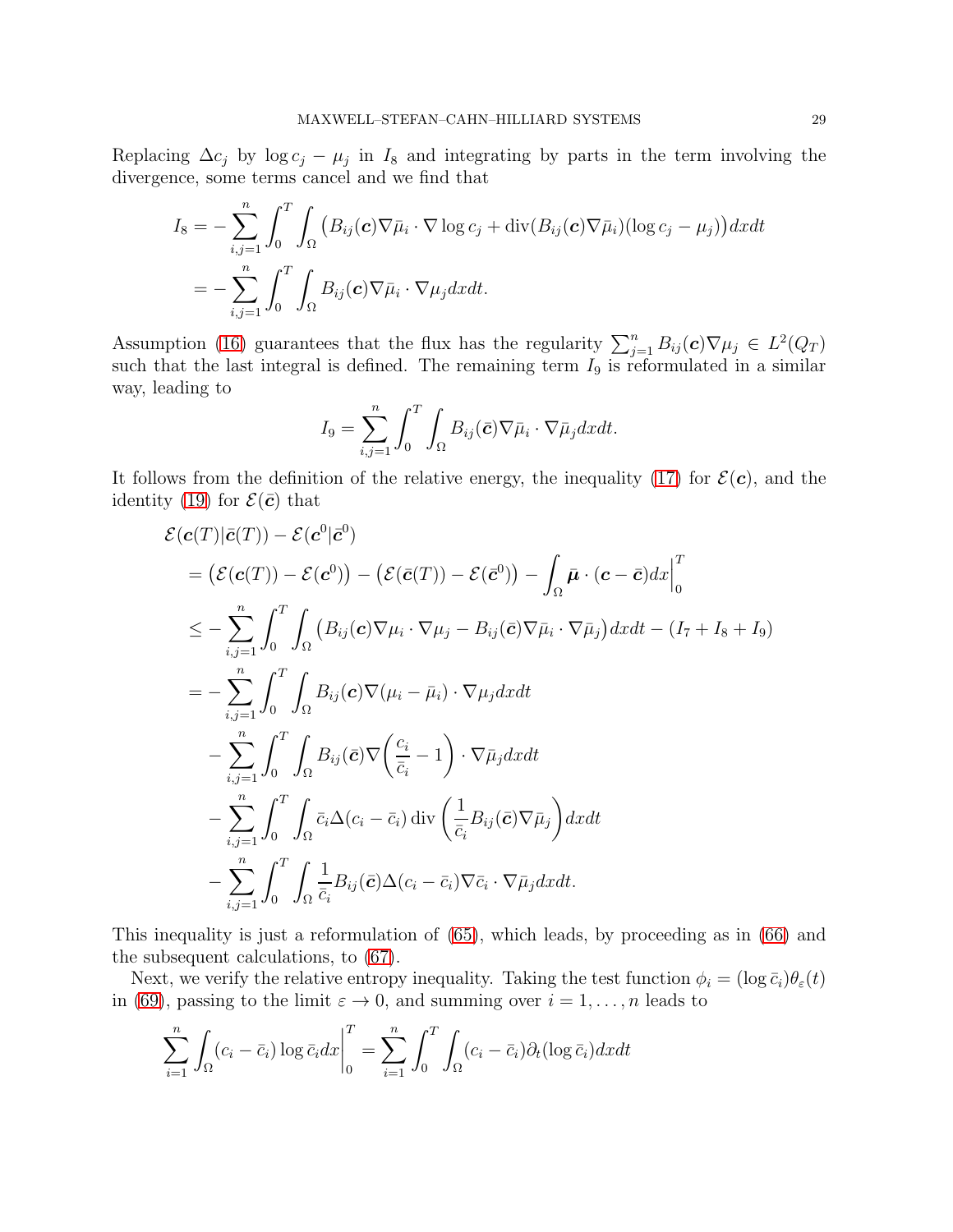$$
- \sum_{j=1}^{n} \int_{0}^{\infty} \int_{\Omega} \left( B_{ij}(\boldsymbol{c}) \nabla \log c_{j} - B_{ij}(\bar{\boldsymbol{c}}) \nabla \log \bar{c}_{j} \right) \cdot \nabla \log \bar{c}_{i} dx dt
$$

$$
- \sum_{j=1}^{n} \int_{0}^{\infty} \int_{\Omega} \left( \operatorname{div} \left( B_{ij}(\boldsymbol{c}) \nabla \log \bar{c}_{i} \right) \Delta c_{j} - \operatorname{div} \left( B_{ij}(\bar{\boldsymbol{c}}) \nabla \log \bar{c}_{i} \right) \Delta \bar{c}_{j} \right) dx dt.
$$

This yields, together with [\(18\)](#page-5-5), [\(20\)](#page-5-7), an integration by parts, and regularity assumption [\(16\)](#page-5-0), that

$$
\mathcal{H}(\mathbf{c}(T)|\bar{\mathbf{c}}(T)) - \mathcal{H}(\mathbf{c}^{0}|\bar{\mathbf{c}}^{0})
$$
\n
$$
= (\mathcal{H}(\mathbf{c}(T)) - \mathcal{H}(\mathbf{c}^{0})) - (\mathcal{H}(\bar{\mathbf{c}}(T)) - \mathcal{H}(\bar{\mathbf{c}}^{0})) - \int_{\Omega} (\mathbf{c} - \bar{\mathbf{c}}) \cdot \log \bar{\mathbf{c}} \, dx \Big|_{0}^{T}
$$
\n
$$
\leq - \sum_{i,j=1}^{n} \int_{0}^{T} \int_{\Omega} \left( B_{ij}(\mathbf{c}) \nabla \log c_{i} \cdot \nabla \mu_{j} - B_{ij}(\bar{\mathbf{c}}) \nabla \log \bar{c}_{i} \cdot \nabla \bar{\mu}_{j} \right) dx dt
$$
\n
$$
- \sum_{i=1}^{n} \int_{0}^{T} \int_{\Omega} (c_{i} - \bar{c}_{i}) \partial_{t} (\log \bar{c}_{i}) dx dt
$$
\n
$$
+ \sum_{i,j=1}^{n} \int_{0}^{\infty} \int_{\Omega} \left( B_{ij}(\mathbf{c}) \nabla \mu_{j} \cdot \nabla \log \bar{c}_{i} - B_{ij}(\bar{\mathbf{c}}) \nabla \bar{\mu}_{j} \cdot \nabla \log \bar{c}_{i} \right) dx dt.
$$
\n
$$
= - \sum_{i,j=1}^{n} \int_{0}^{T} \int_{\Omega} \left( B_{ij}(\mathbf{c}) \nabla \mu_{j} \cdot \nabla \left( \log \frac{c_{i}}{\bar{c}_{i}} \right) - \nabla \left( \frac{c_{i}}{\bar{c}_{i}} - 1 \right) \cdot B_{ij}(\bar{\mathbf{c}}) \nabla \bar{\mu}_{j} \right) dx dt,
$$

<span id="page-29-0"></span>which readily gives [\(68\)](#page-26-1).  $\Box$ 

4.2. Proof of the weak-strong uniqueness property. We proceed with the proof of Theorem [2.](#page-5-1) First, we estimate the relative entropy inequality [\(68\)](#page-26-1) and then the relative energy inequality [\(67\)](#page-26-0). A combination of both estimates shows [\(21\)](#page-6-2), which proves the weak-strong uniqueness property.

Step 1: Estimating the relative entropy. As in the proof of Lemma [5,](#page-9-0) we decompose the matrix  $B(c)$  by setting  $M(c) := B(c) - \lambda G(c)$  such that  $B(c) = M(c) + \lambda G(c)$ , where  $G(\mathbf{c}) = R(\mathbf{c})P_L(\mathbf{c})R(\mathbf{c})$  has the entries  $G_{ij}(\mathbf{c}) = c_i\delta_{ij} - c_ic_j$  and  $0 < \lambda < \lambda_m$ . In terms of these matrices, we can formulate [\(68\)](#page-26-1) as

<span id="page-29-1"></span>(70) 
$$
\mathcal{H}(\mathbf{c}(T)|\bar{\mathbf{c}}(T)) - \mathcal{H}(\mathbf{c}^{0}|\bar{\mathbf{c}}^{0}) \leq -\sum_{i,j=1}^{n} \int_{0}^{T} \int_{\Omega} M_{ij}(\mathbf{c}) \nabla \log \frac{c_{i}}{\bar{c}_{i}} \cdot \nabla(\mu_{j} - \bar{\mu}_{j}) dx dt
$$

$$
- \lambda \sum_{i,j=1}^{n} \int_{0}^{T} \int_{\Omega} G_{ij}(\mathbf{c}) \nabla \log \frac{c_{i}}{\bar{c}_{i}} \cdot \nabla(\mu_{j} - \bar{\mu}_{j}) dx dt
$$

$$
- \sum_{i,j=1}^{n} \int_{0}^{T} \int_{\Omega} \left( B_{ij}(\mathbf{c}) - \frac{c_{i}}{\bar{c}_{i}} B_{ij}(\bar{\mathbf{c}}) \right) \nabla \log \frac{c_{i}}{\bar{c}_{i}} \cdot \nabla \bar{\mu}_{j} dx dt =: I_{10} + I_{11} + I_{12}.
$$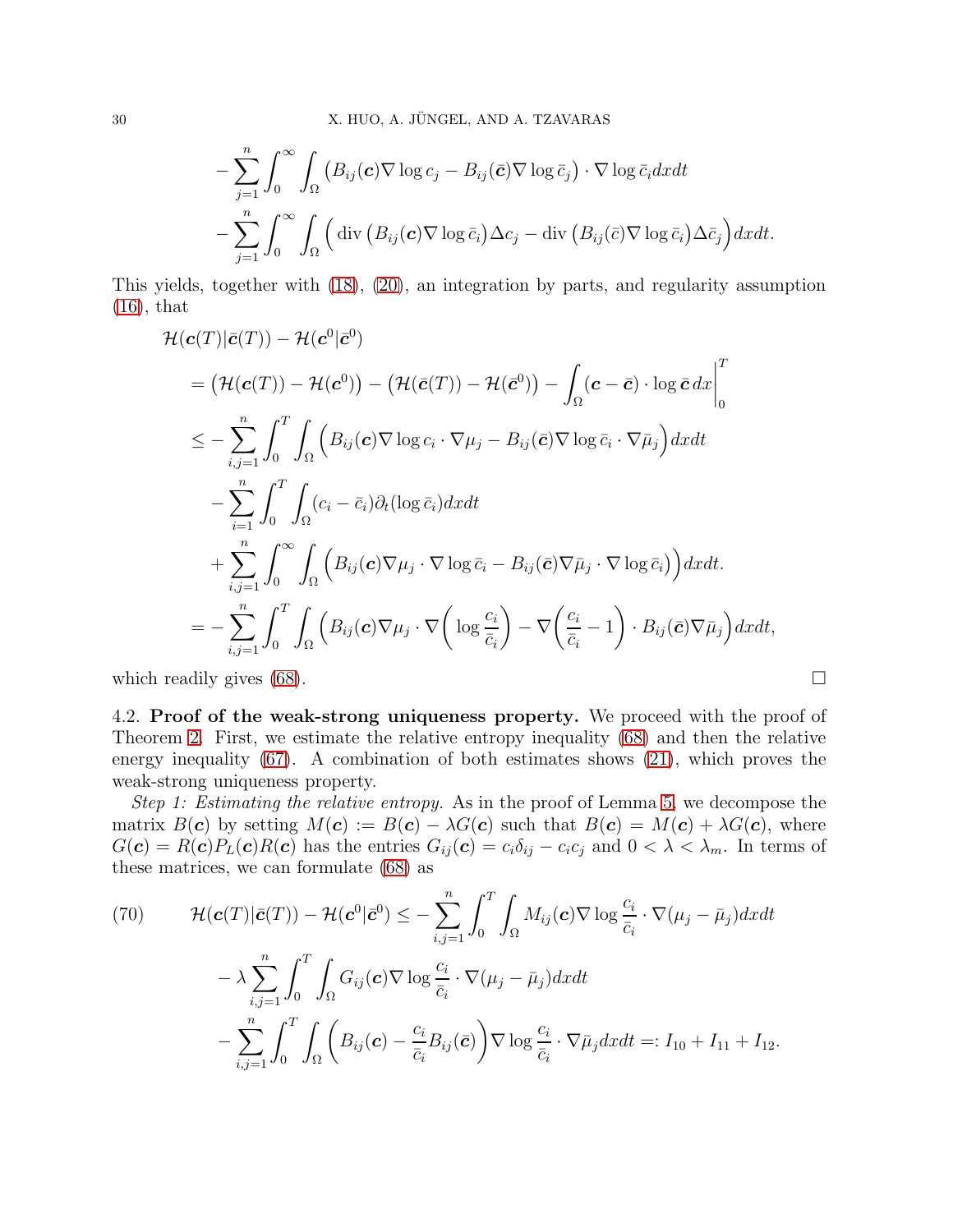Step 1a: Estimate of  $I_{10}$ . We know from [\(31\)](#page-10-1) and [\(32\)](#page-10-2) that  $M(c)$  is positive semidefinite and satisfies  $\boldsymbol{z}^T M(\boldsymbol{c})\boldsymbol{z} \leq (\lambda_M - \lambda) |P_L(\boldsymbol{c})R(\boldsymbol{c})\boldsymbol{z}|^2$  for all  $\boldsymbol{z} \in \mathbb{R}^n$ . Therefore, using Young's inequality with  $\theta > 0$ ,

<span id="page-30-1"></span>(71) 
$$
I_{10} \leq \frac{\theta}{4} \sum_{i,j=1}^{n} \int_{0}^{T} \int_{\Omega} M_{ij}(\mathbf{c}) \nabla \log \frac{c_{i}}{\bar{c}_{i}} \cdot \nabla \log \frac{c_{j}}{\bar{c}_{j}} dx dt + \frac{1}{\theta} \sum_{i,j=1}^{n} \int_{0}^{T} \int_{\Omega} M_{ij}(\mathbf{c}) \nabla (\mu_{i} - \bar{\mu}_{i}) \cdot \nabla (\mu_{j} - \bar{\mu}_{j}) dx dt \leq \frac{\theta}{4} (\lambda_{M} - \lambda) \sum_{i=1}^{n} \int_{0}^{T} \int_{\Omega} \left| \sum_{j=1}^{n} P_{L}(\mathbf{c})_{ij} \sqrt{c_{j}} \nabla \log \frac{c_{i}}{\bar{c}_{i}} \right|^{2} dx dt + \frac{1}{\theta} (\lambda_{M} - \lambda) \sum_{i=1}^{n} \int_{0}^{T} \int_{\Omega} \left| \sum_{j=1}^{n} P_{L}(\mathbf{c})_{ij} \sqrt{c_{j}} \nabla (\mu_{j} - \bar{\mu}_{j}) \right|^{2} dx dt.
$$

Step 1b: Estimate of  $I_{11}$ . In the term  $I_{11}$ , we replace  $\mu_j - \bar{\mu}_j$  by  $\log(c_j/\bar{c}_j) - \Delta(c_j-\bar{c}_j)$  and compute both terms in the difference separately. The definition  $G_{ij}(\mathbf{c}) = \sqrt{c_i} P_L(\mathbf{c})_{ij} \sqrt{c_j}$ and the property  $P_L(\boldsymbol{c})^2 = P_L(\boldsymbol{c})$  lead to

<span id="page-30-0"></span>(72)  
\n
$$
\sum_{i,j=1}^{n} \int_{0}^{T} \int_{\Omega} G_{ij}(\mathbf{c}) \nabla \log \frac{c_{i}}{\bar{c}_{i}} \cdot \nabla \log \frac{c_{j}}{\bar{c}_{j}} dx dt
$$
\n
$$
= \sum_{i,j=1}^{n} \int_{0}^{T} \int_{\Omega} \sqrt{c_{i}} P_{L}(\mathbf{c})_{ij} \sqrt{c_{j}} \nabla \log \frac{c_{i}}{\bar{c}_{i}} \cdot \nabla \log \frac{c_{j}}{\bar{c}_{j}} dx dt
$$
\n
$$
= \sum_{i=1}^{n} \int_{0}^{T} \int_{\Omega} \left| \sum_{j=1}^{n} P_{L}(\mathbf{c})_{ij} \sqrt{c_{j}} \nabla \log \frac{c_{j}}{\bar{c}_{j}} \right|^{2} dx dt.
$$

Furthermore, we use  $G_{ij}(\mathbf{c}) = c_i \delta_{ij} - c_i c_j$  and integration by parts to find that

$$
\sum_{i,j=1}^{n} \int_{0}^{T} \int_{\Omega} G_{ij}(\mathbf{c}) \nabla \log \frac{c_{i}}{\bar{c}_{i}} \cdot \nabla \Delta(c_{j} - \bar{c}_{j}) dx dt
$$
\n
$$
= -\sum_{i,j=1}^{n} \int_{0}^{T} \int_{\Omega} \text{div}\left( (c_{i}\delta_{ij} - c_{i}c_{j}) \nabla \log \frac{c_{i}}{\bar{c}_{i}} \right) \Delta(c_{j} - \bar{c}_{j}) dx dt
$$
\n
$$
= -\sum_{i=1}^{n} \int_{0}^{T} \int_{\Omega} \text{div}(\nabla c_{i} - c_{i} \nabla \log \bar{c}_{i}) \Delta(c_{i} - \bar{c}_{i}) dx dt
$$
\n
$$
+ \sum_{i,j=1}^{n} \int_{0}^{T} \int_{\Omega} \text{div}(c_{j} \nabla c_{i} - c_{i}c_{j} \nabla \log \bar{c}_{i}) \Delta(c_{j} - \bar{c}_{j}) dx dt
$$
\n
$$
= -\sum_{i,j=1}^{n} \int_{0}^{T} \int_{\Omega} \text{div}(\nabla c_{i} - c_{i} \nabla \log \bar{c}_{i}) \Delta(c_{i} - \bar{c}_{i}) dx dt
$$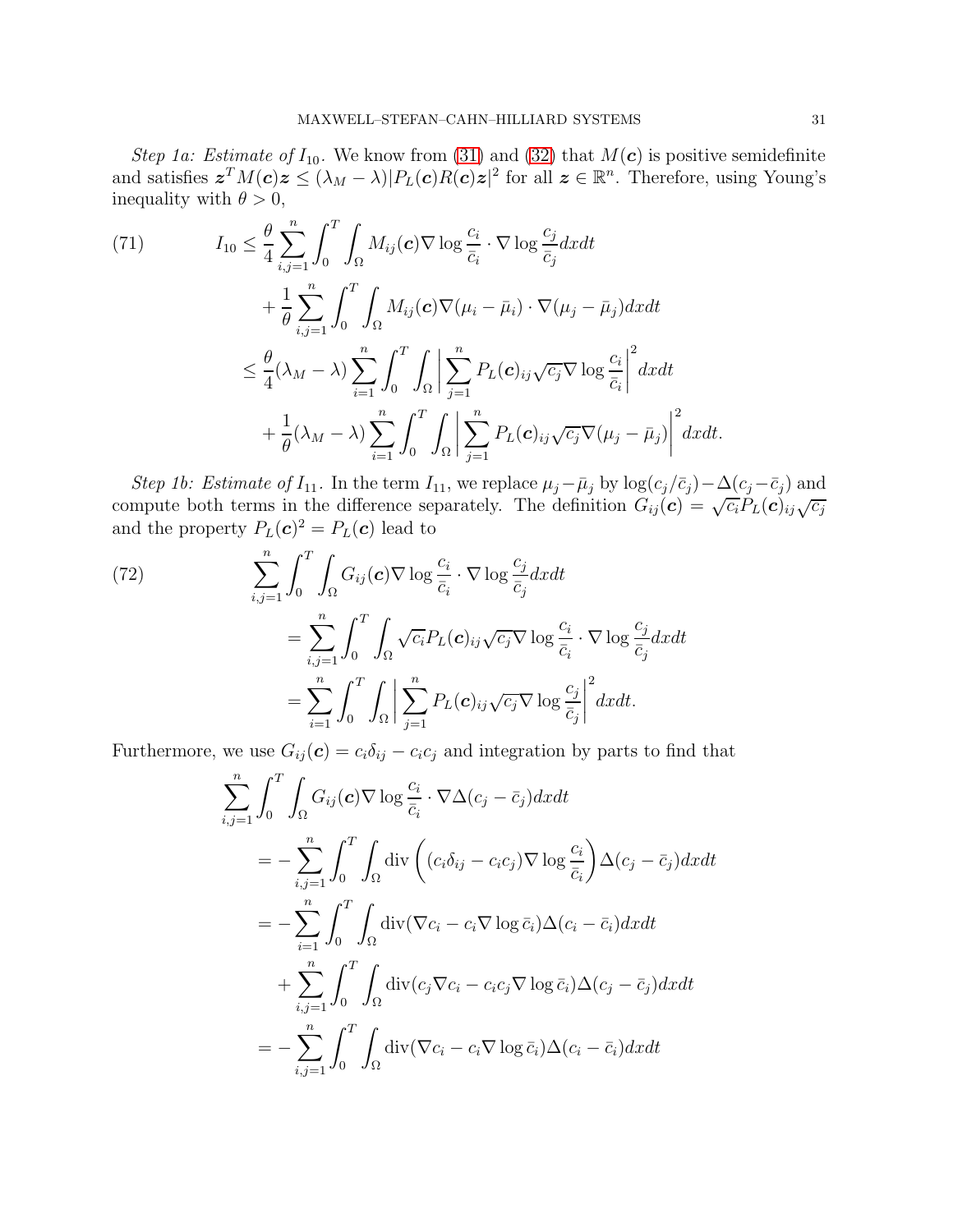$$
-\sum_{i,j=1}^n \int_0^T \int_{\Omega} \operatorname{div}(c_i c_j \nabla \log \bar{c}_i) \Delta(c_j - \bar{c}_j) dx dt,
$$

where we used  $\sum_{i=1}^{n} c_j \nabla c_i = 0$  in the last step. We mention that  $\sum_{j=1}^{n} G_{ij}(\mathbf{c}) \nabla \Delta c_j \in$  $L^2(Q_T)$  because of [\(23\)](#page-6-0), so the first integral in the previous computation is well defined. It follows from  $\Delta c_i \Delta (c_i - \bar{c}_i) = (\Delta (c_i - \bar{c}_i))^2 + \Delta \bar{c}_i \Delta (c_i - \bar{c}_i)$  that

<span id="page-31-0"></span>(73) 
$$
\sum_{i,j=1}^{n} \int_{0}^{T} \int_{\Omega} G_{ij}(\mathbf{c}) \nabla \log \frac{c_{i}}{\bar{c}_{i}} \cdot \nabla \Delta (c_{i} - \bar{c}_{i}) dx dt = -\sum_{i=1}^{n} \int_{0}^{T} \int_{\Omega} (\Delta (c_{i} - \bar{c}_{i}))^{2} dx dt
$$

$$
-\sum_{i=1}^{n} \int_{0}^{T} \int_{\Omega} \text{div} (\nabla \bar{c}_{i} - c_{i} \nabla \log \bar{c}_{i}) \Delta (c_{i} - \bar{c}_{i}) dx dt
$$

$$
-\sum_{i,j=1}^{n} \int_{0}^{T} \int_{\Omega} \text{div} (c_{i} c_{j} \nabla \log \bar{c}_{i}) \Delta (c_{j} - \bar{c}_{j}) dx dt.
$$

We multiply [\(72\)](#page-30-0) by  $-\lambda$  and [\(73\)](#page-31-0) by  $\lambda$  and sum both expressions to find that

<span id="page-31-1"></span>(74) 
$$
I_{11} = -\lambda \sum_{i=1}^{n} \int_{0}^{T} \int_{\Omega} \left| \sum_{j=1}^{n} P_{L}(\mathbf{c})_{ij} \sqrt{c_{j}} \nabla \log \frac{c_{j}}{\bar{c}_{j}} \right|^{2} dx dt - \lambda \sum_{i=1}^{n} \int_{0}^{T} \int_{\Omega} (\Delta(c_{i} - \bar{c}_{i}))^{2} dx dt - \lambda \sum_{i=1}^{n} \int_{0}^{T} \int_{\Omega} \text{div}(\nabla \bar{c}_{i} - c_{i} \nabla \log \bar{c}_{i}) \Delta(c_{i} - \bar{c}_{i}) dx dt - \lambda \sum_{i,j=1}^{n} \int_{0}^{T} \int_{\Omega} \text{div}(c_{i} c_{j} \nabla \log \bar{c}_{i}) \Delta(c_{j} - \bar{c}_{j}) dx dt.
$$

We apply Young's inequality to the last two terms. The third term in [\(74\)](#page-31-1) becomes

$$
-\lambda \sum_{i=1}^{n} \int_{0}^{T} \int_{\Omega} \operatorname{div}(\nabla \overline{c}_{i} - c_{i} \nabla \log \overline{c}_{i}) \Delta(c_{i} - \overline{c}_{i}) dx dt
$$
  
\n
$$
\leq \frac{\lambda}{4} \sum_{i=1}^{n} \int_{0}^{T} \int_{\Omega} (\Delta(c_{i} - \overline{c}_{i}))^{2} dx dt + \lambda \sum_{i=1}^{n} \int_{0}^{T} \int_{\Omega} |\operatorname{div}((c_{i} - \overline{c}_{i}) \nabla \log \overline{c}_{i})|^{2} dx dt
$$
  
\n
$$
\leq \frac{\lambda}{4} \sum_{i=1}^{n} \int_{0}^{T} \int_{\Omega} (\Delta(c_{i} - \overline{c}_{i}))^{2} dx dt
$$
  
\n
$$
+ \lambda \sum_{i=1}^{n} ||\nabla \log \overline{c}_{i}||_{L^{\infty}(Q_{T})} \int_{0}^{T} \int_{\Omega} |\nabla(c_{i} - \overline{c}_{i})|^{2} dx dt
$$
  
\n
$$
+ \lambda \sum_{i=1}^{n} ||\Delta \log \overline{c}_{i}||_{L^{\infty}(Q_{T})} \int_{0}^{T} \int_{\Omega} (c_{i} - \overline{c}_{i})^{2} dx dt
$$
  
\n
$$
\leq \frac{\lambda}{4} \sum_{i=1}^{n} \int_{0}^{T} \int_{\Omega} (\Delta(c_{i} - \overline{c}_{i}))^{2} dx dt
$$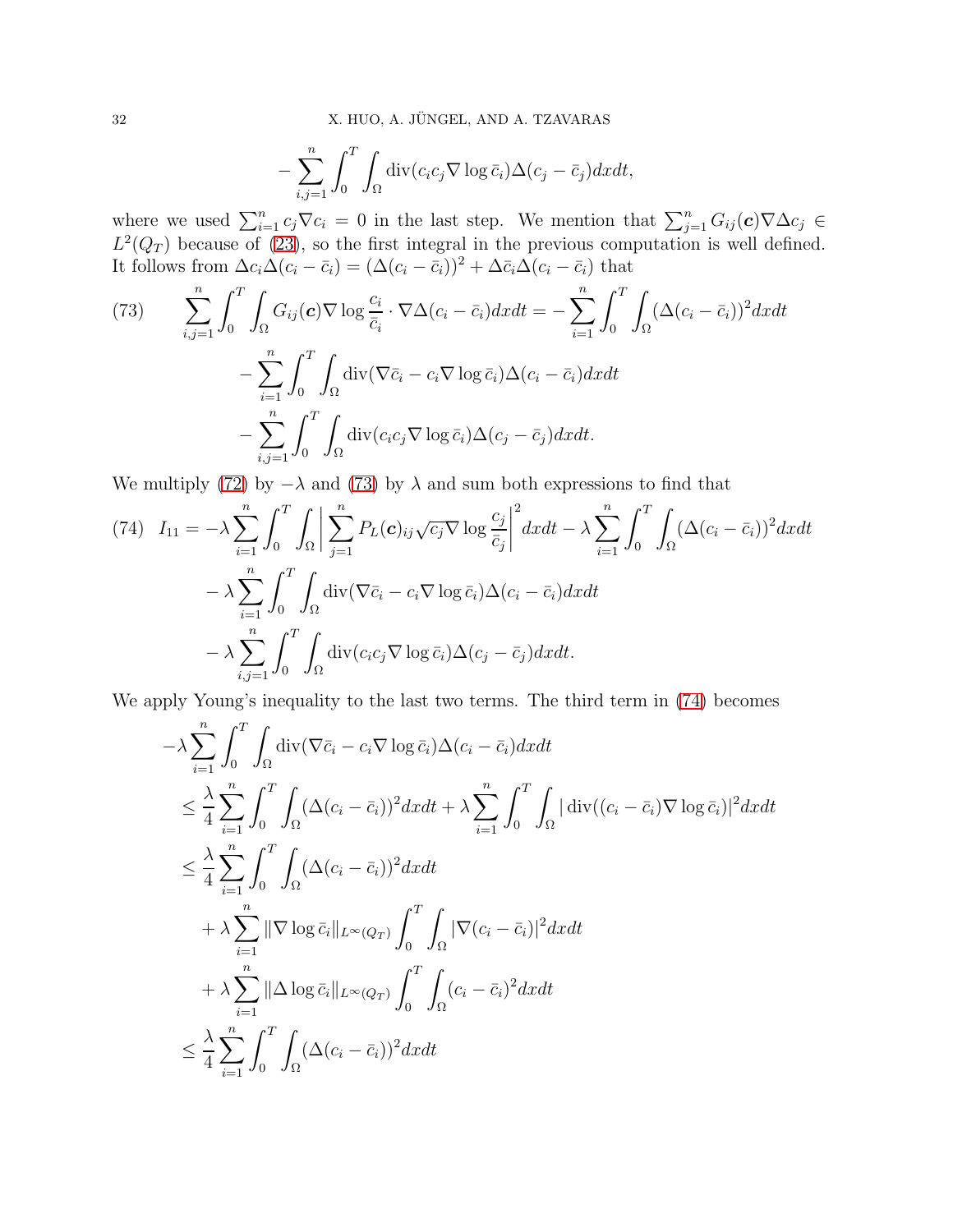$$
+\lambda C\sum_{i=1}^n\int_0^T\int_{\Omega} \big((c_i-\bar{c}_i)^2+|\nabla (c_i-\bar{c}_i)|^2\big)dxdt,
$$

where the constant  $C > 0$  depends on the  $L^{\infty}$  norms of  $\nabla \log \bar{c}$  and  $\Delta \log \bar{c}$ . Next, for the fourth term in [\(74\)](#page-31-1),

$$
-\lambda \sum_{i,j=1}^n \int_0^T \int_{\Omega} \text{div}(c_i c_j \nabla \log \bar{c}_i) \Delta(c_j - \bar{c}_j) dx dt
$$
  

$$
\leq \frac{\lambda}{4} \sum_{i=1}^n \int_0^T \int_{\Omega} (\Delta(c_i - \bar{c}_i))^2 dx dt + \lambda \sum_{j=1}^n \int_0^T \int_{\Omega} \left| \sum_{i=1}^n \text{div}(c_i c_j \nabla \log \bar{c}_i) \right|^2 dx dt.
$$

We estimate the integrand of the last term, taking into account that  $\nabla \sum_{i=1}^{n} \bar{c}_i \nabla \log \bar{c}_i =$  $\sum_{i=1}^n \nabla \bar{c}_i = 0$ :

$$
\sum_{i=1}^{n} \operatorname{div}(c_{i}c_{j} \nabla \log \bar{c}_{i}) = \sum_{i=1}^{n} \operatorname{div} ((c_{i} - \bar{c}_{i})c_{j} \nabla \log \bar{c}_{i})
$$
\n
$$
= \sum_{i=1}^{n} c_{j} \operatorname{div} ((c_{i} - \bar{c}_{i}) \nabla \log \bar{c}_{i}) + \sum_{i=1}^{n} (c_{i} - \bar{c}_{i}) \nabla \log \bar{c}_{i} \cdot \nabla c_{j}
$$
\n
$$
= \sum_{i=1}^{n} c_{j} \operatorname{div} ((c_{i} - \bar{c}_{i}) \nabla \log \bar{c}_{i}) + \sum_{i=1}^{n} c_{i} \nabla \log \bar{c}_{i} \cdot \nabla (c_{j} - \bar{c}_{j}) + \sum_{i=1}^{n} (c_{i} - \bar{c}_{i}) \nabla \log \bar{c}_{i} \cdot \nabla \bar{c}_{j}
$$
\n
$$
\leq C \sum_{i=1}^{n} (|c_{i} - \bar{c}_{i}| + |\nabla (c_{i} - \bar{c}_{i})|),
$$

where  $C > 0$  depends on the  $L^{\infty}$  norms of  $\nabla \log \bar{c}$  and  $\Delta \log \bar{c}$ . This yields

$$
-\lambda \sum_{i,j=1}^{n} \int_{0}^{T} \int_{\Omega} \operatorname{div}(c_{i}c_{j} \nabla \log \bar{c}_{i}) \Delta(c_{j} - \bar{c}_{j}) dx dt
$$
  

$$
\leq \frac{\lambda}{4} \sum_{i=1}^{n} \int_{0}^{T} \int_{\Omega} (\Delta(c_{i} - \bar{c}_{i}))^{2} dx dt + \lambda C \sum_{i=1}^{n} \int_{0}^{T} \int_{\Omega} ((c_{i} - \bar{c}_{i})^{2} + |\nabla(c_{i} - \bar{c}_{i})|^{2}) dx dt.
$$

Using these estimates in [\(74\)](#page-31-1), we arrive at

<span id="page-32-0"></span>
$$
(75) \quad I_{11} \leq -\lambda \sum_{i=1}^{n} \int_{0}^{T} \int_{\Omega} \left| \sum_{j=1}^{n} P_{L}(\mathbf{c})_{ij} \sqrt{c_{j}} \nabla \log \frac{c_{j}}{\bar{c}_{j}} \right|^{2} dx dt - \frac{\lambda}{2} \sum_{i=1}^{n} \int_{0}^{T} \int_{\Omega} (\Delta(c_{i} - \bar{c}_{i}))^{2} dx dt + \lambda C \sum_{i=1}^{n} \int_{0}^{T} \int_{\Omega} ((c_{i} - \bar{c}_{i})^{2} + |\nabla(c_{i} - \bar{c}_{i})|^{2}) dx dt.
$$

Step 1c: Estimate of  $I_{12}$ . By definition of  $B_{ij}(c)$  and Young's inequality with  $\theta' > 0$ ,

$$
I_{12} = -\sum_{i,j=1}^{n} \int_{0}^{T} \int_{\Omega} \sqrt{c_i} \left( D_{ij}^{BD}(\boldsymbol{c}) \sqrt{c_j} - \sqrt{\frac{c_i}{\bar{c}_i}} D_{ij}^{BD}(\bar{\boldsymbol{c}}) \sqrt{\bar{c}_j} \right) \nabla \log \frac{c_i}{\bar{c}_i} \cdot \nabla \bar{\mu}_j dx dt
$$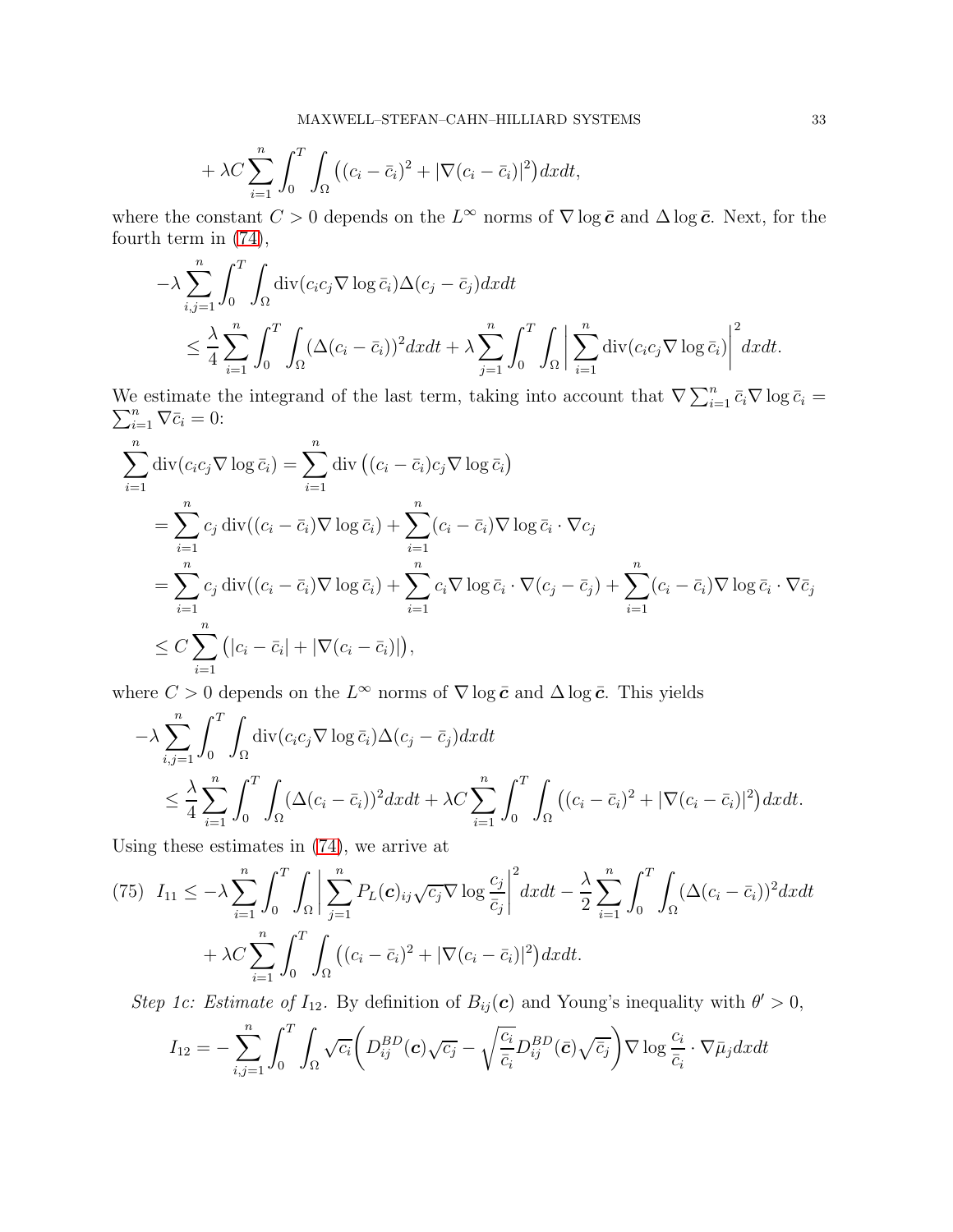$$
\leq \frac{\theta'}{4} \sum_{i=1}^n \int_0^T \int_{\Omega} c_i \left| \nabla \log \frac{c_i}{\bar{c}_i} \right|^2 dx dt + \frac{n}{\theta'} \sum_{i,j=1}^n \int_0^T \int_{\Omega} \left( D_{ij}^{BD}(\mathbf{c}) \sqrt{c_j} - \sqrt{\frac{c_i}{\bar{c}_i}} D_{ij}^{BD}(\bar{\mathbf{c}}) \sqrt{\bar{c}_j} \right)^2 \left| \nabla \bar{\mu}_j \right|^2 dx dt.
$$

The bracket of the second term can be estimated according to

<span id="page-33-2"></span>(76)  
\n
$$
\left| D_{ij}^{BD}(\mathbf{c})\sqrt{c_j} - \sqrt{\frac{c_i}{\bar{c}_i}} D_{ij}^{BD}(\bar{\mathbf{c}}) \sqrt{\bar{c}_j} \right|
$$
\n
$$
= \left| D_{ij}^{BD}(\mathbf{c})\sqrt{c_j} - D_{ij}^{BD}(\bar{\mathbf{c}}) \sqrt{\bar{c}_j} - \frac{\sqrt{c_i} - \sqrt{\bar{c}_i}}{\sqrt{\bar{c}_i}} D_{ij}^{BD}(\bar{\mathbf{c}}) \sqrt{\bar{c}_j} \right|
$$
\n
$$
\leq \frac{C}{\sqrt{m}} \sum_{i=1}^n \left( |c_i - \bar{c}_i| + |\sqrt{c_i} - \sqrt{\bar{c}_i}| \right) \leq C(m) \sum_{i=1}^n |c_i - \bar{c}_i|,
$$

using the assumption  $\bar{c}_i \geq m > 0$  and the boundedness of  $D_{ij}^{BD}$  (see Lemma [4](#page-8-0) (i)). It follows that

<span id="page-33-0"></span>(77) 
$$
I_{12} \leq \frac{\theta'}{4} \sum_{i=1}^n \int_0^T \int_{\Omega} c_i \left| \nabla \log \frac{c_i}{\bar{c}_i} \right|^2 dx dt + C(m, \theta') \sum_{i=1}^n \int_0^T \int_{\Omega} (c_i - \bar{c}_i)^2 dx dt.
$$

Step 1d: Combining the estimates. We deduce from [\(70\)](#page-29-1), after inserting estimates [\(71\)](#page-30-1), [\(75\)](#page-32-0), and [\(77\)](#page-33-0) for  $I_{10}$ ,  $I_{11}$ , and  $I_{12}$ , respectively, that

<span id="page-33-1"></span>
$$
\mathcal{H}(\mathbf{c}(T)|\bar{\mathbf{c}}(T)) \leq \mathcal{H}(\mathbf{c}^{0}|\bar{\mathbf{c}}^{0})
$$
\n
$$
(78) \quad + \left(\frac{\theta}{4}(\lambda_{M}-\lambda)-\lambda\right) \sum_{i=1}^{n} \int_{0}^{T} \int_{\Omega} \left| \sum_{j=1}^{n} P_{L}(\mathbf{c})_{ij} \sqrt{c_{j}} \nabla \log \frac{c_{j}}{\bar{c}_{j}} \right|^{2} dx dt
$$
\n
$$
+ \frac{\lambda_{M}-\lambda}{\theta} \sum_{i=1}^{n} \int_{0}^{T} \int_{\Omega} \left| \sum_{j=1}^{n} P_{L}(\mathbf{c})_{ij} \sqrt{c_{j}} \nabla (\mu_{j}-\bar{\mu}_{j}) \right|^{2} dx dt
$$
\n
$$
- \frac{\lambda}{2} \sum_{i=1}^{n} \int_{0}^{T} \int_{\Omega} (\Delta(c_{i}-\bar{c}_{i}))^{2} dx dt + \lambda C \sum_{i=1}^{n} \int_{0}^{T} \int_{\Omega} ((c_{i}-\bar{c}_{i})^{2} + |\nabla (c_{i}-\bar{c}_{i})|^{2}) dx dt
$$
\n
$$
+ \frac{\theta'}{4} \sum_{i=1}^{n} \int_{0}^{T} \int_{\Omega} c_{i} |\nabla \log \frac{c_{i}}{\bar{c}_{i}}|^{2} dx dt + C(m, \theta') \sum_{i=1}^{n} \int_{0}^{T} \int_{\Omega} (c_{i}-\bar{c}_{i})^{2} dx dt.
$$

The last but one term on the right-hand side still needs to be estimated. To this end, we decompose  $I = P_L(c) + P_{L^{\perp}}(c)$ :

$$
\sum_{i=1}^n c_i \left| \nabla \log \frac{c_i}{\bar{c}_i} \right|^2 = \sum_{i=1}^n \left| \sum_{j=1}^n P_L(\mathbf{c})_{ij} \sqrt{c_j} \nabla \log \frac{c_j}{\bar{c}_j} \right|^2 + \sum_{i=1}^n \left| \sum_{j=1}^n P_{L}(\mathbf{c})_{ij} \sqrt{c_j} \nabla \log \frac{c_j}{\bar{c}_j} \right|^2.
$$

The first term on the right-hand side can be absorbed for sufficiently small  $\theta' > 0$  by the second term of the left-hand side of [\(78\)](#page-33-1). For the other term, we use the definition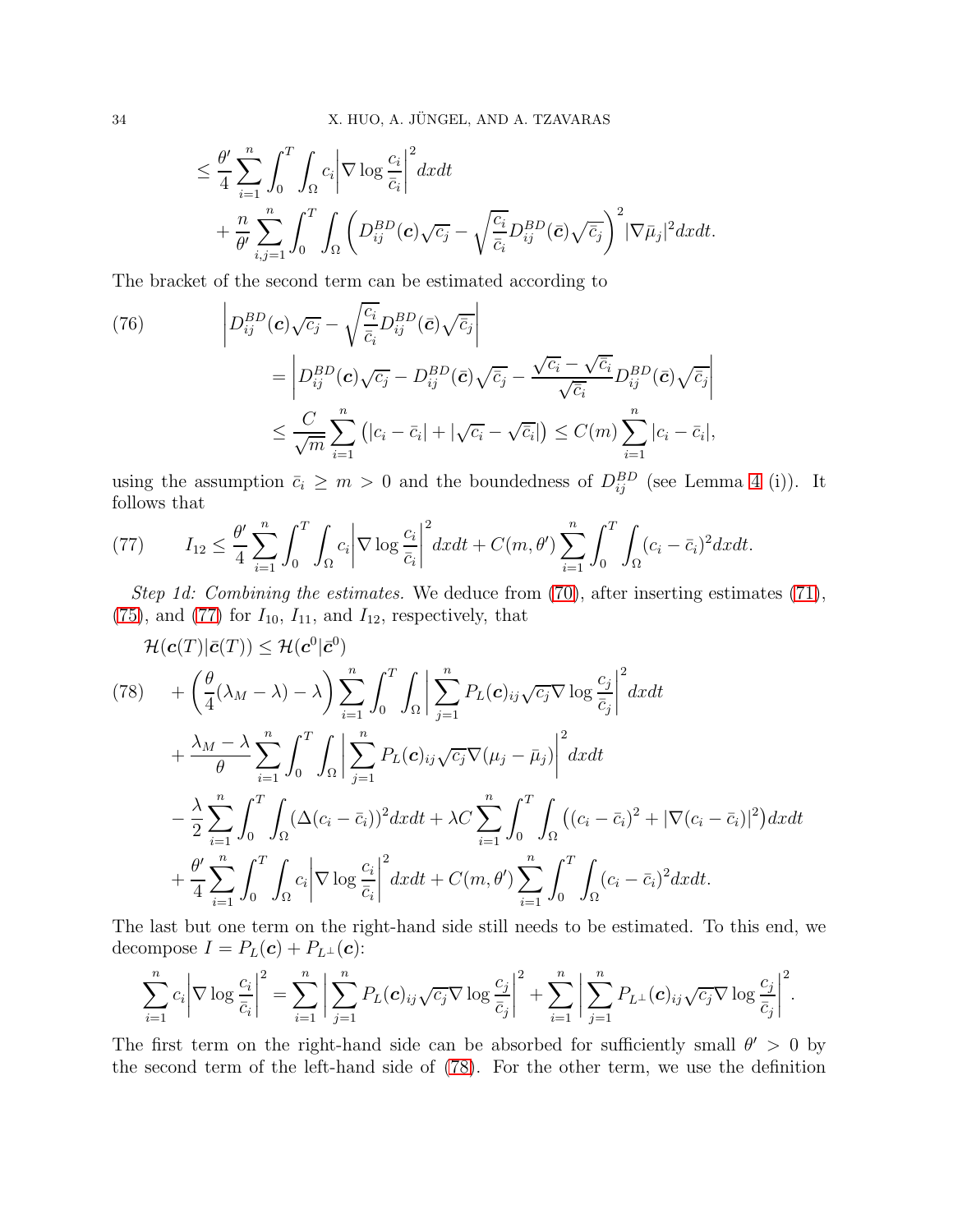$$
P_{L^{\perp}}(\mathbf{c})_{ij} = \sqrt{c_i c_j} \text{ and } \sum_{j=1}^n \nabla c_j = \sum_{j=1}^n \nabla \bar{c}_j = 0:
$$
  

$$
\sum_{j=1}^n P_{L^{\perp}}(\mathbf{c})_{ij} \sqrt{c_j} \nabla \log \frac{c_j}{\bar{c}_j} = \sqrt{c_i} \sum_{j=1}^n c_j \nabla \log \frac{c_j}{\bar{c}_j} = \sqrt{c_i} \sum_{j=1}^n (c_j - \bar{c}_j) \nabla \log \bar{c}_j.
$$

This gives

<span id="page-34-0"></span>(79) 
$$
\sum_{i=1}^{n} \int_{0}^{T} \int_{\Omega} c_{i} \left| \nabla \log \frac{c_{i}}{\bar{c}_{i}} \right|^{2} dx dt \leq \sum_{i=1}^{n} \int_{0}^{T} \int_{\Omega} \left| \sum_{j=1}^{n} P_{L}(\mathbf{c})_{ij} \sqrt{c_{j}} \nabla \log \frac{c_{j}}{\bar{c}_{j}} \right|^{2} dx dt + \sum_{j=1}^{n} \|\nabla \log \bar{c}_{j}\|_{L^{\infty}(Q_{T})} \int_{0}^{T} \int_{\Omega} (c_{i} - \bar{c}_{i})^{2} dx dt.
$$

Hence, choosing  $\theta = \lambda/(\lambda_M - \lambda)$  and  $\theta' = \lambda$ , we conclude from [\(78\)](#page-33-1) that

<span id="page-34-2"></span>
$$
(80) \qquad \mathcal{H}(\mathbf{c}(T)|\bar{\mathbf{c}}(T)) + \frac{\lambda}{2} \sum_{i=1}^{n} \int_{0}^{T} \int_{\Omega} \left| \sum_{j=1}^{n} P_{L}(\mathbf{c})_{ij} \sqrt{c_{j}} \nabla \log \frac{c_{j}}{\bar{c}_{j}} \right|^{2} dx dt + \frac{\lambda}{2} \sum_{i=1}^{n} \int_{0}^{T} \int_{\Omega} (\Delta(c_{i} - \bar{c}_{i}))^{2} dx dt \leq \mathcal{H}(\mathbf{c}^{0}|\bar{\mathbf{c}}^{0}) + \frac{(\lambda_{M} - \lambda)^{2}}{\lambda} \sum_{i=1}^{n} \int_{0}^{T} \int_{\Omega} \left| \sum_{j=1}^{n} P_{L}(\mathbf{c})_{ij} \sqrt{c_{j}} \nabla(\mu_{j} - \bar{\mu}_{j}) \right|^{2} dx dt + C \sum_{i=1}^{n} \int_{0}^{T} \int_{\Omega} ((c_{i} - \bar{c}_{i})^{2} + |\nabla(c_{i} - \bar{c}_{i})|^{2}) dx dt.
$$

We show in the next step that the second term on the right-hand side can be estimated by the relative energy inequality.

Step 2: Estimating the relative energy. We start from the relative energy inequality [\(67\)](#page-26-0). Observing that due to Lemma [4](#page-8-0) (ii),

$$
\sum_{i,j=1}^{n} B_{ij}(\mathbf{c}) \nabla(\mu_i - \bar{\mu}_i) \cdot \nabla(\mu_j - \bar{\mu}_j) = \sum_{i,j=1}^{n} D_{ij}^{BD}(\mathbf{c}) \big(\sqrt{c_i} \nabla(\mu_i - \bar{\mu}_i)\big) \cdot \big(\sqrt{c_j} \nabla(\mu_j - \bar{\mu}_j)\big)
$$
  

$$
\geq \lambda_m \sum_{i=1}^{n} \bigg| \sum_{j=1}^{n} P_L(\mathbf{c})_{ij} \sqrt{c_j} \nabla(\mu_j - \bar{\mu}_j) \bigg|^2,
$$

inequality [\(67\)](#page-26-0) becomes

<span id="page-34-1"></span>(81) 
$$
\mathcal{E}(\mathbf{c}(T)|\bar{\mathbf{c}}(T)) + \lambda_m \sum_{i=1}^n \int_0^T \int_{\Omega} \left| \sum_{j=1}^n P_L(\mathbf{c})_{ij} \sqrt{c_j} \nabla(\mu_j - \bar{\mu}_j) \right|^2 dx dt
$$
  

$$
\leq \mathcal{E}(\mathbf{c}^0|\bar{\mathbf{c}}^0) + I_{13} + I_{14} + I_{15} + I_{16}, \text{ where}
$$
  

$$
I_{13} = -\sum_{i,j=1}^n \int_0^T \int_{\Omega} \left( B_{ij}(\mathbf{c}) - \frac{c_i}{\bar{c}_i} B_{ij}(\bar{\mathbf{c}}) \right) \nabla(\mu_i - \bar{\mu}_i) \cdot \nabla \bar{\mu}_j dx dt,
$$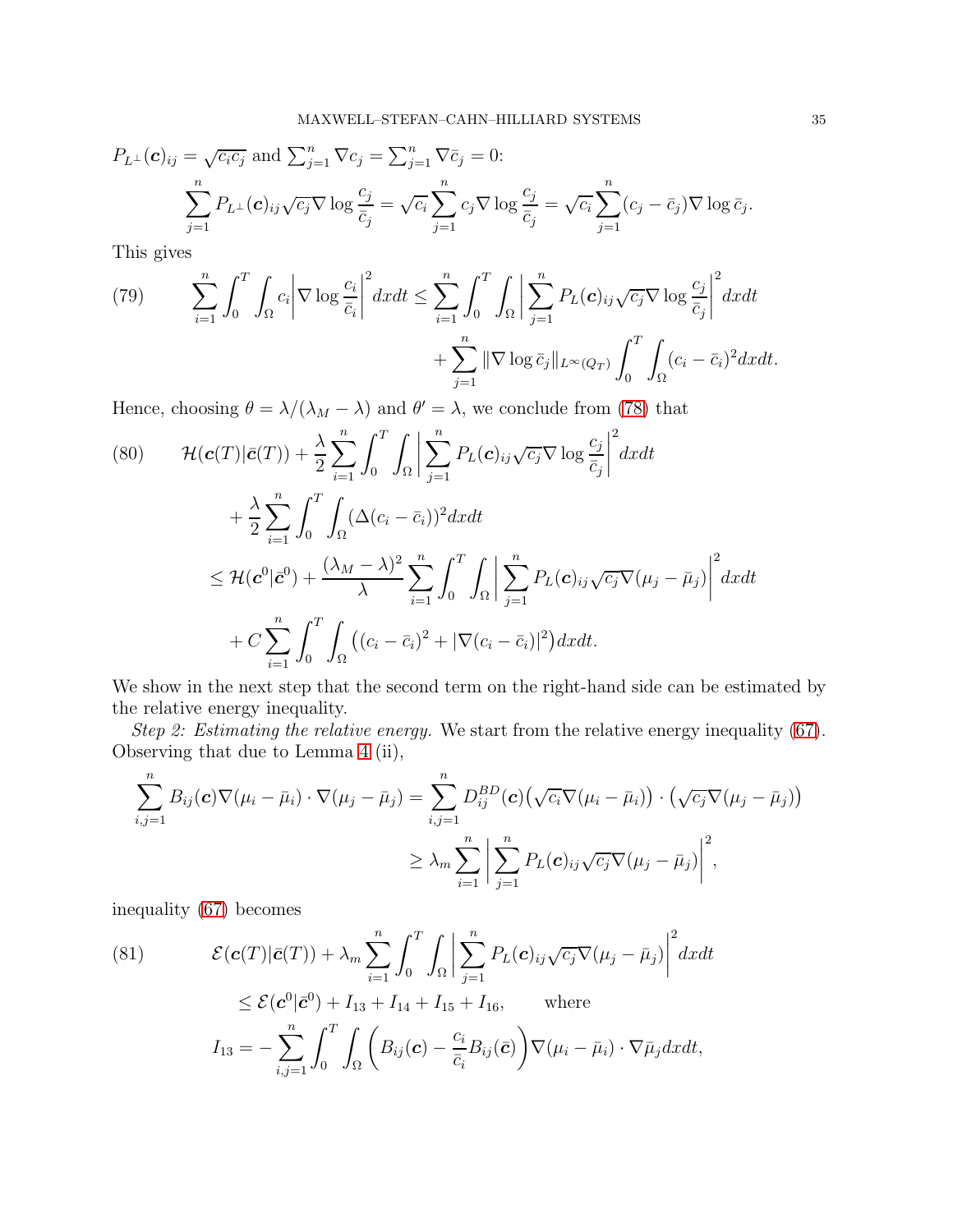$$
I_{14} = \sum_{i,j=1}^{n} \int_{0}^{T} \int_{\Omega} (c_i - \bar{c}_i) \nabla (c_i - \bar{c}_i) \cdot \nabla \operatorname{div} \left( \frac{1}{\bar{c}_i} B_{ij}(\bar{\mathbf{c}}) \nabla \bar{\mu}_j \right) dx dt,
$$
  
\n
$$
I_{15} = \frac{1}{2} \sum_{i,j=1}^{n} \int_{0}^{T} \int_{\Omega} |\nabla (c_i - \bar{c}_i)|^2 \operatorname{div} \left( \frac{1}{\bar{c}_i} B_{ij}(\bar{\mathbf{c}}) \nabla \bar{\mu}_j \right) dx dt,
$$
  
\n
$$
I_{16} = \sum_{i,j=1}^{n} \int_{0}^{T} \int_{\Omega} \nabla (c_i - \bar{c}_i) \otimes \nabla (c_i - \bar{c}_i) : \nabla \left( \frac{1}{\bar{c}_i} B_{ij}(\bar{\mathbf{c}}) \nabla \bar{\mu}_j \right) dx dt.
$$

The terms  $I_{14}$ ,  $I_{15}$ , and  $I_{16}$  can be estimated directly by using the regularity assumption  $\nabla \operatorname{div}((1/\bar{c}_i)B_{ij}(\bar{\boldsymbol{c}})\nabla \bar{\mu}_j) \in L^{\infty}(Q_T)$ :

<span id="page-35-1"></span>(82) 
$$
I_{14} + I_{15} + I_{16} \leq C \sum_{i=1}^{n} \int_{0}^{T} \int_{\Omega} \left( (c_i - \bar{c}_i)^2 + |\nabla (c_i - \bar{c}_i)|^2 \right) dx dt.
$$

The estimate for  $I_{13}$  is more involved. First, we use the definition of  $B(c)$  and decompose  $I = P_L(c) + P_{L^{\perp}}(c)$ . Then

$$
I_{13} = \sum_{i,j=1}^{n} \int_{0}^{T} \int_{\Omega} \sqrt{c_{i}} E_{ij}(\mathbf{c}, \bar{\mathbf{c}}) \nabla(\mu_{i} - \bar{\mu}_{i}) \cdot \nabla \bar{\mu}_{j} dx dt =: I_{131} + I_{132}, \text{ where}
$$
  
\n
$$
E_{ij}(\mathbf{c}, \bar{\mathbf{c}}) = D_{ij}^{BD}(\mathbf{c}) \sqrt{c_{j}} - \sqrt{\frac{c_{i}}{\bar{c}_{i}}} D_{ij}^{BD}(\bar{\mathbf{c}}) \sqrt{\bar{c}_{j}},
$$
  
\n
$$
I_{131} = \sum_{i,j,k,\ell=1}^{n} \int_{0}^{T} \int_{\Omega} P_{L}(\mathbf{c})_{i\ell} E_{\ell j}(\mathbf{c}, \bar{\mathbf{c}}) P_{L}(\mathbf{c})_{ik} \sqrt{c_{k}} \nabla(\mu_{k} - \bar{\mu}_{k}) \cdot \nabla \bar{\mu}_{j} dx dt,
$$
  
\n
$$
I_{132} = \sum_{i,j,k,\ell=1}^{n} \int_{0}^{T} \int_{\Omega} P_{L}(\mathbf{c})_{i\ell} E_{\ell j}(\mathbf{c}, \bar{\mathbf{c}}) P_{L}(\mathbf{c})_{ik} \sqrt{c_{k}} \nabla(\mu_{k} - \bar{\mu}_{k}) \cdot \nabla \bar{\mu}_{j} dx dt.
$$

For  $I_{131}$ , it is sufficient to apply Young's inequality and to use estimate [\(76\)](#page-33-2) for  $E_{ij}(\mathbf{c}, \bar{\mathbf{c}})$ :

<span id="page-35-0"></span>(83) 
$$
I_{131} \leq \frac{\lambda_m}{2} \sum_{i=1}^n \int_0^T \int_{\Omega} \left| \sum_{j=1}^n P_L(\mathbf{c})_{ij} \sqrt{c_j} \nabla(\mu_j - \bar{\mu}_j) \right|^2 dx dt + \frac{n}{2\lambda_m} \sum_{i,j=1}^n \int_0^T \int_{\Omega} |E_{ij}(\mathbf{c}, \bar{\mathbf{c}})|^2 |\nabla \bar{\mu}_j|^2 dx dt \leq \frac{\lambda_m}{2} \sum_{i=1}^n \int_0^T \int_{\Omega} \left| \sum_{j=1}^n P_L(\mathbf{c})_{ij} \sqrt{c_j} \nabla(\mu_j - \bar{\mu}_j) \right|^2 dx dt + C(m) \sum_{i=1}^n \int_0^T \int_{\Omega} (c_i - \bar{c}_i)^2 dx dt,
$$

where  $C(m) > 0$  depends on  $m, n, \lambda_m$ , and the  $L^{\infty}(Q_T)$  norm of  $\nabla \bar{\mu}$ .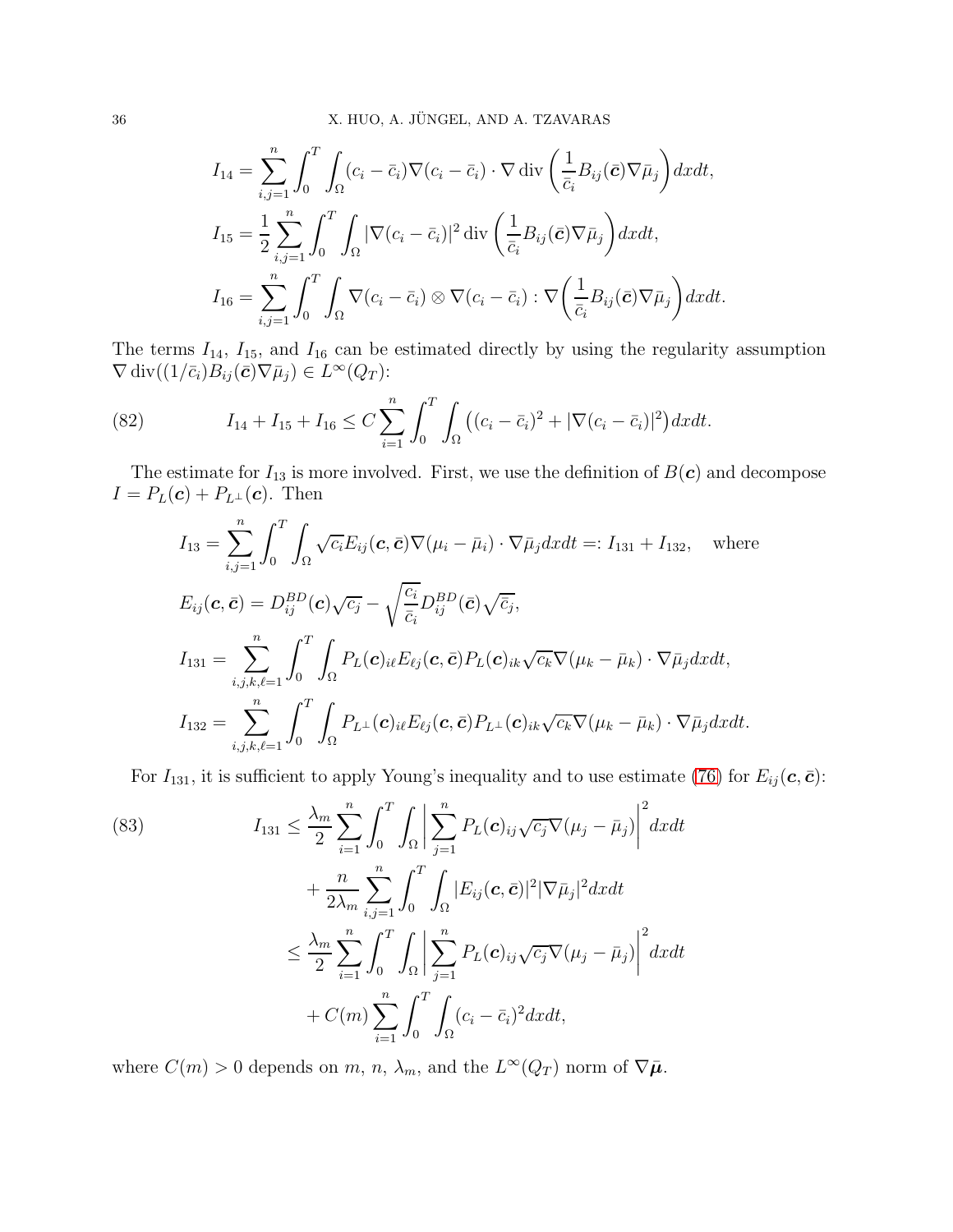For  $I_{132}$ , we observe that the property ran  $D^{BD}(\mathbf{c}) = L(\mathbf{c})$ , which follows from Lemma [3,](#page-7-0) implies that  $P_{L^{\perp}}(c)D^{BD}(c)z = 0$  for all  $z \in \mathbb{R}^n$ . Hence,

$$
\sum_{\ell=1}^n P_{L^{\perp}}(\boldsymbol{c})_{i\ell} E_{\ell j}(\boldsymbol{c},\bar{\boldsymbol{c}}) = -\sum_{\ell=1}^n P_{L^{\perp}}(\boldsymbol{c})_{i\ell} \sqrt{\frac{c_{\ell}}{\bar{c}_{\ell}}} D_{\ell j}^{BD}(\bar{\boldsymbol{c}}) \sqrt{\bar{c}_j}.
$$

We infer from the definitions  $P_{L^{\perp}}(c)_{ik} = \sqrt{c_i c_k}$  and  $\mu_k - \bar{\mu}_k = \log(c_k/\bar{c}_k) - \Delta(c_k - \bar{c}_k)$  that

<span id="page-36-0"></span>
$$
(84) \quad I_{132} = -\sum_{i,j,k,\ell=1}^{n} \int_{0}^{T} \int_{\Omega} P_{L^{\perp}}(\mathbf{c})_{ik} \sqrt{c_{k}} P_{L^{\perp}}(\mathbf{c})_{i\ell} \sqrt{\frac{c_{\ell}}{\bar{c}_{\ell}}} D_{\ell j}^{BD}(\bar{\mathbf{c}}) \sqrt{\bar{c}_{j}} \nabla(\mu_{k} - \bar{\mu}_{k}) \cdot \nabla \bar{\mu}_{j} dx dt
$$
  
\n
$$
= -\sum_{j,k,\ell=1}^{n} \int_{0}^{T} \int_{\Omega} \sum_{i=1}^{n} c_{i} c_{k} \frac{c_{\ell}}{\sqrt{\bar{c}_{\ell}}} D_{\ell j}^{BD}(\bar{\mathbf{c}}) \sqrt{\bar{c}_{j}} \nabla(\mu_{k} - \bar{\mu}_{k}) \cdot \nabla \bar{\mu}_{j} dx dt
$$
  
\n
$$
= -\sum_{j,k,\ell=1}^{n} \int_{0}^{T} \int_{\Omega} c_{k} \frac{c_{\ell} - \bar{c}_{\ell}}{\sqrt{\bar{c}_{\ell}}} D_{\ell j}^{BD}(\bar{\mathbf{c}}) \sqrt{\bar{c}_{j}} \nabla \log \frac{c_{k}}{\bar{c}_{k}} \cdot \nabla \bar{\mu}_{j} dx dt
$$
  
\n
$$
- \sum_{j,k,\ell=1}^{n} \int_{0}^{T} \int_{\Omega} \text{div}\left(c_{k} \frac{c_{\ell} - \bar{c}_{\ell}}{\sqrt{\bar{c}_{\ell}}} D_{\ell j}^{BD}(\bar{\mathbf{c}}) \sqrt{\bar{c}_{j}} \nabla \bar{\mu}_{j}\right) \Delta(c_{k} - \bar{c}_{k}) dx dt
$$
  
\n
$$
=: J_{1} + J_{2},
$$

where we added the expression  $-\sum_{\ell=1}^n \sqrt{\overline{c}_{\ell}} D_{\ell j}^{BD}(\bar{c}) = 0$ , which follows from ker  $D^{BD}(\bar{c}) = 0$  $L^{\perp}(\bar{c}) = \text{span}\{\sqrt{\bar{c}}\}$  (see Lemma [4\)](#page-8-0) and the symmetry of  $D^{BD}(\bar{c})$  (see Lemma [3\)](#page-7-0), and we integrated by parts in the last integral.

To estimate  $J_1$ , we use Young's inequality with  $\theta > 0$ , Lemma [4](#page-8-0) (iii), and [\(79\)](#page-34-0):

$$
J_1 \leq \frac{\theta}{4} \sum_{k=1}^n \int_0^T \int_{\Omega} c_k \left| \nabla \log \frac{c_k}{\bar{c}_k} \right|^2 dx dt
$$
  
+ 
$$
\frac{n}{\theta} \sum_{j,k,\ell=1}^n \int_0^T \int_{\Omega} (c_\ell - \bar{c}_\ell)^2 \frac{c_k}{\bar{c}_\ell} D_{\ell j}^{BD} (\bar{\mathbf{c}})^2 \bar{c}_j |\nabla \bar{\mu}_j|^2 dx dt
$$
  

$$
\leq \frac{\theta}{4} \sum_{i=1}^n \int_0^T \int_{\Omega} \left| \sum_{j=1}^n P_L(\mathbf{c})_{ij} \sqrt{c_j} \nabla \log \frac{c_j}{\bar{c}_j} \right|^2 dx dt + C\theta \sum_{i=1}^n \int_0^T \int_{\Omega} (c_i - \bar{c}_i)^2 dx dt
$$
  
+ 
$$
\frac{C}{\theta} \sum_{\ell=1}^n \int_0^T \int_{\Omega} (c_\ell - \bar{c}_\ell)^2 dx dt,
$$

where  $C > 0$  depends on the  $L^{\infty}(Q_T)$  norms of  $\nabla \bar{\mathbf{c}}$  and  $\nabla \bar{\mathbf{\mu}}$ .

Next, we use again Young's inequality with  $\theta' > 0$ :

$$
J_2 \leq \frac{\theta'}{4} \sum_{k=1}^n \int_{\Omega} (\Delta(c_k - \bar{c}_k))^2 dxdt + \frac{n}{\theta'} \sum_{k,\ell=1}^n \int_0^T \int_{\Omega} |\operatorname{div} (c_k(c_\ell - \bar{c}_\ell) Q_\ell(\bar{c}))|^2 dxdt,
$$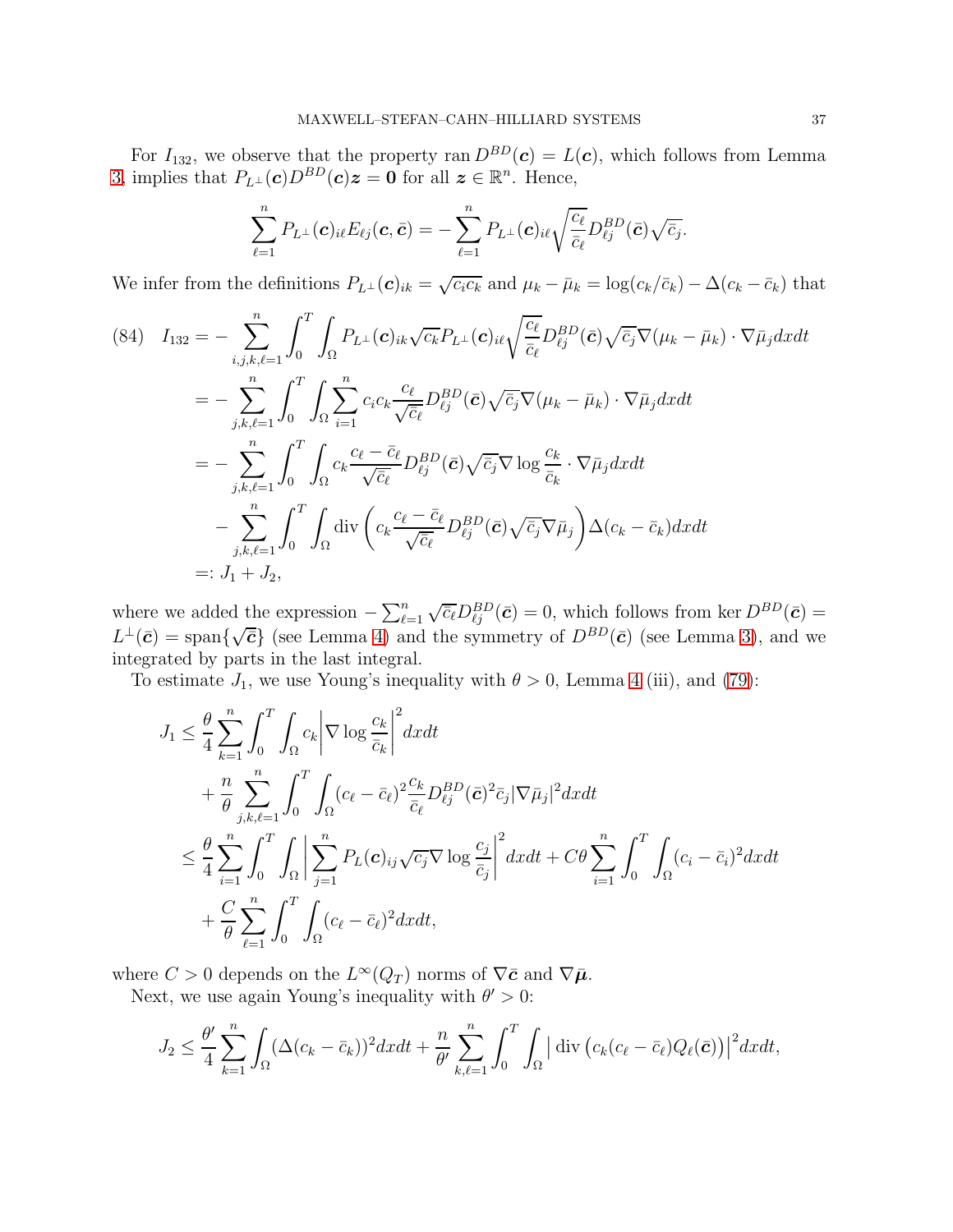where we defined

$$
Q_{\ell}(\bar{\boldsymbol{c}}):=\sum_{j=1}^{n}\frac{1}{\sqrt{\bar{c}_{\ell}}}D_{\ell j}^{BD}(\bar{\boldsymbol{c}})\sqrt{\bar{c}_{j}}\nabla\bar{\mu}_{j}.
$$

Estimating

$$
\begin{aligned} \left| \text{ div } \left( c_k (c_\ell - \bar{c}_\ell) Q_\ell(\bar{\mathbf{c}}) \right) \right| &= \left| c_k (c_\ell - \bar{c}_\ell) \text{ div } Q_\ell(\bar{\mathbf{c}}) + c_k \nabla (c_\ell - \bar{c}_\ell) \cdot Q_\ell(\bar{\mathbf{c}}) \right| \\ &+ (c_\ell - \bar{c}_\ell) \nabla (c_k - \bar{c}_k) \cdot Q_\ell(\bar{\mathbf{c}}) + (c_\ell - \bar{c}_\ell) \nabla \bar{c}_k \cdot Q_\ell(\bar{\mathbf{c}}) \right| \\ &\leq C \left( |c_\ell - \bar{c}_\ell| + |\nabla (c_\ell - \bar{c}_\ell)| + |\nabla (c_k - \bar{c}_k)| \right), \end{aligned}
$$

where  $C > 0$  depends on the  $L^{\infty}(Q_T)$  norm of  $Q_{\ell}(\bar{c})$ , we deduce from [\(85\)](#page-37-0) that

$$
J_2 \leq \frac{\theta'}{4} \sum_{k=1}^n \int_{\Omega} (\Delta(c_k - \bar{c}_k))^2 dx dt + \frac{C}{\theta'} \sum_{i=1}^n \int_0^T \int_{\Omega} \left( (c_i - \bar{c}_i)^2 + |\nabla(c_i - \bar{c}_i)|^2 \right) dx dt.
$$

Inserting the estimates for  $J_1$  and  $J_2$  into [\(84\)](#page-36-0) leads to

$$
I_{132} \leq \frac{\theta}{4} \sum_{i=1}^{n} \int_{0}^{T} \int_{\Omega} \left| \sum_{j=1}^{n} P_{L}(\mathbf{c})_{ij} \sqrt{c_{j}} \nabla \log \frac{c_{j}}{\bar{c}_{j}} \right|^{2} dx dt + \frac{\theta'}{4} \sum_{i=1}^{n} \int_{0}^{T} \int_{\Omega} (\Delta(c_{i} - \bar{c}_{i}))^{2} dx dt
$$
  
+  $C(\theta, \theta') \sum_{i=1}^{n} \int_{0}^{T} \int_{\Omega} ((c_{i} - \bar{c}_{i})^{2} + |\nabla(c_{i} - \bar{c}_{i})|^{2}) dx dt.$ 

Then, together with [\(83\)](#page-35-0), we find that

<span id="page-37-0"></span>
$$
I_{13} \leq \frac{\lambda_m}{2} \sum_{i=1}^n \int_0^T \int_{\Omega} \left| \sum_{j=1}^n P_L(\mathbf{c})_{ij} \sqrt{c_j} \nabla (\mu_j - \bar{\mu}_j) \right|^2 dx dt
$$
  
\n(85) 
$$
+ \frac{\theta}{4} \sum_{i=1}^n \int_0^T \int_{\Omega} \left| \sum_{j=1}^n P_L(\mathbf{c})_{ij} \sqrt{c_j} \nabla \log \frac{c_j}{\bar{c}_j} \right|^2 dx dt + \frac{\theta'}{4} \sum_{i=1}^n \int_0^T \int_{\Omega} (\Delta(c_i - \bar{c}_i))^2 dx dt
$$
  
\n
$$
+ C(\theta, \theta') \sum_{i=1}^n \int_0^T \int_{\Omega} ((c_i - \bar{c}_i)^2 + |\nabla (c_i - \bar{c}_i)|^2) dx dt.
$$

Finally, we insert this estimate and estimate [\(82\)](#page-35-1) for  $I_{14}$ ,  $I_{15}$ , and  $I_{16}$  into [\(81\)](#page-34-1), observing that the first term on the right-hand side of [\(85\)](#page-37-0) is absorbed by the second term on the left-hand side of [\(81\)](#page-34-1):

<span id="page-37-1"></span>(86) 
$$
\mathcal{E}(\mathbf{c}(T)|\bar{\mathbf{c}}(T)) + \frac{\lambda_m}{2} \sum_{i=1}^n \int_0^T \int_{\Omega} \left| \sum_{j=1}^n P_L(\mathbf{c})_{ij} \sqrt{c_j} \nabla(\mu_j - \bar{\mu}_j) \right|^2 dx dt
$$

$$
\leq \mathcal{E}(\mathbf{c}^0|\bar{\mathbf{c}}^0) + \frac{\theta}{4} \sum_{i=1}^n \int_0^T \int_{\Omega} \left| \sum_{j=1}^n P_L(\mathbf{c})_{ij} \sqrt{c_j} \nabla \log \frac{c_j}{\bar{c}_j} \right|^2 dx dt
$$

$$
+ \frac{\theta'}{4} \sum_{i=1}^n \int_0^T \int_{\Omega} (\Delta(c_i - \bar{c}_i))^2 dx dt
$$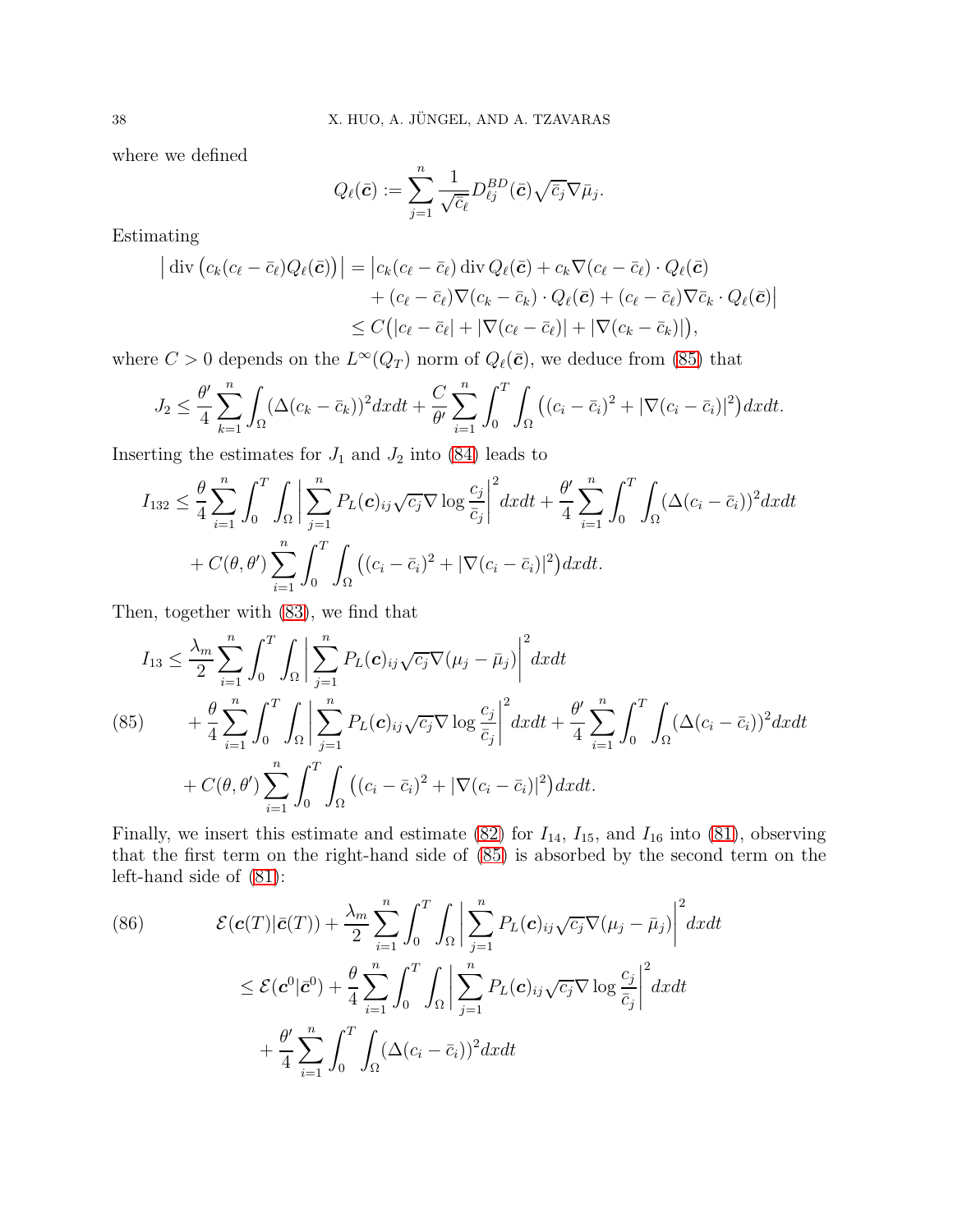MAXWELL–STEFAN–CAHN–HILLIARD SYSTEMS 39

$$
+ C(\theta, \theta') \sum_{i=1}^n \int_0^T \int_{\Omega} \left( (c_i - \bar{c}_i)^2 + |\nabla (c_i - \bar{c}_i)|^2 \right) dx dt.
$$

Step 3: Combining the relative energy and relative entropy inequalities. Next, multiply [\(86\)](#page-37-1) by  $4(\lambda_M - \lambda)^2/(\lambda_m \lambda)$ , choose  $\theta' = \lambda_m \lambda^2/(4(\lambda_M - \lambda)^2)$ , and add this expression to [\(80\)](#page-34-2) (which estimates  $\mathcal{H}(c|\bar{c})$ ). Then some terms on the right-hand side can be absorbed by the corresponding expressions on the left-hand side, leading to

$$
\mathcal{H}(\mathbf{c}(T)|\bar{\mathbf{c}}(T)) + \frac{4(\lambda_M - \lambda)^2}{\lambda_m \lambda} \mathcal{E}(\mathbf{c}(T)|\bar{\mathbf{c}}(T)) \n+ \frac{(\lambda_M - \lambda)^2}{\lambda} \sum_{i=1}^n \int_0^T \int_{\Omega} \left| \sum_{j=1}^n P_L(\mathbf{c})_{ij} \sqrt{c_j} \nabla(\mu_j - \bar{\mu}_j) \right|^2 dx dt \n+ \frac{\lambda}{4} \sum_{i=1}^n \int_0^T \int_{\Omega} \left| \sum_{j=1}^n P_L(\mathbf{c})_{ij} \sqrt{c_j} \nabla \log \frac{c_j}{\bar{c}_j} \right|^2 dx dt + \frac{\lambda}{4} \sum_{i=1}^n \int_0^T \int_{\Omega} (\Delta(c_i - \bar{c}_i))^2 dx dt \n\leq \mathcal{H}(\mathbf{c}^0|\bar{\mathbf{c}}^0) + \frac{4(\lambda_M - \lambda)^2}{\lambda_m \lambda} \mathcal{E}(\mathbf{c}^0|\bar{\mathbf{c}}^0) \n+ C(\theta, \theta') \sum_{i=1}^n \int_0^T \int_{\Omega} ((c_i - \bar{c}_i)^2 + |\nabla(c_i - \bar{c}_i)|^2) dx dt.
$$

The last term can be bounded in terms of the free energy, since  $c_i \log(c_i/\bar{c}_i) - (c_i - \bar{c}_i) \ge$  $(c_i - \bar{c}_i)^2/2$  [\[21,](#page-41-9) Lemma 18]:

$$
\mathcal{H}(\mathbf{c}(T)|\bar{\mathbf{c}}(T)) + \frac{4(\lambda_M - \lambda)^2}{\lambda_m \lambda} \mathcal{E}(\mathbf{c}(T)|\bar{\mathbf{c}}(T)) \leq \mathcal{H}(\mathbf{c}^0|\bar{\mathbf{c}}^0) + \frac{4(\lambda_M - \lambda)^2}{\lambda_m \lambda} \mathcal{E}(\mathbf{c}^0|\bar{\mathbf{c}}^0) + C \int_0^T \mathcal{E}(\mathbf{c}(t)|\bar{\mathbf{c}}(t))dt.
$$

<span id="page-38-0"></span>Then the theorem follows after applying Gronwall's lemma.

## 5. Examples

We present some models which satisfy Assumptions (B1)–(B4).

5.1. A phase separation model. Elliott and Garcke have studied in [\[13\]](#page-40-7) equations [\(1\)](#page-0-0)– [\(5\)](#page-1-1), formulated in terms of the mobility matrix [\(8\)](#page-2-0), where

$$
B_{ij}(\boldsymbol{c})=b_i(c_i)\bigg(\delta_{ij}-\frac{b_j(c_j)}{\sum_{k=1}^n b_k(c_k)}\bigg), \quad i,j=1,\ldots,n.
$$

The functions  $b_i \in C^1([0,1])$  are nonnegative and satisfy  $\beta_1 c_i \leq b_i(c_i) \leq \beta_2 c_i$  for  $c_i \in [0,1]$ and some constants  $0 < \beta_1 \leq \beta_2$ . This model describes phase transitions in multicomponent systems; it has been suggested in [\[1\]](#page-40-17) to model the dynamics of polymer mixtures with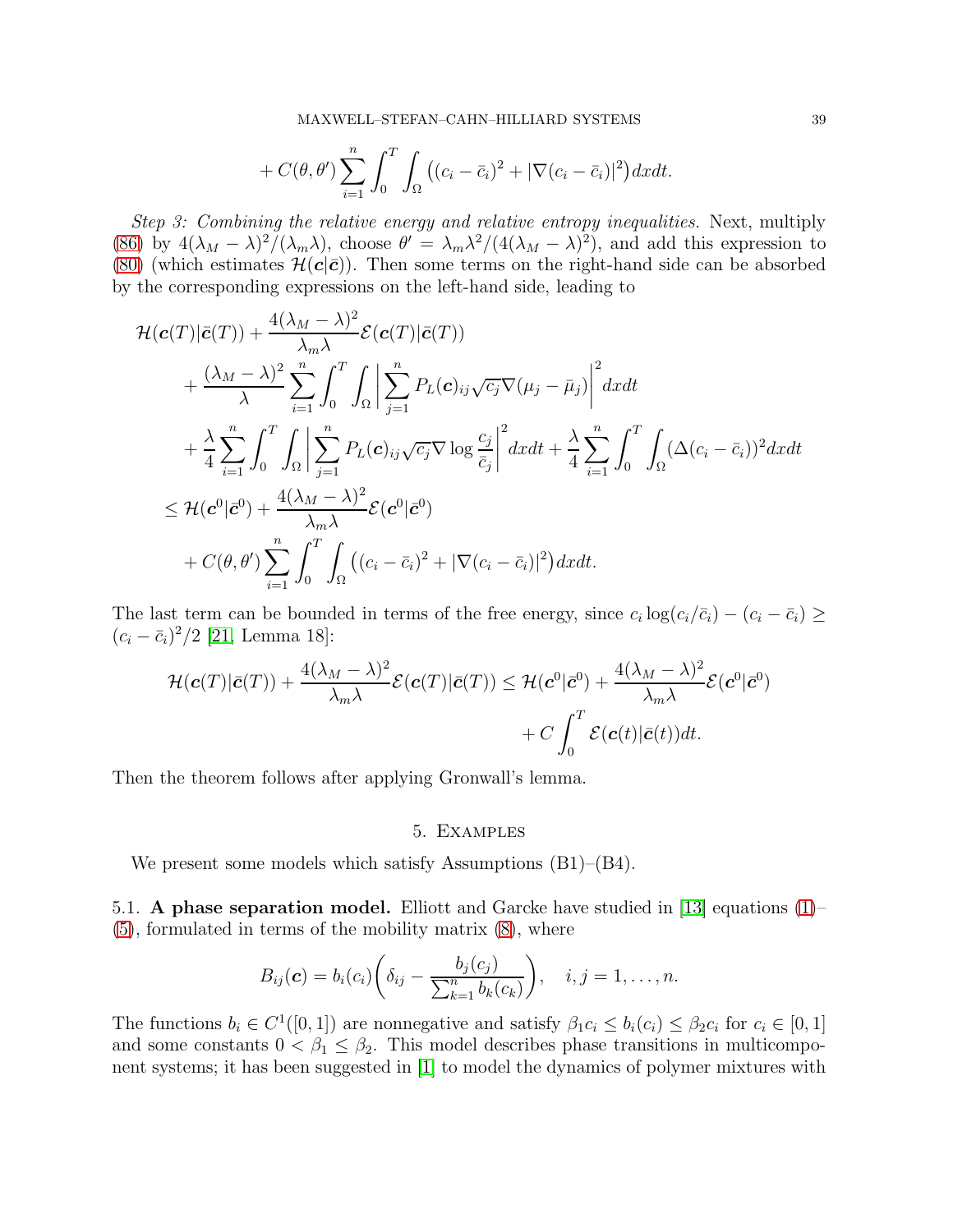$b_i(c_i) = \beta_i c_i$  and  $\beta_i > 0$ . The subspace  $L(c)$  becomes

$$
L(\boldsymbol{c}) = \left\{ \boldsymbol{z} \in \mathbb{R}^n : \sum_{i=1}^n \sqrt{b_i(c_i)} z_i = 0 \right\},\
$$

and the matrix  $D^{BD}(\mathbf{c})$  is determined directly from the mobility matrix:

$$
D_{ij}^{BD}(\mathbf{c}) = \frac{B_{ij}(\mathbf{c})}{\sqrt{b_i(c_i)b_j(c_j)}} = \delta_{ij} - \frac{\sqrt{b_i(c_i)b_j(c_j)}}{\sum_{k=1}^n b_k(c_k)}.
$$

Instead of checking Assumptions  $(B1)$ – $(B4)$ , it is more convenient to verify the statements of Lemma [4](#page-8-0) directly. This has been done in [\[21,](#page-41-9) Section 2]. Although the global existence of weak solutions has been already proved in [\[13\]](#page-40-7), we obtain the weak-strong uniqueness property as a new result.

5.2. Classical Maxwell–Stefan system. In the classical Maxwell–Stefan model, the matrix  $K(c)$  has the entries  $K_{ij}(c) = \delta_{ij} \sum_{\ell=1}^n k_{i\ell} c_{\ell} - k_{ij} c_i$  for  $i, j = 1, \ldots, n$ . The associated matrix  $D^{MS}(\boldsymbol{c})$  is given by

$$
D_{ij}^{MS}(\boldsymbol{c})=\frac{1}{\sqrt{c_i}}K_{ij}(\boldsymbol{c})\sqrt{c_j}=\delta_{ij}\sum_{\ell=1}^n k_{i\ell}c_{\ell}-k_{ij}\sqrt{c_ic_j}, \quad i,j=1,\ldots,n.
$$

It is proved in [\[21,](#page-41-9) Sec. 5.4] that this matrix satisfies Assumptions (B1)–(B4). Thus, Theorems [1](#page-4-1) and [2](#page-5-1) hold for the model

$$
\partial_t c_i + \text{div}(c_i u_i) = 0, \quad \sum_{i=1}^n c_i u_i = 0, \quad i = 1, ..., n,
$$
  

$$
c_i \nabla \mu_i - \frac{c_i}{\sum_{k=1}^n c_k} \sum_{j=1}^n c_j \nabla \mu_j = -\sum_{j=1}^n k_{ij} c_i c_j (u_i - u_j),
$$

where  $\mu_i = \log c_i - \Delta c_i$ . Compared to [\[21\]](#page-41-9), the mobility does not only depend on  $c_i$  but also on  $\Delta c_i$ . This extends the existence and weak-strong uniqueness results to a more general case.

5.3. A physical vapor decomposition model for solar cells. Thin-film crystalline solar cells can be fabricated as thin coatings on a substrate by the physical vapor decomposition process. The dynamics of the volume fractions of the process components can be described by model [\(1\)](#page-0-0)–[\(4\)](#page-1-2) with the chemical potentials  $\mu_i = \log c_i$  and the mobility matrix

$$
B_{ij}(\boldsymbol{c}) = \delta_{ij} \sum_{\ell=1}^n k_{i\ell} c_i c_{\ell} - k_{ij} c_i c_j, \quad i, j = 1, \dots, n.
$$

In this case, the Bott–Duffin matrix is given by  $D_{ij}^{BD}(\mathbf{c}) = B_{ij}(\mathbf{c})/\sqrt{c_i c_j} = D_{ij}^{MS}(\mathbf{c})$ , where  $D^{MS}(\boldsymbol{c})$  is the Maxwell–Stefan matrix of the previous subsection. Thus, Assumptions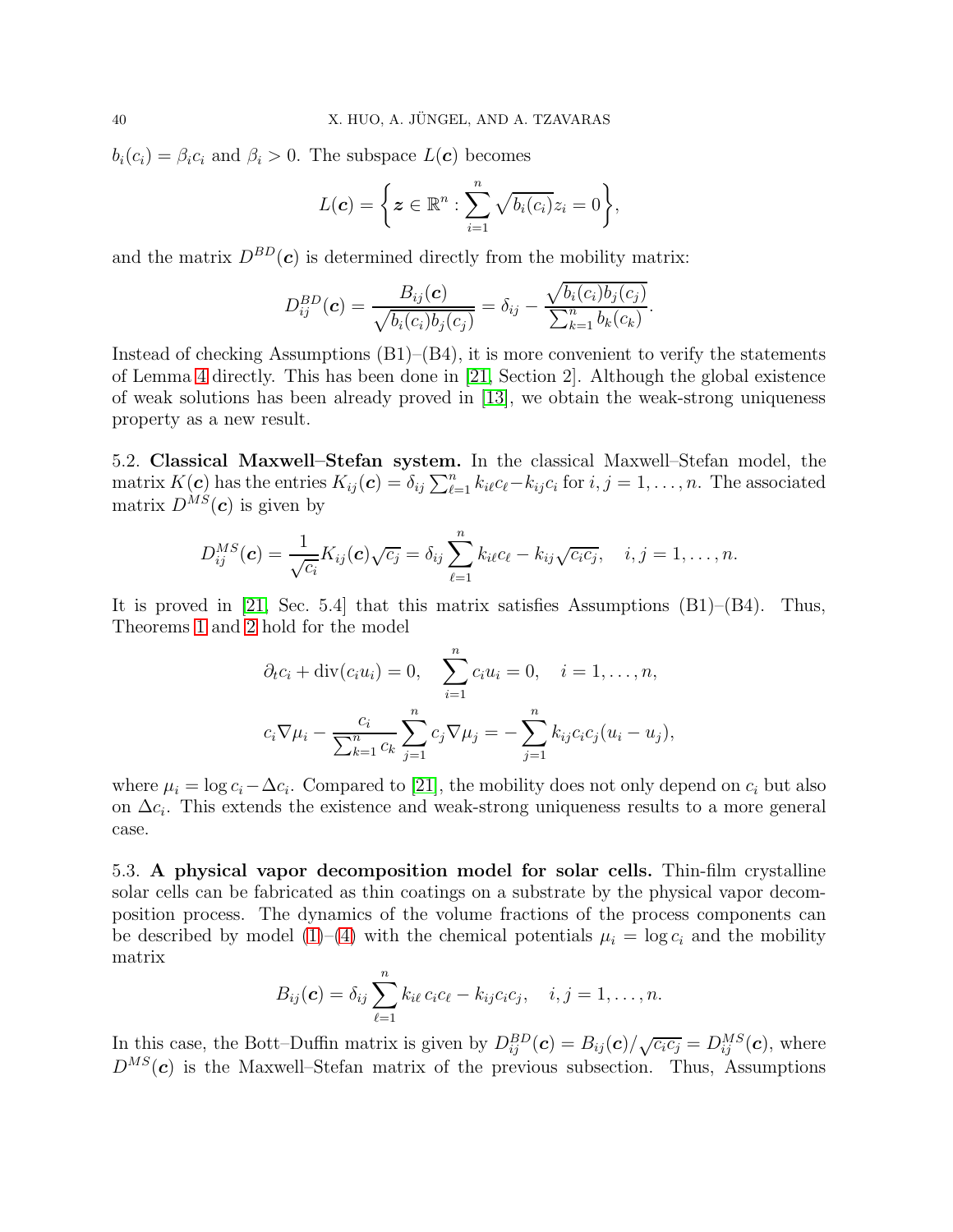(B1)–(B4) are verified for this matrix. We infer that Theorems [1](#page-4-1) and [2](#page-5-1) hold for the model

$$
\partial_t c_i = \text{div} \sum_{j=1}^n k_{ij} c_i c_j \nabla (\mu_i - \mu_j), \quad \mu_i = \log c_i - \Delta c_i, \quad i = 1, \dots, n.
$$

When  $\mu_i = \log c_i$  for all i, the global existence of weak solutions was proved in [\[2\]](#page-40-8) and the weak-strong uniqueness of solutions was shown in [\[19\]](#page-41-12). A global existence result was obtained in [\[11\]](#page-40-6) for  $\mu_1 = \log c_1 - \delta c_1 + \beta(1-2c_1)$  with  $\beta > 0$  and  $\mu_i = \log c_i$  for  $i = 2, \ldots, n$ . Our theorems extend these results to a more general case.

#### **REFERENCES**

- <span id="page-40-17"></span><span id="page-40-8"></span>[1] A. Ziya Akcasu and M. Tombakoglu. Dynamics of copolymer and homopolymer mixtures in bulk and in solution via the randon phase approyimtation. Macromolecules 23 (1990), 607–612.
- <span id="page-40-9"></span>[2] A. Bakhta and V. Ehrlacher. Cross-diffusion systems with non-zero flux and moving boundary conditions. ESAIM Math. Model. Numer. Anal. 52 (2018), 1385–1415.
- [3] J. Berendsen, M. Burger, V. Ehrlacher, and J.-F. Pietschmann. Uniqueness of strong solutions and weak-strong stability in a system of cross-diffusion equations. J. Evol. Eqs. 20 (2020), 459–483.
- <span id="page-40-1"></span>[4] D. Bothe. On the Maxwell–Stefan equations to multicomponent diffusion. In: J. Escher et al. (eds.), Parabolic Problems: The Hermann Amann Festschrift, pp. 81–93. Springer, Basel, 2011.
- <span id="page-40-5"></span>[5] F. Boyer and C. Lapuerta. Study of a three component Cahn–Hilliard flow model. ESAIM Math. Model. Numer. Anal. 40 (2006), 653–687.
- <span id="page-40-0"></span>[6] J. Cahn and J. Hilliard. Free energy of a nonuniform system. I. Interfacial free energy. J. Chem. Phys. 28 (1958), 258–267.
- <span id="page-40-13"></span>[7] C. Canc`es, D. Matthes, and F. Nabet. A two-phase two-fluxes degenerate Cahn–Hilliard model as a constrained Wasserstein gradient flow. Arch. Ration. Mech. Anal. 233 (2019), 837–866.
- <span id="page-40-10"></span>[8] X. Chen and A. Jüngel. A note on the uniqueness of weak solutions to a class of cross-diffusion systems. J. Evol. Eqs. 18 (2018), 805–820.
- <span id="page-40-11"></span>[9] P. Colli, G. Gilardi, P. Podio-Guidugli, and J. Sprekels. Global existence and uniqueness for a singular/degenerate Cahn–Hilliard system with viscosity. J. Diff. Eqs. 254 (2013), 4217–4244.
- <span id="page-40-15"></span>[10] M. Dreher and A. Jüngel. Compact families of piecewise constant functions in  $L^p(0,T;B)$ . Nonlin. Anal. 75 (2012), 3072–3077.
- <span id="page-40-6"></span>[11] V. Ehrlacher, G. Marino, and J.-F. Pietschmann. Existence of weak solutions to a cross-diffusion Cahn–Hilliard type system. J. Diff. Eqs. 286 (2021), 578–623.
- <span id="page-40-4"></span>[12] C. Elliott and H. Garcke. On the Cahn–Hilliard equation with degenerate mobility. SIAM J. Math. Anal. 27 (1996), 404–423.
- <span id="page-40-7"></span>[13] C. Elliott and H. Garcke. Diffusional phase transitions in multicomponent systems with a concentration dependent mobility matrix. Physica D 109 (1997), 242–256.
- <span id="page-40-16"></span>[14] C. Elliott and S. Luckhaus. A generalised diffusion equation for phase separation of a multi-component mixture with interfacial free energy. IMA preprint series, 1991. https://conservancy.umn.edu/handle/11299/1733.
- <span id="page-40-12"></span>[15] J. Fischer. Uniqueness of solutions of the Derrida–Lebowitz–Speer–Spohn equation and quantum drift-diffusion models. Commun. Partial Differ. Eqs. 38 (2013), 2004–2047.
- <span id="page-40-14"></span>[16] J. Giesselmann, C. Lattanzio, and A. Tzavaras. Relative energy for the Korteweg theory and related Hamiltonian flows in gas dynamics, Arch. Ration. Mech. Anal. 223 (2017), 1427–1484.
- <span id="page-40-2"></span>[17] V. Giovangigli and M. Massot. The local Cauchy problem for multicomponent reactive flows in full vibrational nonequilibrium. Math. Meth. Appl. Sci. 21 (1998), 1415–1439.
- <span id="page-40-3"></span>[18] M. Herberg, M. Meyries, J. Prüss, and M. Wilke. Reaction-diffusion systems of Maxwell–Stefan type with reversible mass-action kinetics. Nonlin. Anal. 159 (2017), 264–284.